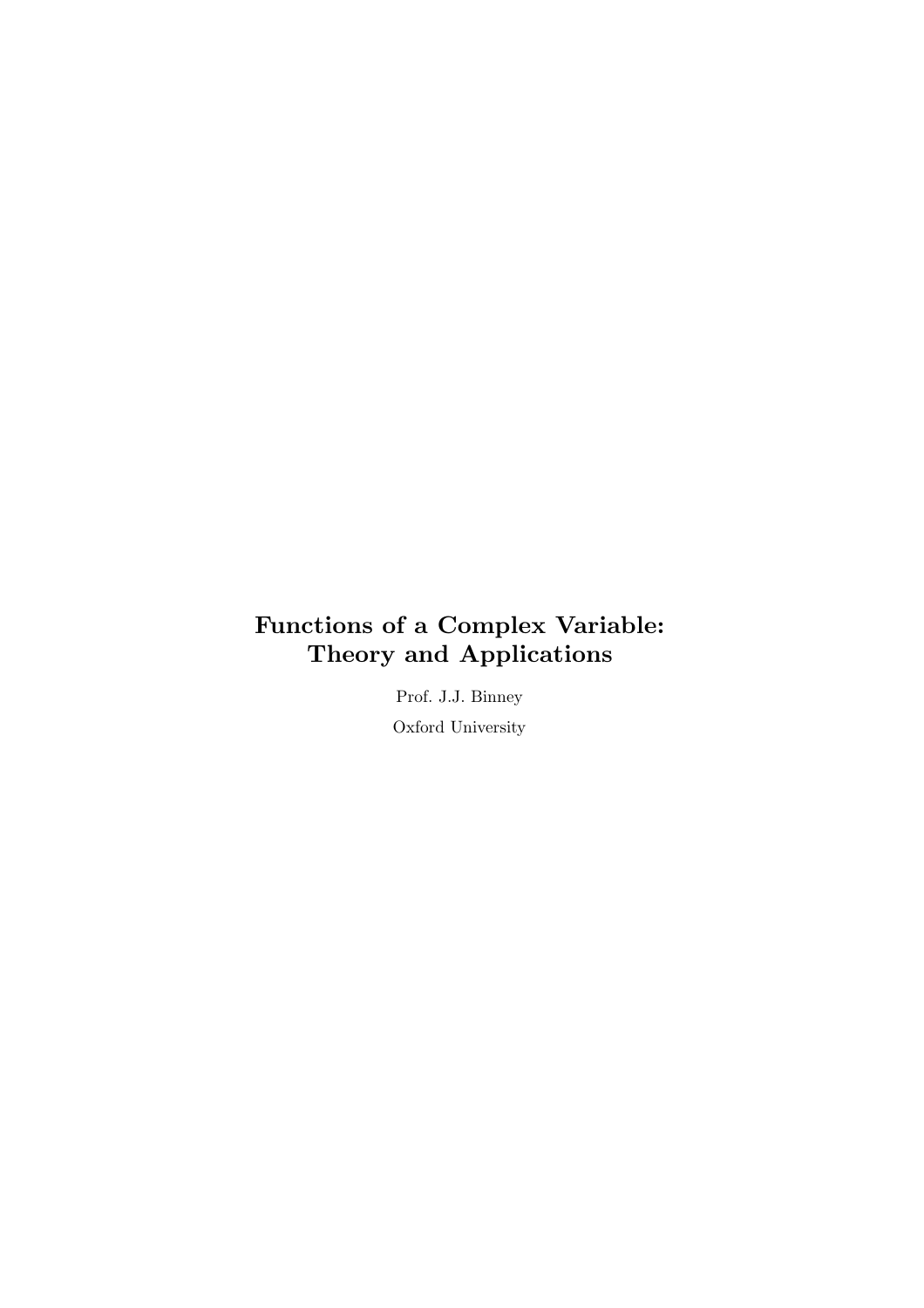Books No book covers the material of this course at just the right level. The basic concepts are covered in several books on "Mathematics for Physicists & Engineers", for example that of Riley. Three higher-level references are: Introduction to Complex Analysis, by H. A. Priestley (OUP); Complex Variables & Applications, by R. V. Churchill, J. W. Brown & R. F. Verhay (ISC); Complex Variables with Applications by A. D. Wunsch (Addison-Wesley).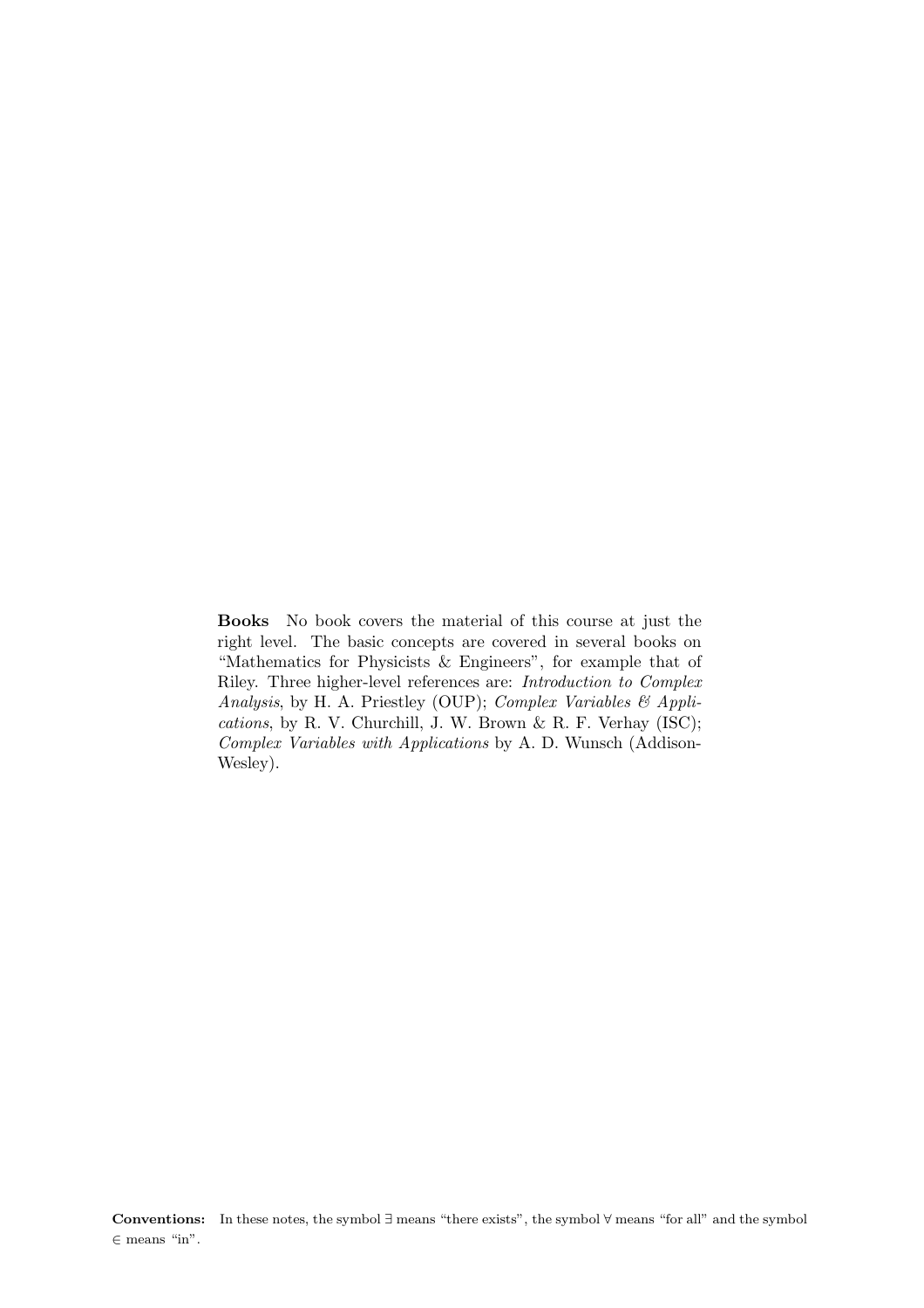## 1.1 Continuity 1

## 1 Analyticity

This course is about complex-valued functions of a complex varable. But we won't be dealing with all possible kinds of function. Consider, for example, the following two very different functions:

(i)

$$
f(z) = \frac{z-2}{z-1}
$$
 (not defined at  $z = 1$ );

(ii)

$$
f(z) = \begin{cases} 0 & \text{if } \Re(e(z)/\Im(m(z)) = \frac{n}{m} \text{ for integer } n, m; \\ 1 & \text{if } \Re(e(z)/\Im(m(z)) = \text{irrational} \end{cases}
$$

We wish to exclude functions of the second, jumpy kind. To this end first define the **limit** of a complex function:

#### Def:

$$
\lim_{z \to z_0} f(z) = f_0 \Leftrightarrow \text{ given any } \epsilon > 0,
$$
  
\n
$$
\exists \delta > 0 \text{ s.t. } |z - z_0| < \delta
$$
  
\n
$$
\Rightarrow |f(z) - f_0| < \epsilon.
$$

Now we define continuity:

## Def:

 $f(z)$  is continuous at  $z = z_0$  iff

- (i)  $f(z)$  is defined in a neighbourhood of  $z_0$ ;
- (ii)  $\lim_{z \to z_0} f(z)$  exists and equals  $f(z_0)$ .

## Def:

f is continuous in a domain D iff f is continuous at all  $z \in D$ .

## 1.2 Simple consequences of continuity

Theorem 1: A continuous function of a continuous function is continuous.

**Theorem 2:** A rational function [e.g.  $(az+b)/(cz+d)$ ] is continuous except at its singularities [e.g. where  $cz + d = 0$ ].

## Example:

 $(z-2)/(z-1)$  is not continuous at  $z=1$ , or in any domain that contains  $z=1$ , but is continuous in any domain that excludes  $z = 1$ .

## 1.3 Behaviour at infinity

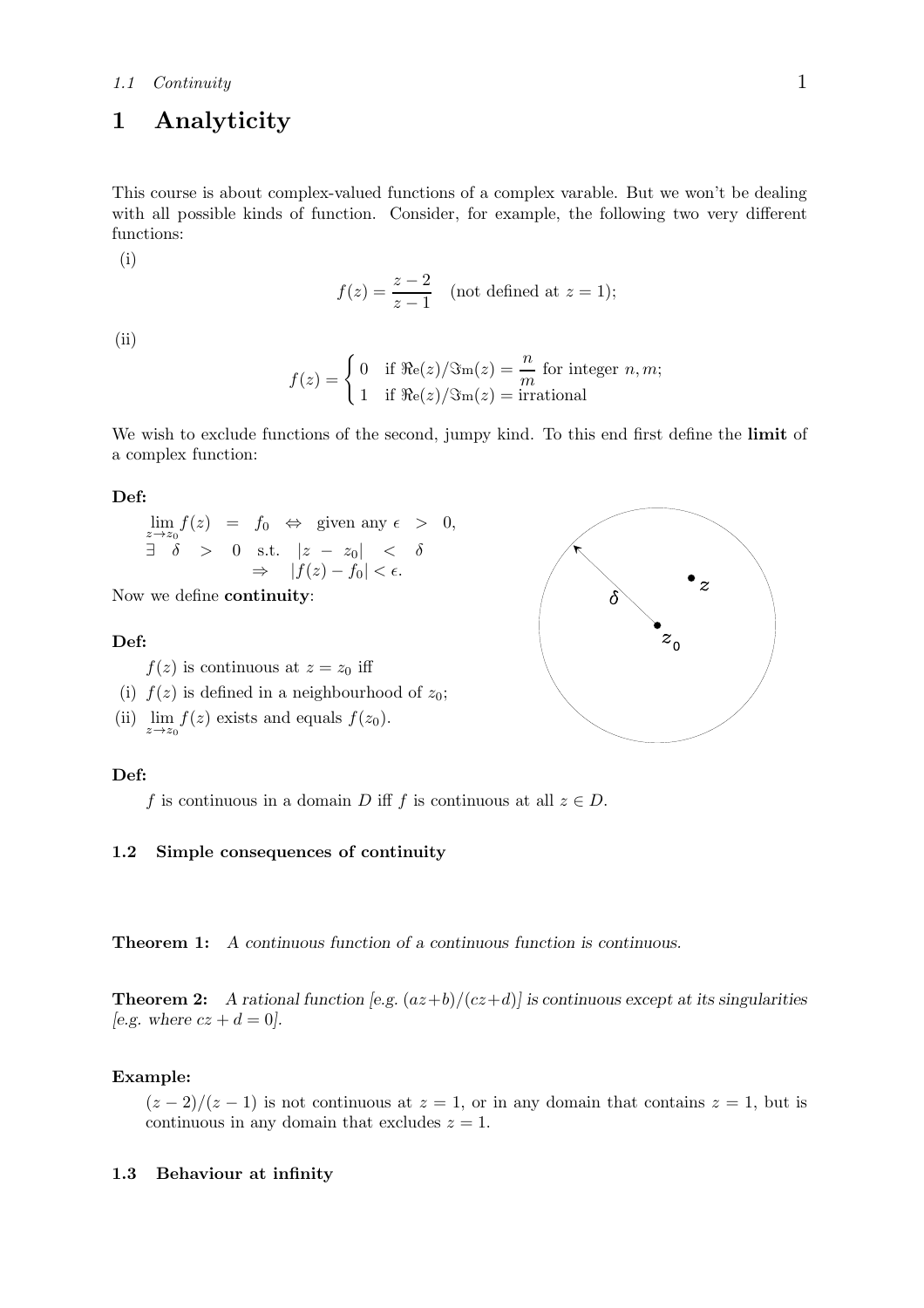## Def:

 $\lim_{z \to \infty} f(z) = f_0$  iff  $\lim_{z \to 0} f(1/z) = f_0$ .

It proves helpful to add an additional point "∞" to the complex plane. The location of this point is established by specfying its neighbourhoods:

## Def:

For any  $\delta \geq 0$ , the set of points satisfying  $|z| > \delta$  forms a neighbourhood of  $\infty$ .

## Note:

With  $\infty$  added, the complex "plane" is actually a *sphere* called the **extended complex** plane or Gauss plane; see Appendix A for details. In order to make some functions, for example  $z^{1/2}$  or  $\ln z$  into single-valued functions of z, one has to cut and sew this sphere into some very odd surfaces. We shall try to avoid these pathologies, some examples of which may be examined in Appendix A.

#### 1.4 Differentiability

## Def:

$$
f \text{ is analytic at } z_0 \text{ iff } f'(z_0) \equiv \lim_{z \to z_0} \frac{f(z) - f(z_0)}{z - z_0} \quad \text{exists.} \tag{1}
$$

## Notes:

- (i) A real function is called analytic at  $x_0$  iff it has Taylor series around  $x_0$  that is convergent for sufficiently small  $|x - x_0|$ . We shall see that the *apparently* weak condition ( $\ddagger$ ) ensures that f has a convergent Taylor series too.
- (ii) Analytic functions are sometimes called holomorphic or monogenic. The name monogenic says that these functions beget unique derivative functions. We shall see later why these are holomorphic, i.e. "whole-shape" functions.

## Def:

f is analytic in a domain D if it is analytic at each  $z \in D$ . The limit ( $\ddagger$ ) then defines the derivative function  $f'(z)$ .

**Theorem 3:** If f is analytic at  $z_0$ , then it is continuous at  $z_0$ . Proof: Let

$$
\lim_{z \to z_0} \left[ \frac{f(z) - f(z_0)}{z - z_0} \right] = f' \text{ and consider}
$$

$$
g(z) \equiv \frac{f(z) - f(z_0)}{z - z_0} - f'.
$$

Clearly,

$$
\lim_{z \to z_0} g(z) = 0 \text{ and } 0 = \lim_{z \to z_0} \{ [f' + g(z)](z - z_0) \} = \lim_{z \to z_0} [f(z) - f(z_0)],
$$
  
so  $\lim_{z \to z_0} f(z) = f(z_0)$  as required.

**Theorem 4:** If f and g are analytic in D, then so are  $f + g$  and fg. Furthermore,  $f/g$  is analytic except where  $q = 0$ .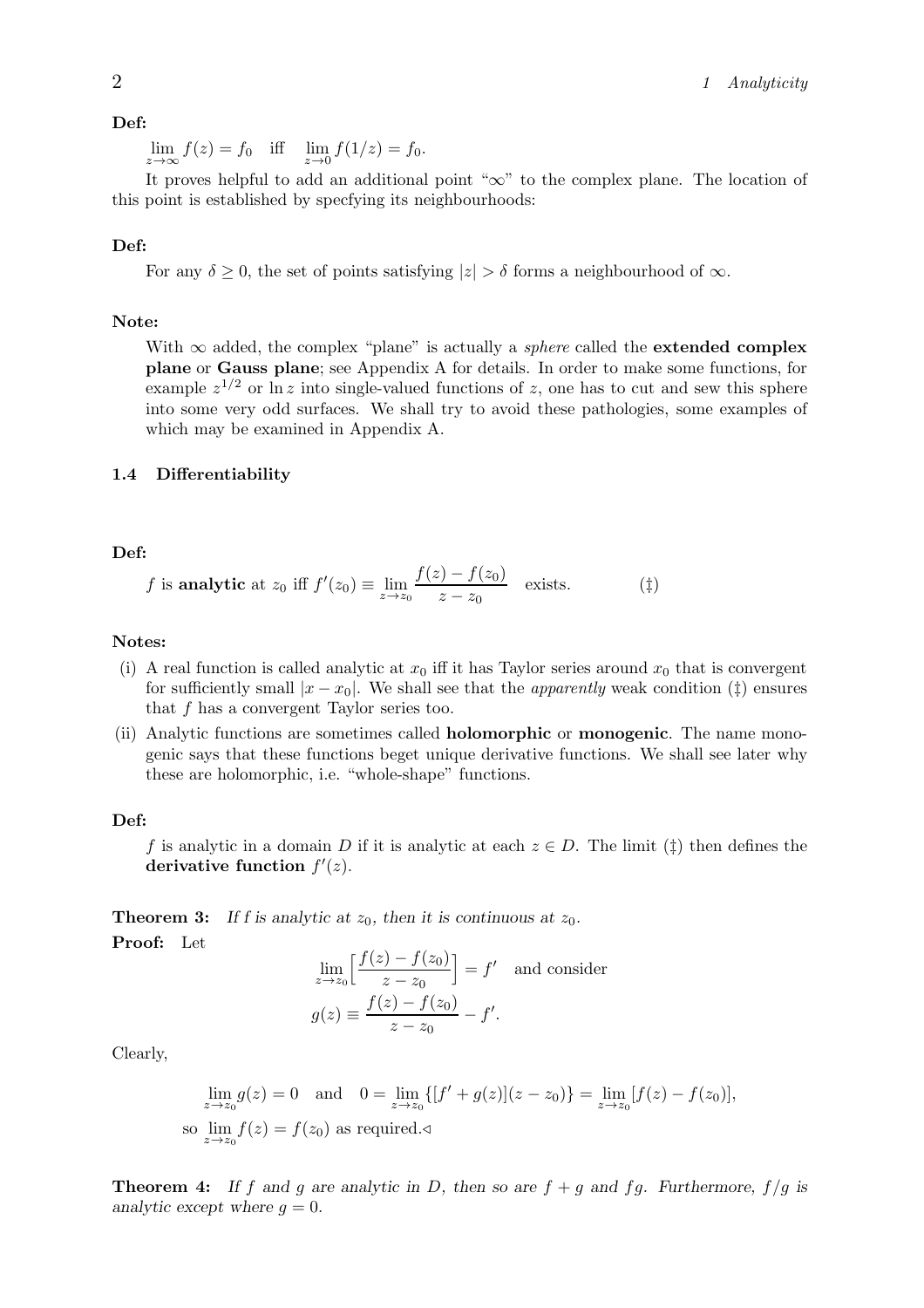Proof: (For a typical part.)

$$
fg(z) - fg(z0) = g(z)[f(z) - f(z0)] + f(z0)[g(z) - g(z0)].
$$

So

$$
\lim_{z \to z_0} \left[ \frac{fg(z) - fg(z_0)}{z - z_0} \right] = \lim_{z \to z_0} g(z) \times \lim_{z \to z_0} \left[ \frac{f(z) - f(z_0)}{z - z_0} \right] + \lim_{z \to z_0} f(z_0) \times \lim_{z \to z_0} \left[ \frac{g(z) - g(z_0)}{z - z_0} \right] \quad \text{exists. } \triangleleft
$$

A necessary but not sufficient condition for f to be analytic at  $z_0$  is that  $\lim_{r\to 0} \{[f(z_0 + \ldots + z_0)]\}$  $re^{i\theta}$ ) –  $f(z_0)/re^{i\theta}$ } be independent of  $\theta$ . This condition leads to:

**Theorem 5:** If  $f(z) \equiv u(x, y) + iv(x, y)$  is analytic in D, then u and v are differentiable and  $\frac{\partial u}{\partial x} = \frac{\partial v}{\partial y}$  and  $\frac{\partial u}{\partial y}$  $\partial v$ 

$$
\frac{\partial u}{\partial x} = \frac{\partial v}{\partial y} \quad \text{and} \quad \frac{\partial u}{\partial y} = -\frac{\partial v}{\partial x}.
$$
 (C-R)

**Proof:** Writing  $re^{i\theta} = z - z_0$  we have

$$
\frac{f(z) - f(z_0)}{z - z_0} = \frac{e^{-i\theta}}{r} \{ [u(x_0 + r\cos\theta, y_0 + r\sin\theta) - u(x_0, y_0)] + i[v(x_0 + r\cos\theta, y_0 + r\sin\theta) - v(x_0, y_0)] \}.
$$

Now taking  $\theta = 0$  and letting  $r \to 0$ , we find

$$
f'(z_0) = \lim_{r \to 0} \frac{1}{r} \{ [u(x_0 + r, y_0) - u(x_0, y_0)] + i[v(x_0 + r, y_0) - v(x_0, y_0)] \}.
$$

It follows that the real and imaginary parts of this limit separately tend to definite limits, which we recognize to be  $\partial u/\partial x$  and  $\partial v/\partial x$ . Thus

$$
f'(z_0) = \left[\frac{\partial u}{\partial x} + i \frac{\partial v}{\partial x}\right]_{(x_0, y_0)}.
$$

Similarly, if we set  $\theta = \frac{\pi}{2}$ , we obtain

$$
f'(z_0) = -i \left[ \frac{\partial u}{\partial y} + i \frac{\partial v}{\partial y} \right]_{(x_0, y_0)} = \left[ \frac{\partial v}{\partial y} - i \frac{\partial u}{\partial y} \right]_{(x_0, y_0)}
$$

.

Equating the real and imaginary parts of these expressions we obtain the Cauchy-Riemann conditions  $(C-R)$ .

## Note:

The following counterexample shows that satisfaction of the condition that  $\lim_{r\to 0} \{ [f(z_0 + re^{i\theta}) - f(z_0)]/re^{i\theta} \}$  be idependent of  $\theta$  does not guarantee that f is analytic:

Let 
$$
f(z) = \begin{cases} \frac{xy^2(x+iy)}{x^2+y^4} & \text{for } z \neq 0; \\ 0 & \text{for } z = 0 \end{cases}
$$
.

Then holding  $t \equiv \tan \theta$  constant as  $z \to 0$ , we have

$$
\frac{f(z) - f(0)}{z} = \frac{x^4 t^2 (1 + it)}{x^2 + t^4 x^4} / (x + itx) \to 0 \quad \text{for all } t.
$$

But if we send  $z \to 0$  along the porabola  $x = y^2$  we find

$$
\frac{f(z) - f(0)}{z} = \frac{y^4(y^2 + iy)}{2y^4(y^2 + iy)} \to \frac{1}{2},
$$

so  $f'(0)$  does not exist.

Examination of  $\partial u/\partial x$  and  $\partial v/\partial y$  for the function of the last example shows that although the C-R conditions are satisfied at  $z = 0$ , they are not satisfied in a neighbourhood of 0. This is at the root of the difficulty, for we have: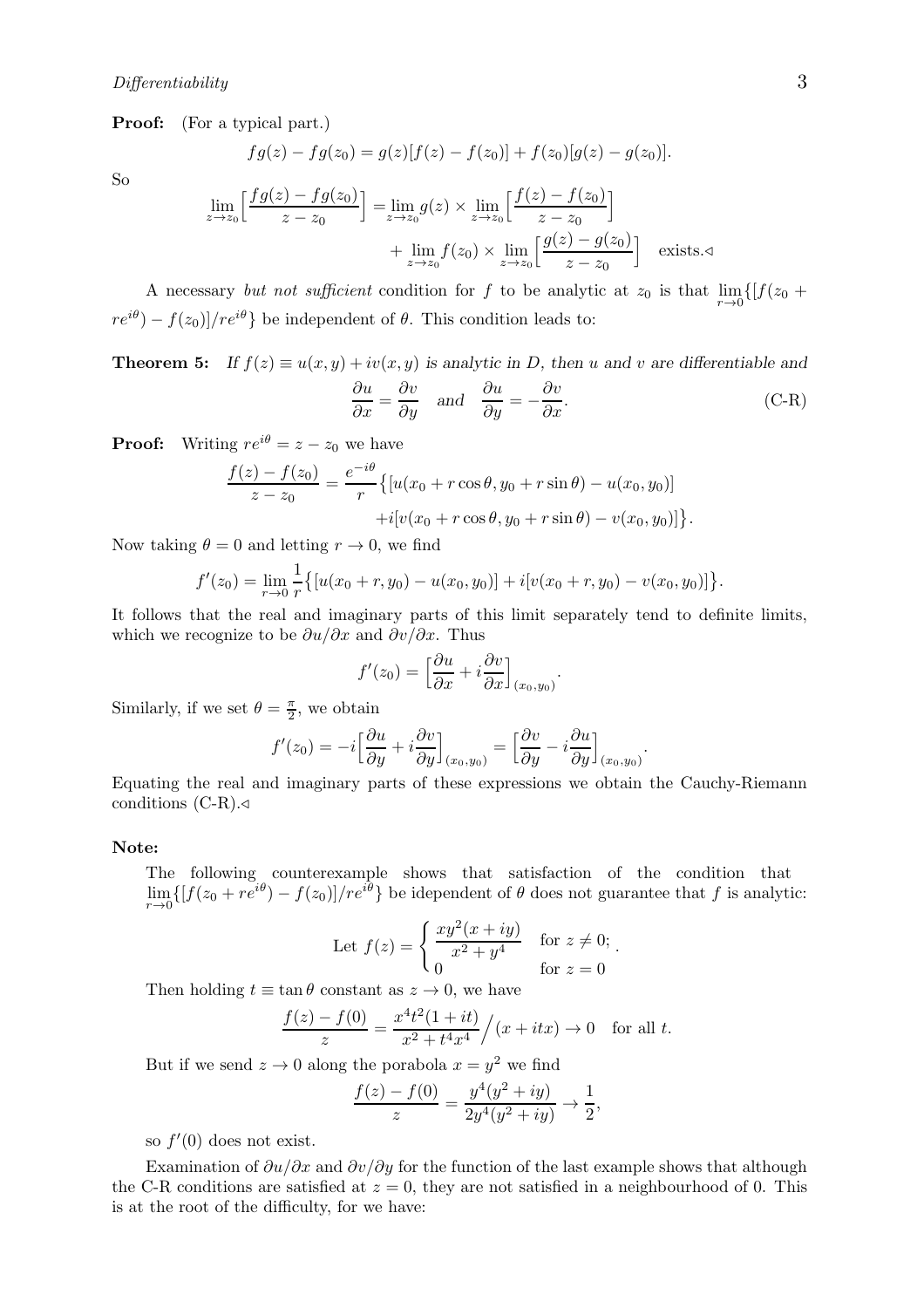**Theorem 6:** The necessary and sufficient condition that  $f = u + iv$  be analytic in a domain D is that in D u and v have continuous partial derivatives  $u_x \equiv \partial u/\partial x$  etc which satisfy the C-R conditions.

**Proof:** A theorem from the theory of functions of real variables states that when a function u has continuous partial derivatives, then  $\exists$  quantities  $\xi_u(x_0, y_0, \Delta x, \Delta y)$  and  $\eta_u(x_0, y_0, \Delta x, \Delta y)$ such that

$$
u(x_0 + \Delta x, y_0 + \Delta y) - u(x_0, y_0) = u_x(x_0, y_0)\Delta x + u_y(x_0, y_0)\Delta y + \xi_u \Delta x + \eta_u \Delta y,
$$

and  $\xi_u$ ,  $\eta_u \to 0$  as  $\Delta x$ ,  $\Delta y \to 0$ . Given this theorem it is straightforward to show that when the C-R conditions hold,

$$
\frac{f(z_0 + \Delta z) - f(z_0)}{\Delta z} = u_x(x_0, y_0) + iv_x(x_0, y_0) + \frac{(\xi_u + \xi_v)\Delta x + (\eta_u + \eta_v)\Delta y}{\Delta x + i\Delta y}.
$$

Then one may go on to show that given any  $\epsilon > 0$ , it is possible to choose  $\delta > 0$  such that  $|\Delta z| < \delta$  implies that  $\Delta x$  and  $\Delta y$  are both small enough that the term in the last equation involving  $\xi$  and  $\eta$  symbols is smaller than  $\epsilon$ . Hence the limit  $\Delta z \to 0$  of the left of the equation exists and is equal to  $u_x + iv_x \triangleleft$ 

## 1.4 Common functions of z

Many common functions  $f$  of the real variable  $x$  are defined by giving a rule for calculating  $f$ through algebraic operations on x, e.g.  $f(x) = x^2 - 1$ , or  $f(x) = e^x \equiv \sum_n x^n/n!$ . Replacing x with the complex variable z we obtain from each such rule a complex function  $f(z)$ . If  $f(x)$  is differentiable, this complex extension is analytic:

$$
f(z) = u + iv \equiv f(x + iy) \Rightarrow \begin{aligned} u_x + iv_x &= \frac{\partial f}{\partial x} = f'(x + iy) \\ u_y + iv_y &= \frac{\partial f}{\partial y} = f'(x + iy)i \\ \Rightarrow u_y + iv_y &= i(u_x + iv_x) \end{aligned}
$$

Hence  $u_x = v_y$ ,  $u_y = -v_x$  and f is analytic.

## Examples:

- (i)  $e^z = e^{x+iy} = e^x e^{iy} = e^x (\cos y + i \sin y)$  from the series.
- (ii)  $e^{\ln z} = z = r(\cos \theta + i \sin \theta) = e^{\ln r} e^{i\theta} = e^{(\ln r + i\theta)} \Rightarrow \ln z = \ln r + i\theta$ . Since we can always add  $2m\pi$  to  $\theta$ , ln z is infinitely many-valued; the Riemann surface (see Appendix A) required to make  $\ln z$  single-valued is a spiral around  $z = 0$ . The **principal value** of ln z is defined to be that for which  $-\pi < \theta \leq \pi$ .

(iii)  $\cos(iz) = \cosh z$  and  $\sin(iz) = i \sinh z$  from the series.

#### Note:

Many continuous functions of z, for example  $f(z) = x + 2iy$ , are not obtainable by substituting  $z = x + iy$  into a real function. The following argument shows these functions are not analytic. Extend  $x$  and  $y$  to complex variables in their own right and change variables to  $z_1 = x + iy$  and  $z_2 = x - iy$ . Then  $x = \frac{1}{2}$  $rac{1}{2}(z_1 + z_2), y = \frac{1}{2i}$  $\frac{1}{2i}(z_1 - z_2)$  and  $f(z) = u(x, y) + iv(x, y)$  is a function of  $z_1$  and  $z_2$  with  $\partial f / \partial z_2 \neq 0$ . But by the chain rule

$$
0 \neq \frac{\partial f}{\partial z_2} = \frac{\partial u}{\partial x} \frac{\partial x}{\partial z_2} + \frac{\partial u}{\partial y} \frac{\partial y}{\partial z_2} + i \left( \frac{\partial v}{\partial x} \frac{\partial x}{\partial z_2} + \frac{\partial v}{\partial y} \frac{\partial y}{\partial z_2} \right)
$$
  
=  $\frac{1}{2} \left[ \left( \frac{\partial u}{\partial x} - \frac{\partial v}{\partial y} \right) + i \left( \frac{\partial u}{\partial y} + \frac{\partial v}{\partial x} \right) \right].$ 

Hence such a function must violate at least one of the C-R conditions, and it cannot be analytic.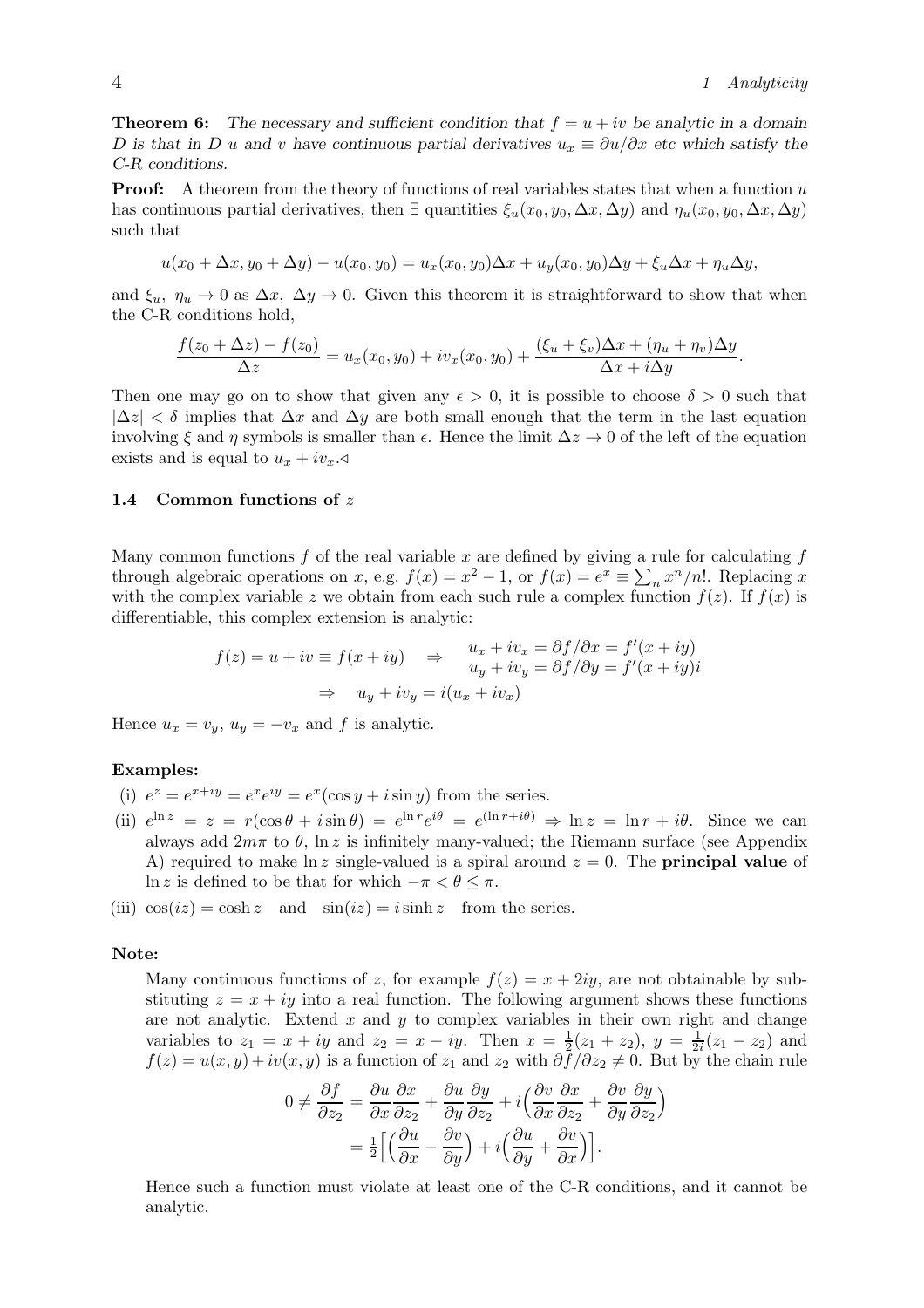## Example:

Find the analytic function whose imaginary part is

 $v(x, y) = (y \cos x + x \sin x)e^{-y}$ and vanishes at the origin.

Elegant solution:  $e^{-y}$  must come from  $e^{iz} = (\cos x + i \sin x)e^{-y}$ . To get the desired y and  $x$  factors we multiply by  $z$ :

$$
\Im (z)e^{iz} = (y\cos x + x\sin x)e^{-y}
$$
 as required.

Plodding solution: By the C-R conditions,

$$
\frac{\partial u}{\partial x} = \frac{\partial v}{\partial y} = e^{-y}(\cos x - y\cos x - x\sin x).
$$

Integrating w.r.t.  $x$  we have

$$
u = e^{-y}[(1 - y)\sin x - (-x\cos x + \sin x)] + Y(y)
$$
  
=  $e^{-y}(x\cos x - y\sin x) + Y(y)$ ,

where  $Y(y)$  is some function of y. Similarly,

$$
\frac{\partial u}{\partial y} = -\frac{\partial v}{\partial x} = -e^{-y}(-y\sin x + \sin x + x\cos x).
$$

Integrating w.r.t. y we now obtain  $u = -e^{-y}[(1 + y)\sin x - (\sin x + x\cos x)] + X(x)$ . Equating our two expressions for u, we see that  $X = Y = constant$ . Since the required function vanishes at  $z = 0$ , the constant must be zero and  $f = ze^{iz}$ .

## 2 Solutions of  $\nabla^2 \Phi = 0$

The electrostatic forces around a charged body and certain kinds of incompressible fluid flow near solid bodies are governed by Laplace's equation  $\nabla^2 \Phi = 0.1$  In general the operator  $\nabla^2$ involves all three spatial coordinates  $(x, y, z)$ . Sometimes it is a sufficient approximation to neglect the gradient of  $\Phi$  w.r.t. one of the coordinates, say z. We have

**Theorem 7:** If  $f = u + iv$  is analytic in D, then  $\nabla^2 u = \nabla^2 v = 0$  in D, where  $\nabla^2 \equiv \frac{\partial^2}{\partial x^2} + \frac{\partial^2}{\partial y^2}$ . **Proof:** By the C-R conditions,  $u_x = v_y$  and  $u_y = -v_x$ . Hence differentiating w.r.t x,  $u_{xx} =$  $v_{yx} = -u_{yy}$  and similarly for  $v_{xx}$ .

Thus there is an easy way of generating solutions to the two-dimensional Laplace equation: think of a real differentiable function, make it complex, extract the real and imaginary parts and you've got not one, but two solutions of  $\nabla^2 \Phi = 0$ ! The main difficulty is finding some physical problem to which to apply these solutions.

The nature of the solutions of  $\nabla^2 \Phi = 0$  derived from a complex function f is determined by the points at which  $f$  is not analytic, for these contain the key information about the system of charges (or walls etc) that generates the solution. Some examples will clarify this point.

<sup>1</sup> For an entertaining account of the flow of of "dry water" see Chapter 40 of the Feynman Lectures on Physics.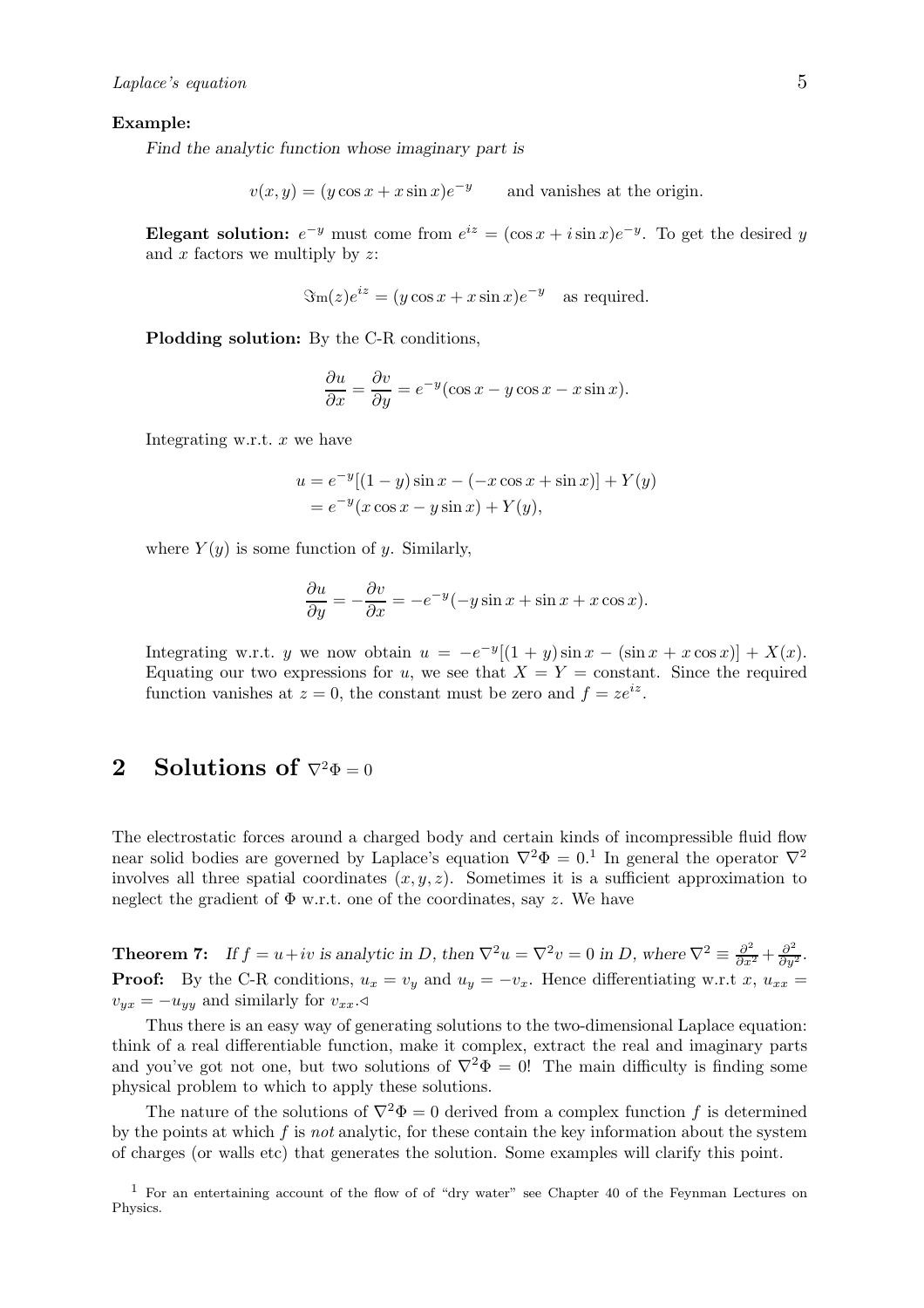## Examples:

(i)  $f(z) = \ln z$ 1  $\frac{1}{2} \ln(x^2 + y^2)$ ,  $v = \theta$ . *u* is the potential of a line of charge along  $x = y = 0$ , and v is the potential of an infinite polarized sheet  $y = 0$ ,  $x > 0$ . The force-field of this strip is  $\nabla v = \nabla \arctan(y/x) = (-y\hat{\mathbf{i}} + x\hat{\mathbf{j}})/(x^2 + y^2)$ :



(ii)

v is proportional to the potential of an infinite charged plate in the plane  $y = 0$ .

It is possible to turn these rather tame examples into worthwhile solutions by using another analytic function to map a boring boundary, such as that of the last example, into a more interesting shape. For example, if we write  $z_1 = z^2$ , the upper half of the z-plane is mapped into the entire  $z_1$  plane, and thus the boundary  $y = 0$  of the upper half of the z-plane is wrapped round onto itself:



Since an analytic function of an analytic function is analytic,  $f_1(z_1) \equiv f[z(z_1)] = a + z_1^{1/2}$ 1 is analytic throughout the part of the  $z_1$ -plane that corresponds to  $\Im (z) > 0$ , i.e. to all the z<sub>1</sub>-plane except the real line  $(0 \le x_1, y_1 = 0)$ . Hence  $\nabla^2 u_1 = \nabla^2 v_1 = 0$  except on the positive real  $z_1$ -axis. The imaginary part of  $f_1$  is, by definition, equal to the imaginary part of f at the point  $z=z_1^{1/2}$  $i_1^{1/2}$  in the z-plane that corresponds to  $z_1$ . Hence  $v_1$  must be constant along contours that wrap around the positive  $x_1$ -axis. Specifically,

$$
v_1 = \Im (a + z_1^{1/2}) = \Im (a) + \sqrt{\frac{1}{2}r_1(1 - \cos \theta_1)},
$$
 where  $z_1 = r_1 e^{i\theta_1}.$ 

This gives the contours of the potential around the edge of a charged semi-inifinite plate.

## Note:

A complex function gives us two vector fields, namely  $(u_x, u_y)$  and  $(v_x, v_y)$ . These are orthogonal by the C-R conditions:  $(u_x, u_y) \cdot (v_x, v_y) = u_x v_x + u_y v_y = 0$ . Thus the field lines in the last example are parallel to the lines  $u_1 = \Re(e_a) + \sqrt{\frac{1}{2}}$  $\frac{1}{2}r_1(1+\cos\theta_1)=\text{constant}.$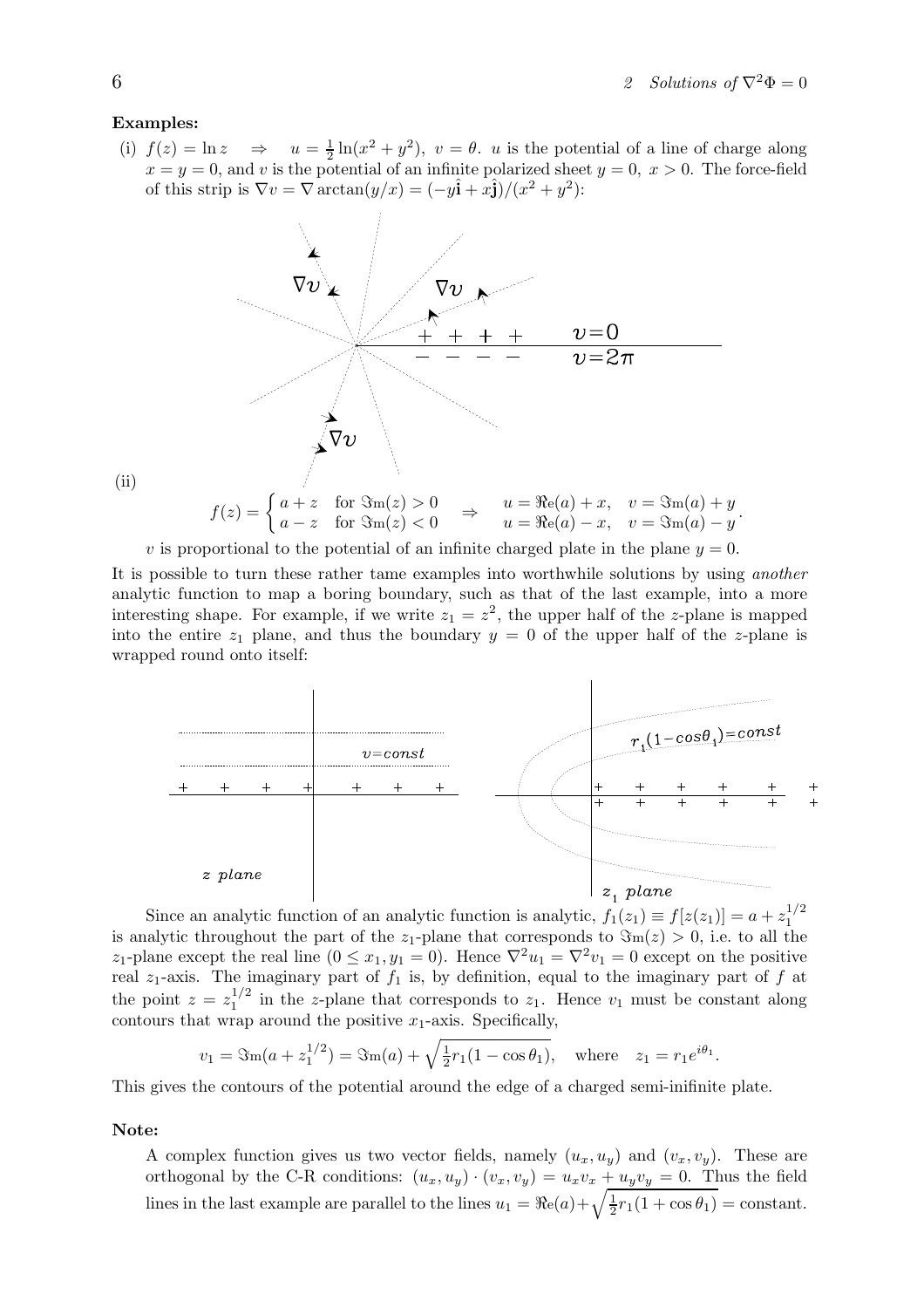In deriving the example just given, we have put the cart before the horse. In real life one starts with a given physical boundary configuration away from which one wishes to solve Laplace's equation. Let this run along the curve  $z_1(t)$  with t a real parameter. Then:

step 1 is to find a function  $z_2(z_1)$  that maps the boundary  $z_1(t)$  into a simple curve, for example the real  $z_2$ -axis;

step 2 is to generate, either by inspection or by solving the C-R equations, an analytic function  $f(z_2)$  whose real (or imaginary) part is constant on the transformed boundary  $z_2[z_1(t)]$ . The real (or imaginary) part of  $f_1(z_1) \equiv f[z_2(z_1)]$  will now be the desired potential.

## Example:

We wish to find the irrotational flow of an incompressible fluid around a right-angle corner. We write the fluid velocity  $\mathbf{V} = \nabla u_1(x, y)$ . The incompressibility of the fluid requires  $0 = \nabla \cdot \mathbf{V} = \nabla^2 u_1$ . Near the boundary the flow velocity must be parallel to the boundary. Hence contours of  $u_1$  must cut the boundary at right angles, and if  $f_1 = u_1 + iv_1$  is analytic, contours of  $v_1$ , which are parallel to  $\bf{V}$ , run parallel to the boundary. Thus



First we must map the boundary to something sensible. Try  $z_2 = z_1^{22}$  This eliminates the bend and makes it obvious that the desired function is  $f(z_2) = z_2$  since the imaginary part is then constant on lines of fixed  $y_2$  as required. The desired potential  $u_1$  is now the real part of  $f_1(z_1) = f[z_2(z_1)] = z_2(z_1) = z_1^2 = (x_1^2 - y_1^2) + 2ix_1y_1$ . Thus the fluid flows along the hyperbolae  $v_1 = 2x_1y_1 = \text{constant}$ . These run perpendicular to the equipotential hyperbolae  $(x_1^2 - y_1^2) = \text{constant}.$ 

## 3 Complex Integrals

A smooth curve or **contour** is specified by a complex-valued function  $z(t)$  of the real variable t that has a continuous derivative  $\dot{z} \equiv \frac{\mathrm{d}z}{\mathrm{d}t}$  $\frac{dz}{dt}$  such that  $|z|^2 \neq 0$ ; the point t on the curve "never" stops moving". The curve is **closed** iff for some  $t_1, t_2$  with  $t_1 < t_2$  we have  $z(t_1) = z(t_2)$ . The curve is a **simple closed curve** if  $t_1$  and  $t_2$  are the smallest and largest values of  $t$ , and  $z(t) \neq z(t_1)$  for  $t_1 < t < t_2$ . By convention, unless explicitly stated to the contrary, closed curves are to be traversed in the anticlockwise sense. It is intuitively obvious (but difficult to prove) that a simple closed curve divides the complex plane into two regions, one of which (the "exterior") contains  $\infty$  (Jordan's theorem).

#### Def:

A domain  $D$  is simply connected iff every closed curve in  $D$  contains no boundary point of D in its interior.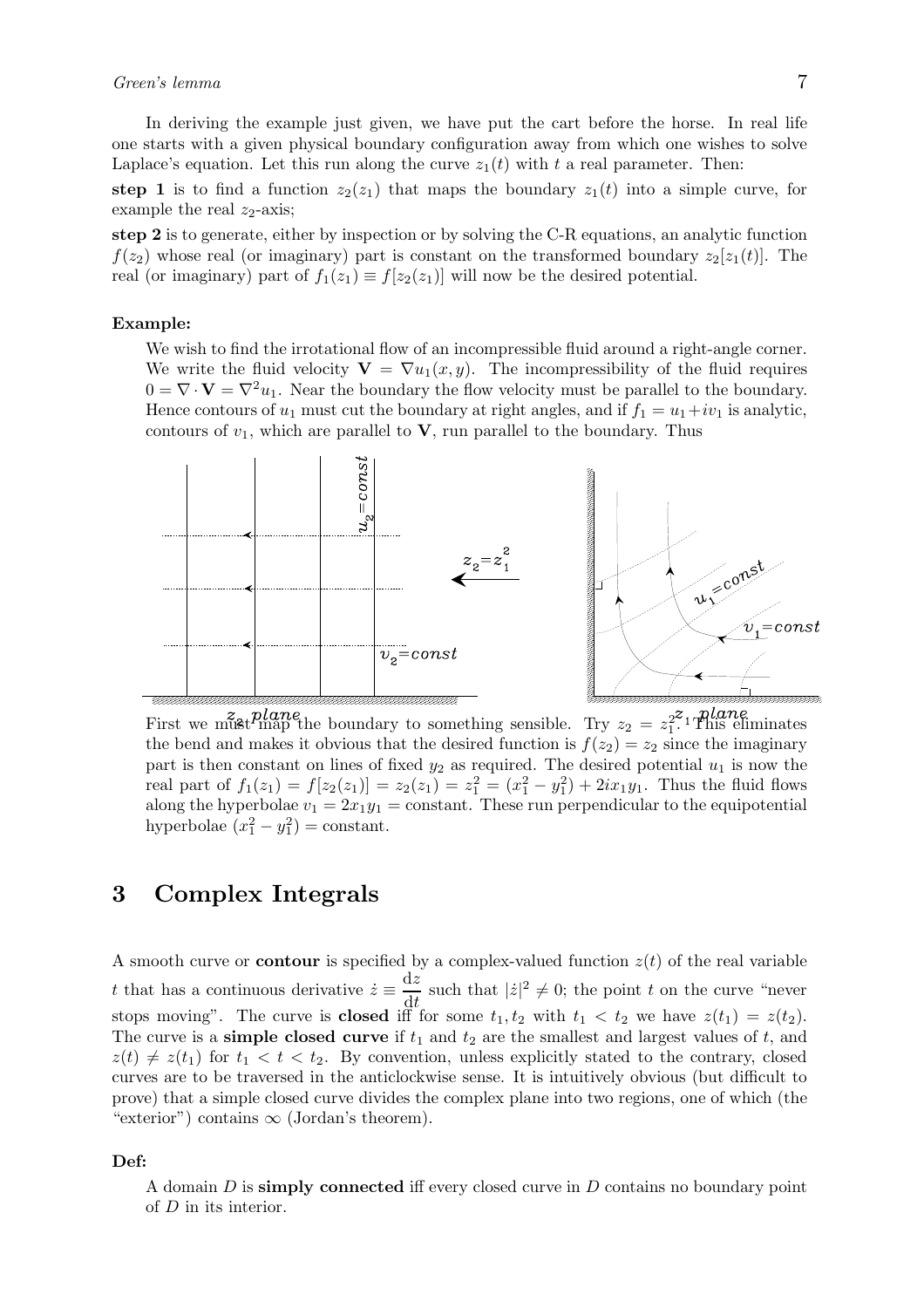Given a curve  $\gamma \equiv \{z(t) = x(t) + iy(t), t \in [0, t_0)\}^2$  we define

$$
\int_{\gamma} f(z) dz = \lim_{N \to \infty} \sum_{n=1}^{N-1} f(\overline{z}_n) \Delta z_n
$$

where

$$
\overline{z}_n = \frac{1}{2} \left[ z \left( \frac{nt_0}{N-1} \right) + z \left( \frac{(n-1)t_0}{N-1} \right) \right] \quad \text{etc};
$$

$$
\Delta z_n = z \left( \frac{nt_0}{N-1} \right) - z \left( \frac{(n-1)t_0}{N-1} \right) \quad \text{etc}.
$$

The limit involved in this definition exists when f is continuous and  $\gamma$  is smooth. Our next goal is to prove Cauchy's theorem, which opens up an extraordinary range of valuable results. But first we need a standard result from the theory of real variables:

**Lemma (Green):** If in a simply-connected domain D, the real-valued function  $u(x, y)$  has continuous partial derivatives  $u_x$  and  $u_y$ , then

$$
\iint_D u_x \, dx \mathrm{d}y = \oint_\gamma u \, \mathrm{d}y \quad \text{and} \quad \iint_D u_y \, dx \mathrm{d}y = -\oint_\gamma u \, \mathrm{d}x,
$$

where the line integrals are in an anticlockwise sense around the smooth boundary  $\gamma$  of D.

**Proof:** We first assume that there are only two values of y at which  $\dot{y} = 0$ , namely the top,  $y_2$ , and the bottom,  $y_1$ , of D. Thus, when we divide D into strips parallel to the x-axis, each has two ends  $x_2(y) > x_1(y)$ . Consequently,



A ragged domain on whose boundary  $\dot{y} = 0$  has many solutions can be broken  $y_{\text{dp}}$  into simple sub-domains  $D_n$ :



<sup>2</sup> The real interval  $[0, x)$  is defined to be the set of numbers x' such that  $0 \leq x' < x$ ; thus square brackets  $imply \leq and round brackets <$ .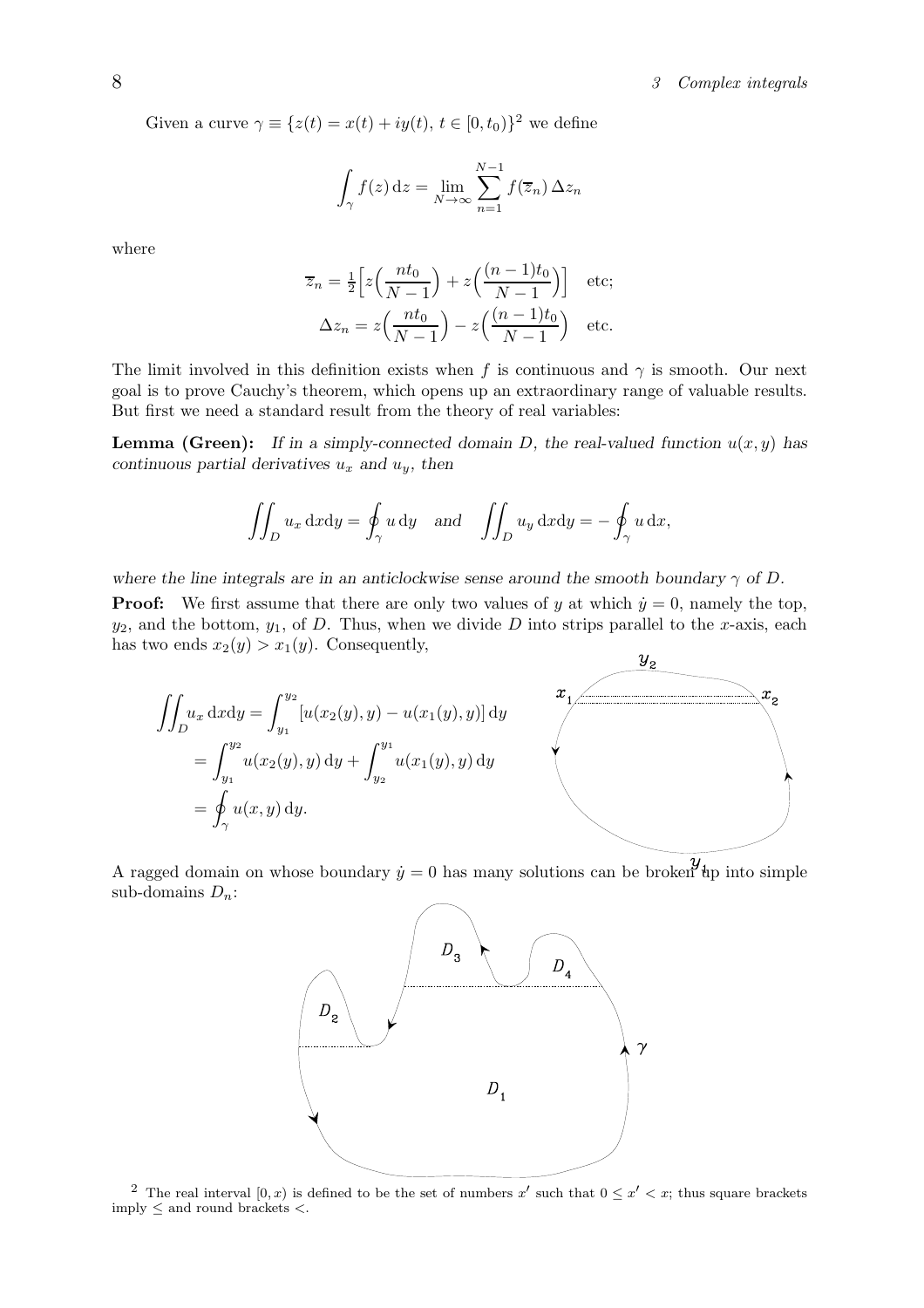## $Cauchy's formulae$  9

The first part of the lemma applies to each sub-domain and its boundary. Hence the integral over the surface of D, which is just the sum of the integrals over each  $D_n$ , is equal to the integrals  $\oint u \, dy$  around the boundary of each  $D_n$ . Parts of these boundaries that are not part of the boundary of D do not contribute to the line integrals since on them  $dy = 0$ . Hence the line integral around D is equal to the sum of the integrals around the  $D_n$ , and we have established the first part of the lemma.

Similarly, if  $\dot{x} = 0$  has only two solutions,  $x_2 > x_1$ , each strip parallel to the y-axis has ends at  $y_2 > y_1$  and

$$
\iint_{D} u_y \, dy \, dx = \int_{x_1}^{x_2} [u(x, y_2(x)) - u(x, y_1(x))] \, dx
$$
  
= 
$$
- \left[ \int_{x_2}^{x_1} u(x, y_2(x)) \, dx + \int_{x_1}^{x_2} u(x, y_1(y)) \right] dx
$$
  
= 
$$
- \oint_{\gamma} u(x, y) \, dx,
$$

where the circuit is in the anticlockwise sense. The generalization of the second part of the Lemma to a general domain is now trivial.⊳

**Theorem 8 (Cauchy):** If  $f = u + iv$  is analytic in a simply connected domain D, and  $\gamma$  is a simple closed curve in D, then

$$
\oint_{\gamma} f(z) \, \mathrm{d}z = 0.
$$

**Proof:** Since f is analytic,  $u_x = v_y$  and  $u_y = -v_x$ . Thus by Green's lemma

$$
\oint_{\gamma} f(z) dz = \oint_{\gamma} (u dx - v dy) + i \oint_{\gamma} (v dx + u dy)
$$
\n
$$
= \iint_{D} (-u_y - v_x) dx dy + i \iint_{D} (-v_y + u_x) dx dy
$$
\n
$$
= 0.4
$$

Corollary: For analytic f the integral

$$
F(z_1) \equiv \int_{z_0}^{z_1} f(z) dz
$$
 (I)

is independent of the path of integration from  $z_0$  to  $z_1$ .

**Proof:** Let the curves  $\gamma_1$  and  $\gamma_2$  give answers,  $F_1$  and  $F_2$  respectively. Then integrating along  $\gamma_1$  from  $z_0$  to  $z_1$  and then along  $\gamma_2$  from  $z_1$  to  $z_0$  we obtain the value  $F_1-F_2$  for the integral of the an analytic function around a closed path. By Cauchy's theorem this is zero, so  $F_1 = F_2 \triangleleft$ 

By this corollary we can deform the curve along which an integral is to be evaluated, providing only that the deformation never causes any part of the curve to leave the domain D of analyticity of the integrand.

We shall see (Morera's theorem in Appendix B) that the integral  $F(z_1)$  defined by (I) is an analytic function of  $z_1$  such that  $F'(z) = f(z)$ . Hence it is called the **indefinite integral** of f.

**Theorem 9 (Cauchy's formula):** If f is analytic in the simply connected domain  $D$ , and  $\gamma$  is any simple closed curve in D about  $z_0 \in D$ , then

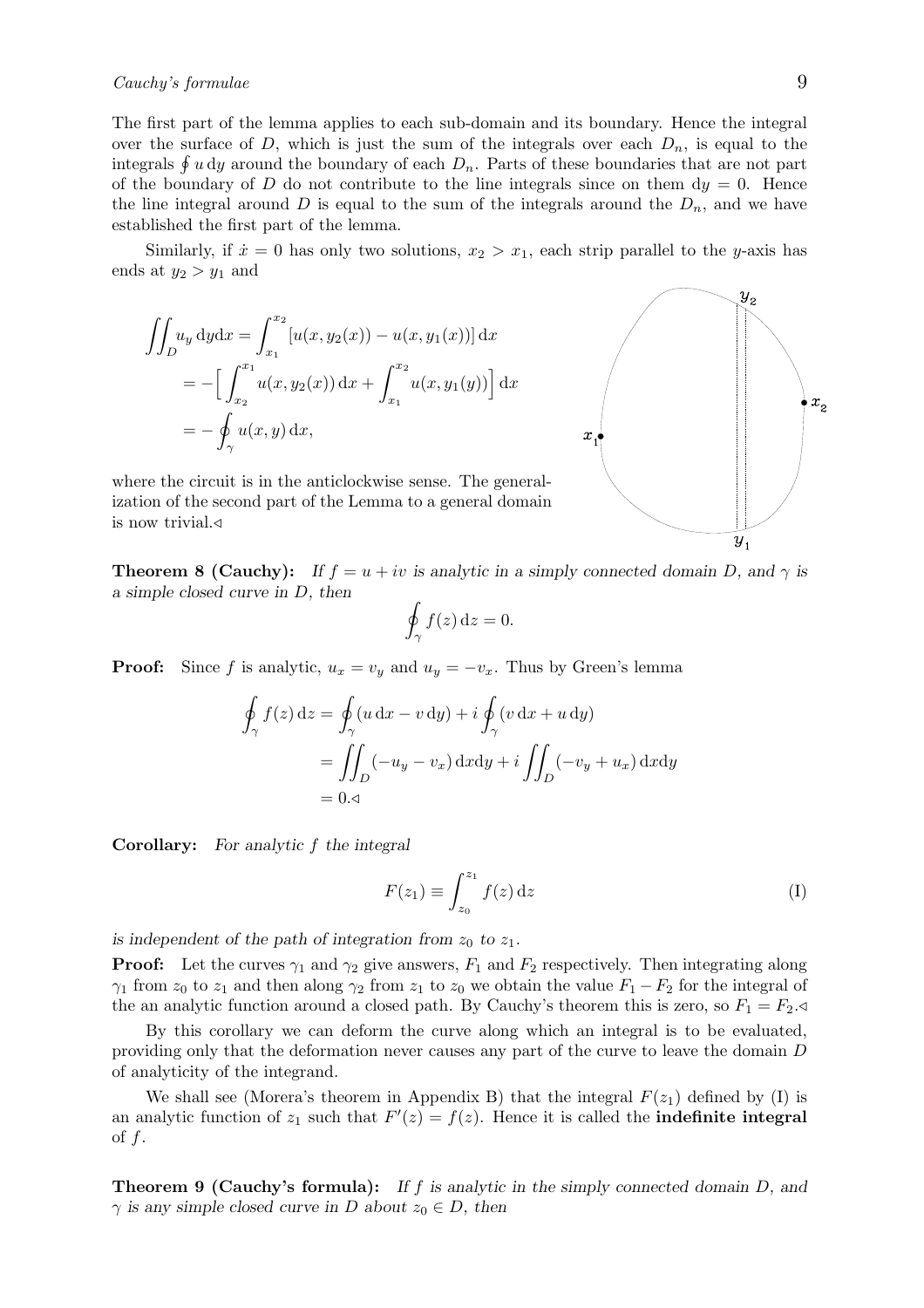$$
f(z_0) = \frac{1}{2\pi i} \oint \frac{f(z)}{z - z_0} dz.
$$
 (C<sub>0</sub>)

Proof: Consider the integral

$$
I' = \oint_{\gamma'} \frac{f(z)}{z - z_0} \mathrm{d}z,
$$



where  $\gamma'$  is as shown in the figure.  $\gamma'$  is contained in the simply-connected domain D', which is in its turn contained in D. Since  $z_0$  lies outside D', the integrand of I' is analytic throughout  $D'$ . Hence  $I' = 0$ 

The integral  $I'$  is made up of three parts: (i) a nearly complete circle of radius  $R$ ; (ii) a nearly complete circle of radius  $r$ ; (iii) two radially directed sections. Since the integrand is continuous everywhere except at  $z = z_0$ , in the limit in which the angle  $\Delta\theta$  becomes arbitrarily small, the first and second parts of  $I'$  tend to anticlockwise and clockwise integrals around complete circles, and the radially directed portions of the integral make equal and opposite contributions. Hence  $I'$  can be zero only if the two circular integrals are equal in magnitude and opposite in sign. Thus deforming the outer contour into the originally given contour  $\gamma$  we have

$$
I \equiv \oint_{\gamma} \frac{f(z)}{z - z_0} dz = \oint_{|z - z_0| = r} \frac{f(z)}{z - z_0} dz,
$$
 (†)

where both integrals are to be taken in the anticlockwise sense. Hence

$$
I = \oint_{|z-z_0|=r} \frac{f(z) - f(z_0)}{z - z_0} dz + f(z_0) \oint_{|z-z_0|=r} \frac{dz}{z - z_0}.
$$
 (†)

Now f is continuous at  $z_0$ , so given any  $\epsilon$  we can find  $r > 0$  such that  $|f(z) - f(z_0)| < \epsilon$  for all  $|z - z_0| \leq r$ . With r thus chosen,

$$
\left| \oint_{|z-z_0|=r} \frac{f(z) - f(z_0)}{z - z_0} dz \right| < \oint_{|z-z_0|=r} \frac{|f(z) - f(z_0)|}{|z - z_0|} |dz|
$$
\n
$$
< \epsilon \oint_{|z-z_0|=r} \frac{|dz|}{|z - z_0|} = 2\pi\epsilon.
$$

Furthermore, writing  $z = z_0 + re^{i\theta}$ , we have

$$
\oint_{|z-z_0|=r} \frac{\mathrm{d}z}{z-z_0} = \oint \frac{ire^{i\theta}}{re^{i\theta}} \mathrm{d}\theta = 2\pi i \quad \text{for any } r.
$$

Hence in the limit  $r \to 0$  the first integral in ( $\ddagger$ ) tends to zero, and the second integral becomes equal to  $2\pi i f(z_0)$ . The theorem now follows from (†).

#### Notes:

(i) We have shown that  $\oint_{|z-z_0|=r} dz/(z-z_0) = 2\pi i$  independent of r. But (†) shows that I is independent of r. Hence it follows that the first integral in  $(\ddagger)$  is exactly zero, independent of r.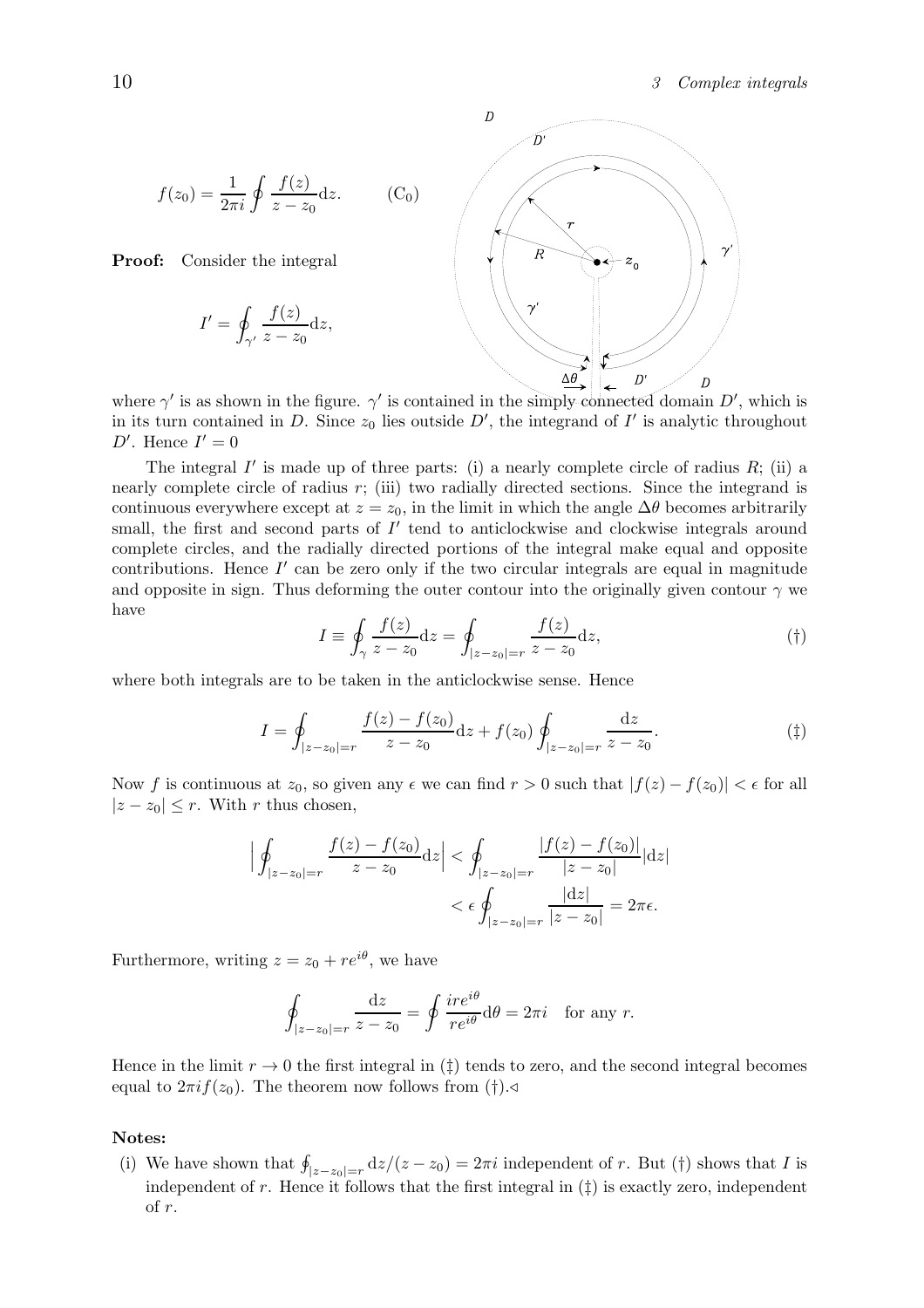established.⊳

(ii)  $(C_0)$  is a very remarkable result for it says that the value taken by an analytic function at any point in the complex plane is determined by the values it takes on any curve around that point. One can understand this by regarding the C-R conditions as coupled partial differential equations for u and v; evidently the solution to these p.d.e's in D is uniquely specified by giving  $u$  and  $v$  on the boundary of  $D$ .

We can use Cauchy's formula to differentiate  $f$  by integrating a suitable multiple of it:

**Theorem 10:** If  $f$  is analytic in  $D$ , then

$$
f'(z_0) = \frac{1}{2\pi i} \oint \frac{f(z) dz}{(z - z_0)^2},
$$
 (C<sub>1</sub>)

where the integral is to be taken on any simple closed curve in D around  $z_0$ . Proof: By Cauchy's formula

$$
\frac{f(z) - f(z_0)}{z - z_0} = \frac{1}{2\pi i (z - z_0)} \Big[ \oint \frac{f(z')}{z' - z} dz' - \oint \frac{f(z')}{z' - z_0} dz' \Big]
$$

$$
= \frac{1}{2\pi i (z - z_0)} \oint \frac{f(z')(z - z_0)}{(z' - z)(z' - z_0)} dz'
$$

$$
= \frac{1}{2\pi i} \Big[ \oint \frac{f(z')}{(z' - z_0)^2} dz' + \oint \frac{f(z')(z - z_0)}{(z' - z)(z' - z_0)^2} dz' \Big], \tag{\dagger}
$$

where the integral is around a circle enclosing both  $z$  and  $z_0$ . But

also has a well-behaved limit as  $z \to z_0$ , and the theorem is

$$
\left| \oint \frac{f(z')(z-z_0)}{(z'-z)(z'-z_0)^2} dz' \right| < |z-z_0| \oint \frac{|f(z')||dz'|}{|z'-z||z'-z_0|^2}
$$
\n
$$
\left| \oint \frac{|f(z')|r d\theta}{|re^{i\theta} + z_0 - z|r^2}, \right|
$$
\nwhere  $z'-z_0 = re^{i\theta}$ . For finite  $r$  this last integral is finite. Thus letting  $z \to z_0$  we show that the second integral in (†) is zero. But the first integral in (†) is well behaved (even unwarying!) in this limit. Therefore the left side of (†)

We can now use the expression  $(C_1)$  to differentiate f a second time. In fact, the following shows that we can differentiate  $f$  as many times as we please—and the result can be expressed as a single simple integral:

Theorem 11: An analytic f in a simply connected domain D can be differentiated arbitrarily often. Furthermore,

$$
f^{(n)}(z_0) = \frac{n!}{2\pi i} \oint \frac{f(z) dz}{(z - z_0)^{n+1}} \quad (n = 0, 1, \ldots).
$$
 (C<sub>n</sub>)

**Proof:** Let the formula be valid for some index  $n$ —by Theorem (10) it is certainly valid for  $n = 1$ . Then  $f^{(n)}$  is analytic in D and we use  $(C_1)$  to differentiate it:

$$
f^{(n+1)}(z) = \frac{1}{2\pi i} \oint \frac{f^{(n)}(z') dz'}{(z'-z)^2}
$$
  
= 
$$
\frac{n!}{(2\pi i)^2} \oint \frac{dz'}{(z'-z)^2} \oint \frac{f(z'')dz''}{(z''-z')^{n+1}}
$$
  
= 
$$
\frac{(n+1)!}{2\pi i} \oint \frac{dz'' f(z'')}{(z''-z)^{n+2}} \frac{(z''-z)^{n+2}}{2\pi i (n+1)} \oint \frac{dz'}{(z'-z)^2 (z''-z')^{n+1}},
$$
(†)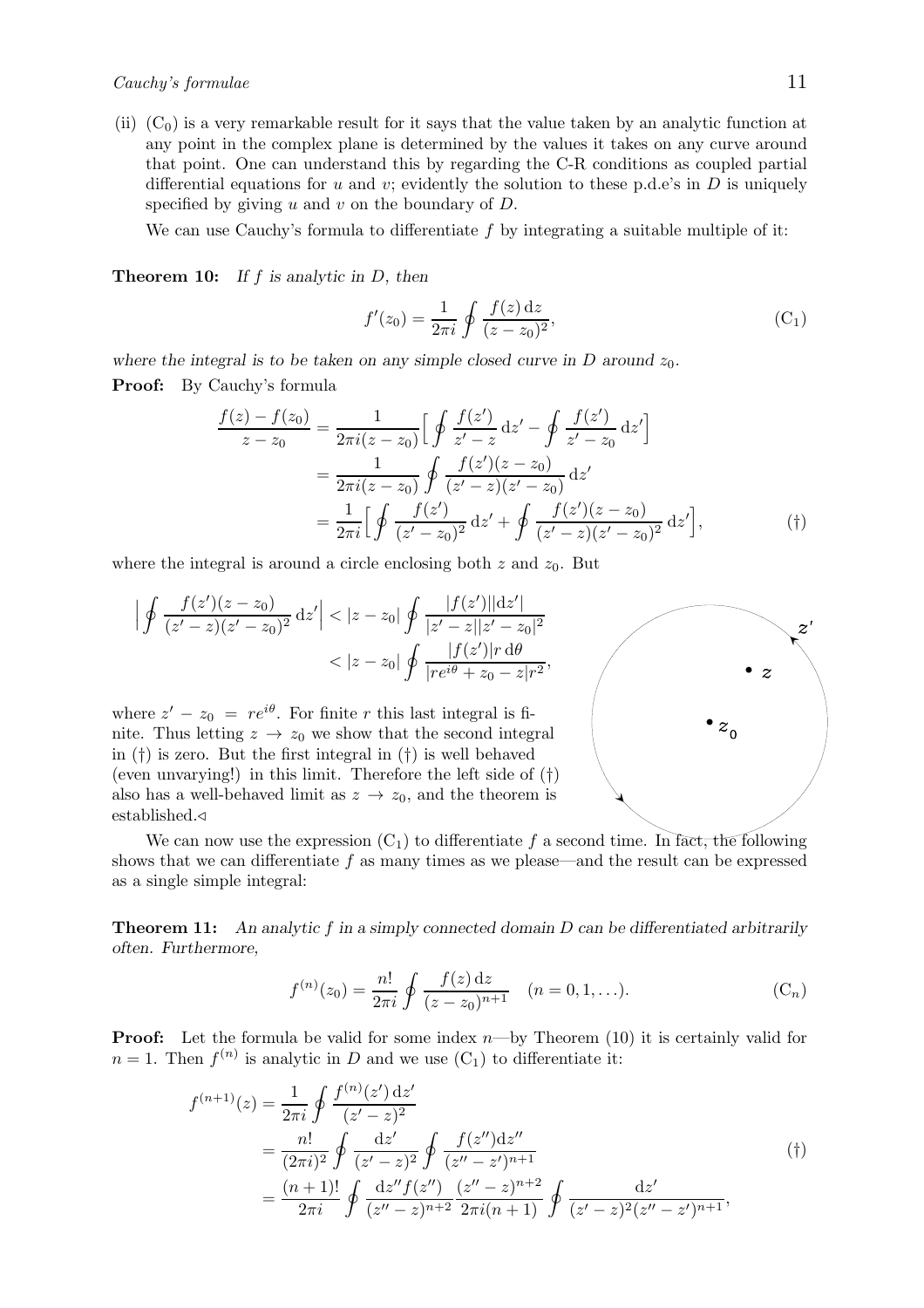Here we have used  $(C_n)$  and have taken advantage of the finite integration paths of  $z'$  and  $z''$  to reverse the order of integration. The integration paths are indicated in the figure. The only singularity of the inner integrand interior to the z' contour is that at  $z' = z$ . Hence we may deform the  $z'$  contour until it is a circle of small radius r around z. Writing  $z' = z + re^{i\theta}$  we have

 $\frac{\mathrm{d}z'}{(z'-z)^2(z''-z')^{n+1}} = \frac{1}{(z''-z)}$ 



Only the second term in the infinite sum survives the integral over  $\theta$ . Thus

 $=\frac{i}{\sqrt{u}}$ 

$$
\oint \frac{\mathrm{d}z'}{(z'-z)^2(z''-z')^{n+1}} = \frac{2\pi i(n+1)}{(z''-z)^{n+2}}
$$

 $\frac{1}{(z''-z)^{n+1}}\int_0^{2\pi}$ 

 $\frac{i}{(z''-z)^{n+1}}\int_0^{2\pi}$ 

and on substituting this expression into (†) the validity of  $(C_{n+1})$  follows from the validity of  $(C_n)$ , and the theorem is established.

Theorem 11 leads to:

 $\int$  dz'

Theorem 12 (Cauchy's inequality): If f is analytic in D, then  $\exists$  numbers F and r such that for all  $z \in D$ 

$$
|f^{(n)}(z)| < \frac{Fn!}{r^n} \quad (n = 0, 1, \ldots). \tag{CI_n}
$$

**Proof:** Take  $F \ge$  the largest value attained by  $|f|$  on some circle of radius r around  $z_0$ , and then apply  $(C_n)$ .

Thus by performing an appropriate integral we can differentiate an analytic function arbitrarily often. Furthermore, we obtain an estimate of the size of all the derivatives. These very remarkable results open up a wide field of possibilities. Indeed, there is almost no limit to the number of of beautiful results that follow easily from  $(C_n)$ ; you will find three specimens in Appendix B. Life being short and an outbreak of theoremophobia being to be feared, we now turn without delay to those applications which lead to power series. These enable us to evaluate integrals, transforms and much else.

## 4 Power Series Expansions

**Theorem 13 (Maclaurin expansion):** If f is analytic in D and the circle  $|z| < r_0$  lies in D, then

$$
f(z) = f(0) + f'(0)z + \frac{1}{2!}f''(0)z^{2} + \cdots
$$

Proof: We have

$$
\frac{1-s^n}{1-s} = 1 + s + s^2 + \dots + s^{n-1}
$$

so

$$
\frac{1}{1-s} = 1 + s + s^2 + \dots + s^{n-1} + \frac{s^n}{1-s}.
$$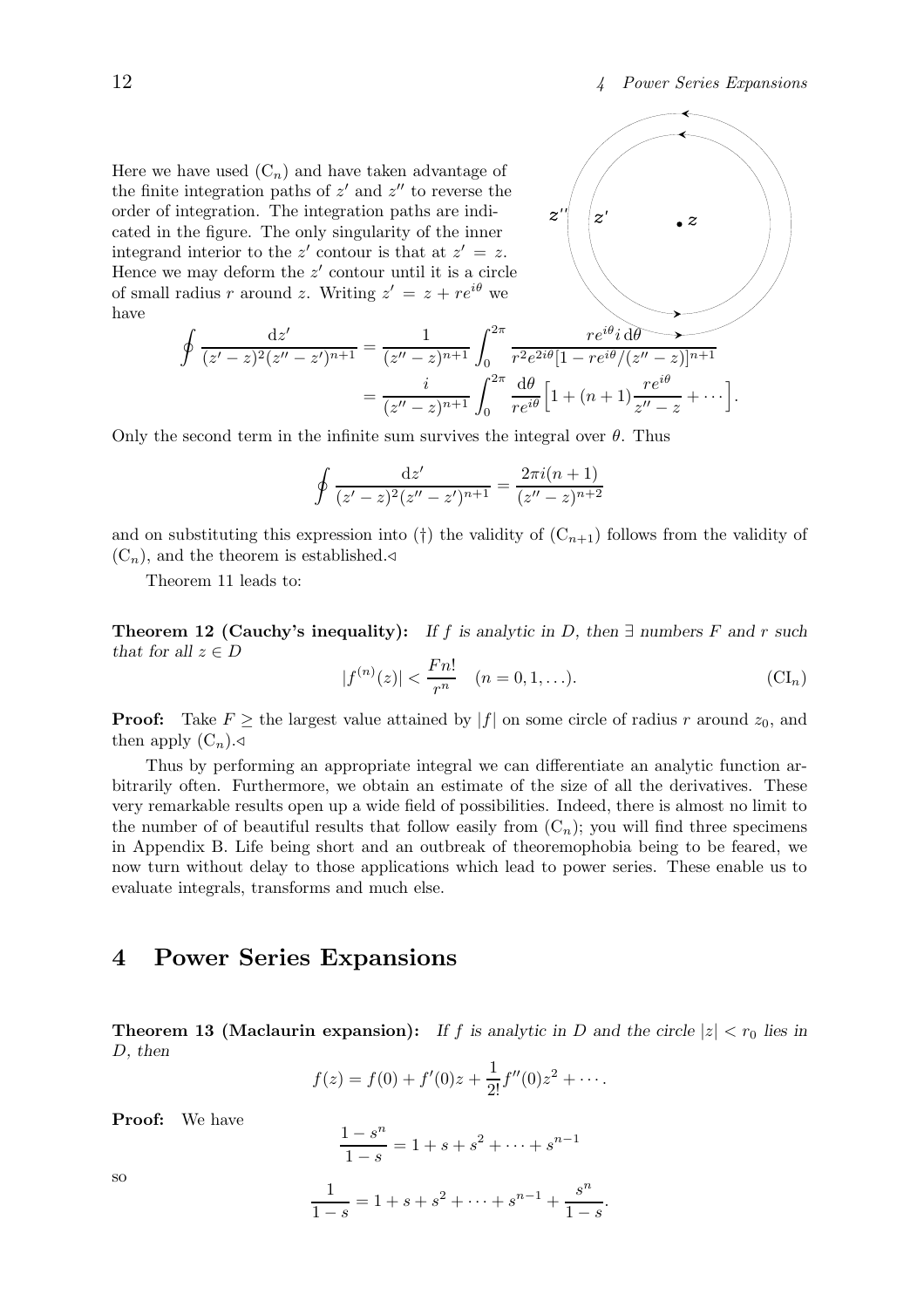Setting  $s = z_0/z$  we obtain

$$
\frac{1}{z-z_0} = \frac{1}{z} \frac{1}{1-z/z_0} = \frac{1}{z} + \frac{z_0}{z^2} + \frac{z_0^2}{z^3} + \dots + \frac{z^{n-1}}{z^n} + \frac{(z_0/z)^n}{z-z_0}.
$$
 (M)

We substitute this expression into  $(C_0)$  and integrate around a circle of radius  $r < r_0$  that lies in D and encloses  $z_0$ :



where  $R_n$  is the last term in the third line of (†). Since f is analytic in D, |f| takes a maximum value on the circle of interest, say  $|f| \leq F$ . Thus

$$
|R_n| \le F \oint \left|\frac{z_0}{r}\right|^n \frac{|dz|}{|z-z_0|},
$$

which tends to zero as  $n \to \infty$  because  $|z_0/r| < 1$  by hypothesis.

**Theorem 14 (Taylor expansion):** If f is analytic in D and the circle  $|z - z_0| < r_0$  lies within D, then

$$
f(z) = \sum_{n=0}^{\infty} f^{(n)}(z_0) \frac{(z - z_0)^n}{n!}
$$
 (T)

for  $|z - z_0| < r_0$ .

**Proof:** Apply the Maclaurin expansion to  $g(z') \equiv f(z_0 + z')$ .

## Note:

Theorem 14 is a much stronger result than one can obtain for real functions, and indeed first gives one insight into the convergence interval of the expansion of a real function. For example, the series for  $1/(1+x^2) = 1-x^2+x^4-\cdots$  converges only for  $|x| < 1$  although the function itself is well behaved for all x. The reason for this is that  $1/(1+z^2)$  is analytic only inside the circle  $|z| = 1$  on which lie the poles  $z = \pm i$ .

Analytic functions are sometimes called holomorphic because the whole structure of such a function is determined by its behaviour near any given point in the domain of analyticity: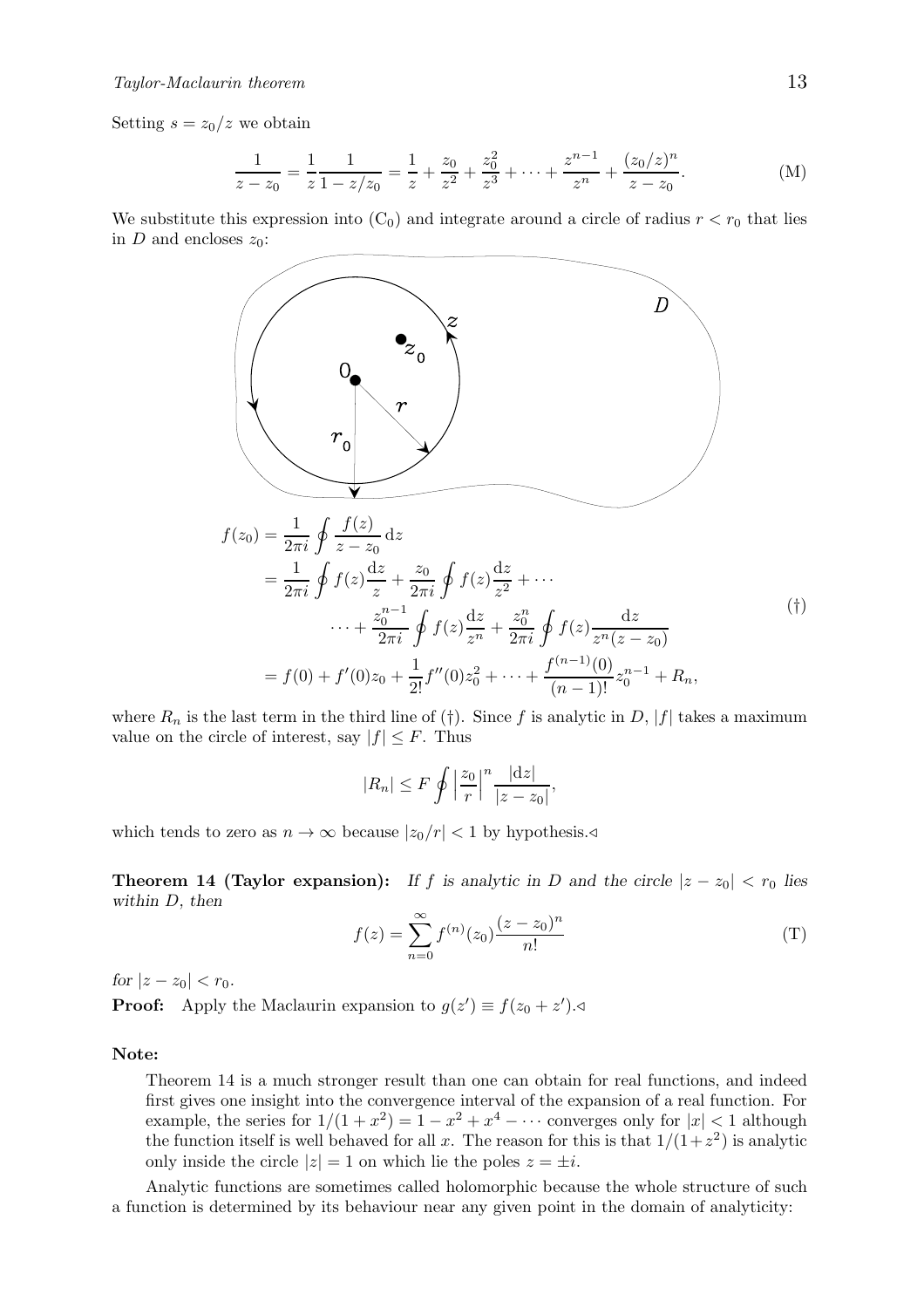**Theorem 15:** If f is analytic in D and if  $f^{(n)}(z_0) = 0$  for  $n = 1, 2, ...$  at  $z_0 \in D$ , then f is constant in D.



**Proof:** Given any point  $z \in D$ , choose a smooth curve  $\gamma$  in D that joins z to  $z_0$ . Select a point  $z_1$  on  $\gamma$  as shown in the figure and use Taylor's expansion for  $f(z_1)$  in powers of  $z_1 - z_0$ to show that  $f(z_1) = f(z_0)$ . Then pick another point z' that lies both in the circle of radius  $r_0$ about  $z_0$  and also lies within the circle of convergence of the Taylor series centred on  $z_1$ . From the Taylor series centred on  $z_0$  we have  $f(z') = f(z_0)$ , but expanding about  $z_1$  we obtain

$$
f(z_0) = f(z') = f(z_1) + f'(z_1)(z'-z_1) + \frac{1}{2}f''(z_1)(z'-z_1)^2 + \cdots
$$

Since  $f(z_1) = f(z_0)$  it now follows that  $0 = f'(z_1) = f''(z_1) = \cdots$ . Hence  $f(z_2) = f(z_1) = f(z_0)$ and so on down  $\gamma$  until we reach the given point z.

**Corollary:** If f and g are analytic in D and  $g^{(n)}(z_0) = f^{(n)}(z_0)$  for  $n = 0, 1, 2, \ldots$  at  $z_0 \in D$ , then  $f = g$  in D.

**Proof:** Apply the last theorem to  $h \equiv g - f.$ 

#### 4.1 Analytic continuation

The following result shows that the functions with which we are familiar are really functions of a complex variable; we know them only from the colourless shadows which they cast on the real line.

**Theorem 16:** If F is analytic in D and if  $f(z) = 0$  for z on a curve  $\gamma$  in D, then  $f(z) = 0$ for all  $z \in D$ .

**Proof:** Since f is analytic, we may calculate the derivatives of f at some point  $z_0$  on  $\gamma$  by taking limits of f and its derivatives as z on  $\gamma$  tends to z<sub>0</sub>. Clearly this process leads to the result  $f^{(n)} = 0$  for  $n = 1, 2, ...$  The Theorem now follows from Theorem 18.

Corollary: There is at most one complex analytic function that reduces to a given function on the real line.

**Proof:** If there were two functions, say f and g, we could apply the last theorem to  $f - g$  to show that  $f = g$  everywhere.

The procedure given by Theorem 18 for working one's way around a singularity is all very well in principle, but it is distinctly tedious in practice. Fortunately one can often obtain a single expansion that is valid for an entire annular region even when the function is not analytic somewhere inside the annulus.

**Theorem 17 (Laurent expansion):** If f is analytic in the annulus  $r_0 < |z - z_0| < r_1$ , then

$$
f(z) = \sum_{n = -\infty}^{\infty} a_n (z - z_0)^n \quad \text{where} \quad a_n \equiv \frac{1}{2\pi i} \oint \frac{f(z') \, dz'}{(z - z_0)^{n+1}},
$$
 (L)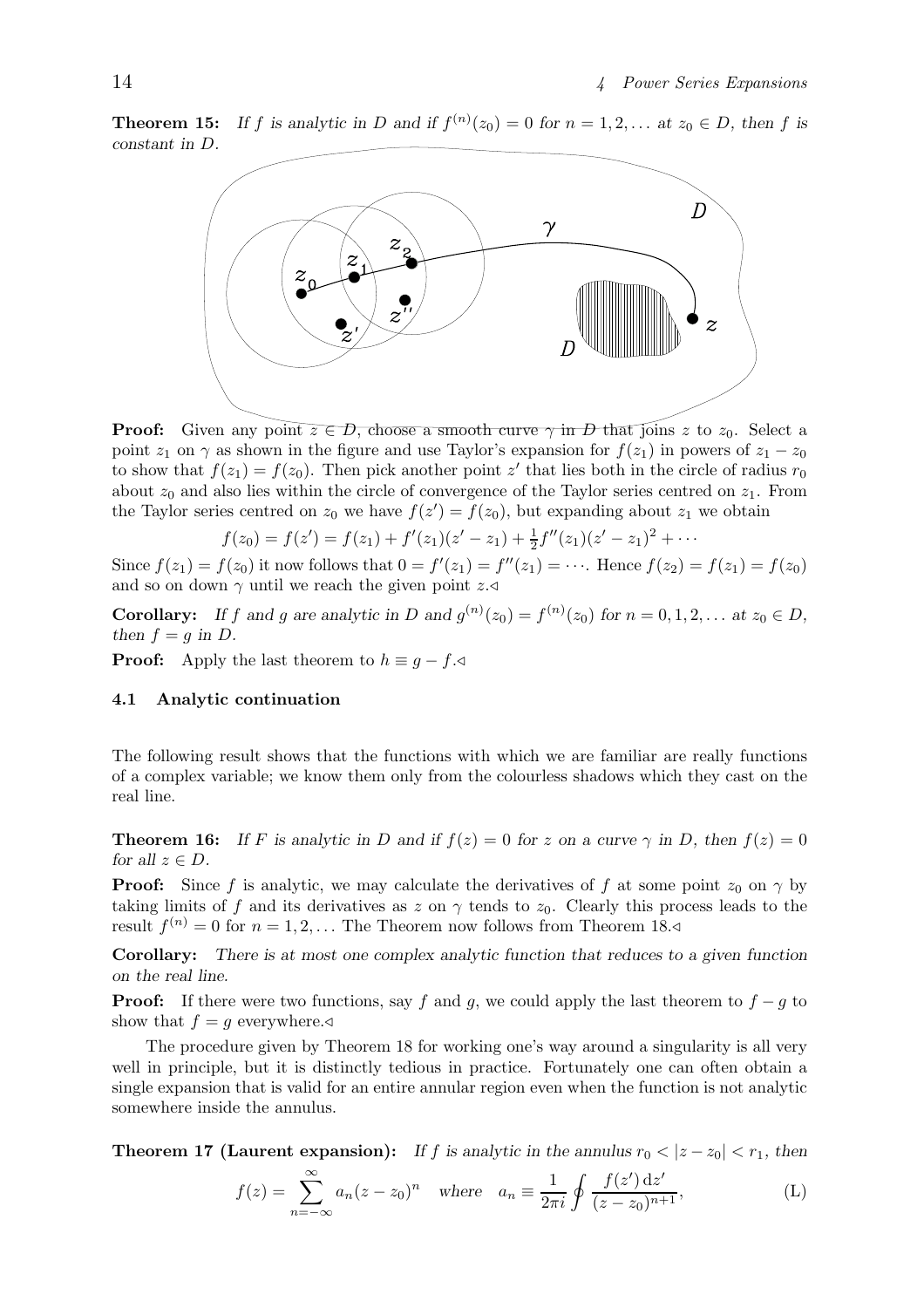the integral being taken along any closed curve around  $z_0$  that is contained in the specified annulus.

Proof: We have

$$
f(z) = \frac{1}{2\pi i} \oint_{\gamma} \frac{f(z') \, \mathrm{d}z'}{z' - z},
$$

where the contour is as shown. As in the proof of Cauchy's formula, we then deduce that

$$
f(z) = \frac{1}{2\pi i} \Big[ \oint_{\gamma_1} \frac{f(z') \, dz'}{z' - z} - \oint_{\gamma_2} \frac{f(z') \, dz'}{z' - z} \Big]. \tag{\sharp}
$$

On  $\gamma_1, |z'-z_0| > |z-z_0|$  so we may expand

$$
\frac{1}{z'-z} = \frac{1}{(z'-z_0)-(z-z_0)} = \frac{1}{z'-z_0} \frac{1}{1-s} \quad \text{where} \quad s \equiv \frac{z-z_0}{z'-z_0},
$$

as a power series in s as in the proof of the Maclaurin expansion. Hence

$$
\frac{1}{2\pi i} \oint_{\gamma_1} \frac{f(z') \, dz'}{z' - z} = \frac{1}{2\pi i} \sum_{n=0}^{\infty} (z - z_0)^n \oint_{\gamma_1} \frac{f(z') \, dz'}{(z' - z_0)^{n+1}}.
$$
 (†)

Similarly, on  $\gamma_2$ ,  $|z'-z_0| < |z-z_0|$  so we may expand

$$
\frac{1}{z'-z} = \frac{-1}{(z-z_0)-(z'-z_0)} = \frac{-1}{z-z_0}\frac{1}{1-s} \quad \text{where} \quad s \equiv \frac{z'-z_0}{z-z_0},
$$

and then

$$
\frac{-1}{2\pi i} \oint_{\gamma_2} \frac{f(z') \, dz'}{z' - z} = \frac{1}{2\pi i} \sum_{m=0}^{\infty} \frac{1}{(z - z_0)^{m+1}} \oint_{\gamma_2} f(z') (z' - z_0)^m \, dz'. \tag{\ddagger}
$$

The integrals on the right sides of  $(\dagger)$  and  $(\dagger)$  have integrands that are analytic throughout the annulus. Therefore we can deform the contours involved from  $\gamma_1$  and  $\gamma_2$  to any contour  $\gamma$ that is contained in the annulus and encloses  $z_0$ . Then changing the variable of summation in (‡) from m to  $n \equiv -(m+1) = -1, -2, \ldots$ , and assembling (‡), (†) and (‡) the relations (L) follow.⊳

The Laurent expansion enables us to classify singularities of  $f$ . If when we expand  $f$  about  $z_0$  we find that  $a_{-m} = 0$  for all  $m > M > 0$  but  $a_{-M} \neq 0$ , we say that f has a **pole of order** M at z<sub>0</sub>. If  $M = 1$ , we call this a **simple pole**. If for any M there exists  $a_{-m} \neq 0$  with  $m > M$ , we say that f has an **essential singularity** at  $z_0$ .

## Examples:

- (i)  $f(z) = (z^2 + 1)^{-1}$  has simple poles at  $z = \pm i$ .
- (ii)  $f(z) = (z + 1)^{-2}$  has a pole of order 2 at  $z = -1$ .
- (iii)  $f(z) = \exp(1/z) = w^{-3}(1+w^2)$ , where  $w \equiv 1/z$ , has an essential singularity at  $z = 0$  and a pole of order 3 at  $z = \infty$ .

## 5 Contour Integration

#### 5.1 Residues

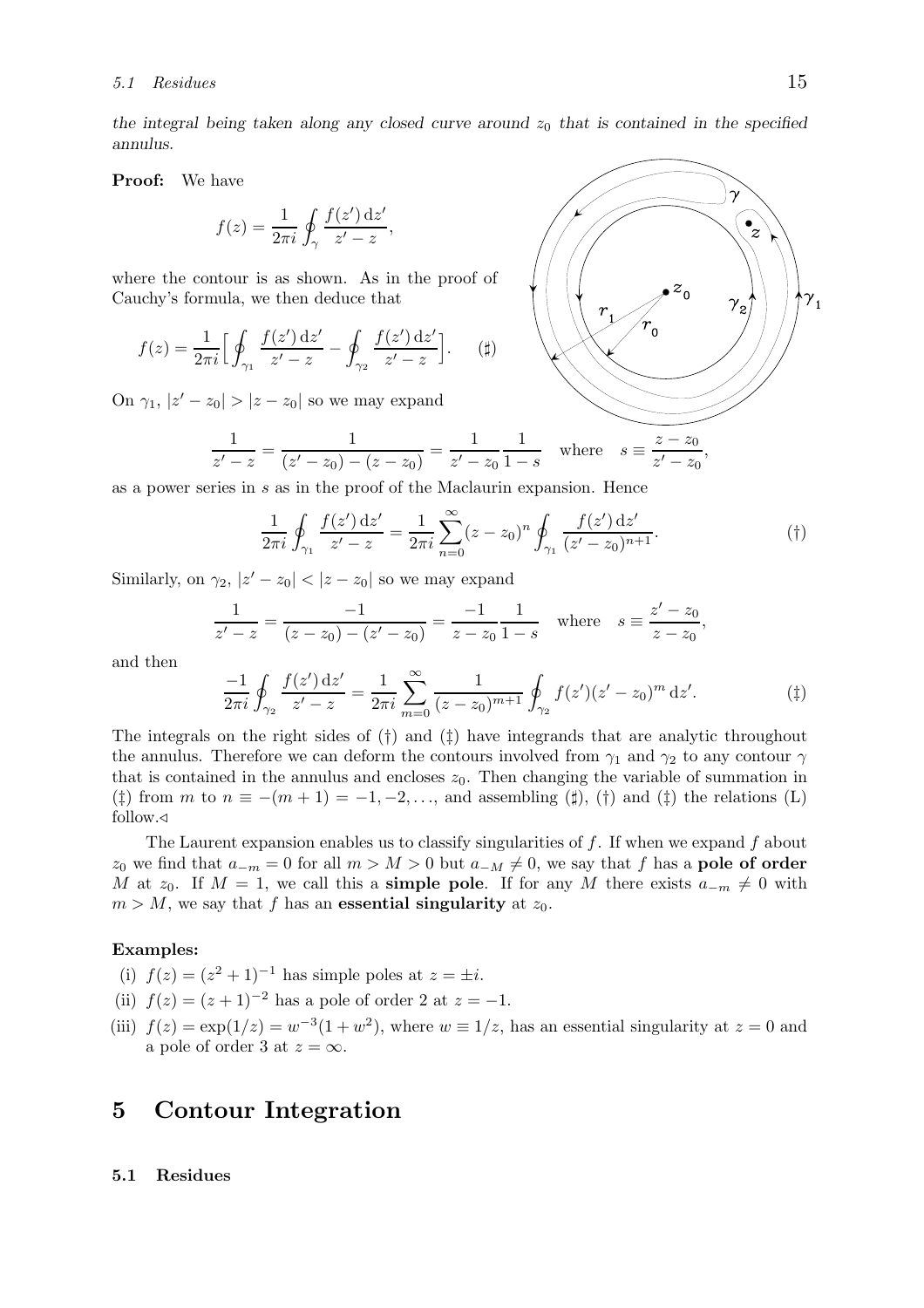**Theorem 18:** If f is analytic in a domain D which contains a finite number of islands  $I_i$ around each one of which a finite annulus, centre  $z_i$  of points in D can be circumscribed, and  $\gamma$  is a simple closed curve that lies wholly in D, then

$$
\oint_{\gamma} f(z) dz = 2\pi i \sum_{j} R_{j},
$$

where  $R_i$  is the coefficient  $a_{-1}$  in the Laurent expansion (L) of f around  $z_i$  and the summation is over those values of j for which (i)  $I_i$  lies in the interior of  $\gamma$ , and (ii) f is not analytic throughout  $I_i$ .

Proof: We may distort the path of integration until it runs in an all-but closed circle around each  $I_i$  contained in  $\gamma$ :



Thus the integral around  $\gamma$  is the sum of integrals on circles around the  $I_j$ . But setting  $z = z_j + re^{i\theta}$ , these integrals are by (L)

$$
\oint f(z) dz = \int_0^{2\pi} \sum_n a_n r^n e^{in\theta} r e^{i\theta} i d\theta
$$

$$
= a_{-1}(2\pi i).
$$

Adding the contribution from each island in  $\gamma$  and noting by Taylor's expansion (T) that  $a_{-1} = 0$  for any island through which f is analytic, we obtain the desired result.

## Def:

 $R_j = a_{-1}$  is called the **residue** of the j<sup>th</sup> singularity.

Theorem 18 provides a powerful method of evaluating definite integrals of real functions: we first express the integral as a closed contour integral of a complex function (or possibly as the real or imaginary part of such an integral); then we find the singularities of the complex integrand that are contained in the chosen contour, and evaluate the associated residues.

We distinguish two basic types of problem:

#### 5.2 Integrals over a finite range

## Examples:

(i)

$$
I \equiv \int_0^{\pi} \frac{d\theta}{a - b\cos\theta} \quad (a > b > 0).
$$

The integrand is even in  $\theta$ , so

$$
I = \frac{1}{2} \int_0^{2\pi} \frac{d\theta}{a - b\cos\theta} = \frac{1}{2} \int_0^{2\pi} \frac{d\theta}{a - \frac{1}{2}b(e^{i\theta} + e^{-i\theta})}.
$$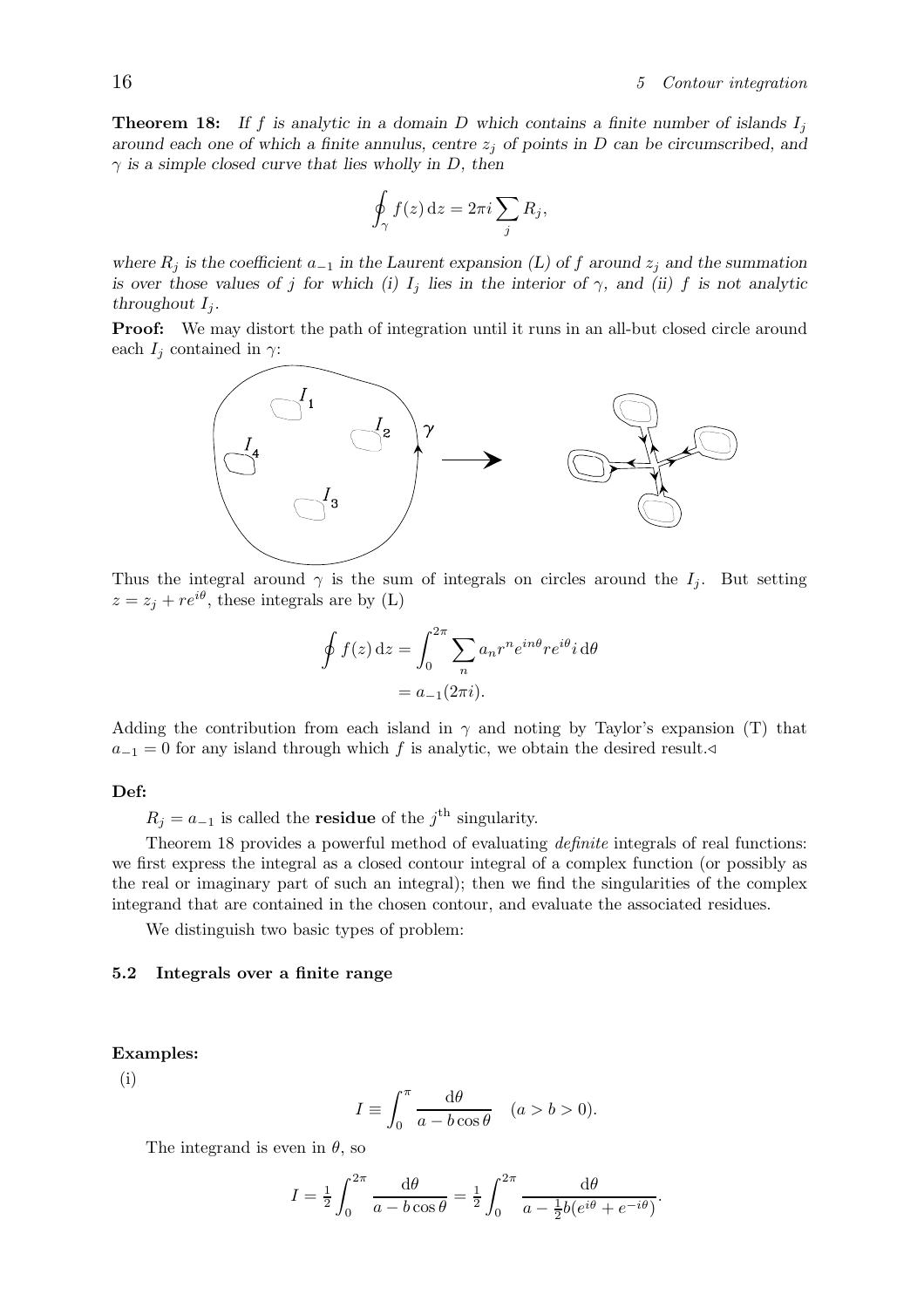## 5.3 Integrals over an infinite range 17

Set  $z = e^{i\theta}$ . Then

$$
I = \oint \frac{-i \, dz}{2az - bz^2 - b} = \frac{1}{b} \oint \frac{i \, dz}{(z - z_{-})(z - z_{+})}
$$

where the integral is to be taken around the unit circle and  $z_{\pm} = a/b \pm \sqrt{(a/b)^2 - 1}$  are the roots of the denominator of the integrand. Only the smaller root z<sup>−</sup> is contained in the unit circle. If we write  $z = z_+ + \delta$ , the integrand becomes

$$
\frac{i}{\delta(z_--z_++\delta)}=\frac{i}{\delta(z_--z_+)}\big(1-\frac{\delta}{z_--z_+}+\cdots\big)
$$

Hence the residue is  $R = i/(z_{-} - z_{+}) = -i/[2\sqrt{(a/b)^{2} - 1}]$  and the integral is  $I =$  $(2\pi iR)/b = \pi/\sqrt{a^2 - b^2}.$ 

 $(ii)$ 

$$
I \equiv \int_0^{\pi} \frac{\mathrm{d}\theta}{(a - b\cos\theta)^2}
$$

.

We proceed as before to conclude that

$$
I = \frac{2}{ib^2} \oint \frac{z \, dz}{(z - z_-)^2 (z - z_+)^2}
$$

around the unit circle. Expanding the integrand, this becomes

$$
\frac{z_{-} + \delta}{\delta^2 [(z_{-} - z_{+}) + \delta]^2} = \frac{z_{-} + \delta}{\delta^2 (z_{-} - z_{+})^2} \Big[ 1 - \frac{2\delta}{z_{-} - z_{+}} + \cdots \Big],
$$

so the residue is  $R = (z_--z_+)^{-2} - 2z_-(z_--z_+)^{-3} = -(z_-+z_+)(z_--z_+)^{-3}$ , whence  $I = (2/ib^2)(2\pi iR) = \pi a/(a^2 - b^2)^{3/2}.$ 

## 5.3 Integrals over an infinite range

Our definition of a contour integral is valid only when the contour has finite length. However, we can often give meaning to integration over an infinite contour by defining this as the limit of corresponding integrals over a series of finite contours of ever increasing length. This limiting process is often an important part of the logic by which we convert a real integral into a contour integral.

## Examples:

(i)

$$
I \equiv \int_{-\infty}^{\infty} \frac{\mathrm{d}x}{x^2 + a^2}
$$

.

Now by definition,  $I = \lim_{h \to 0}$  $\lim_{R\to\infty}\int_{-R}^R$  $dx$  $\frac{d^2}{dx^2 + a^2}$ . Suppose we define I' to be the integral of the same integrand but around the closed contour



,

.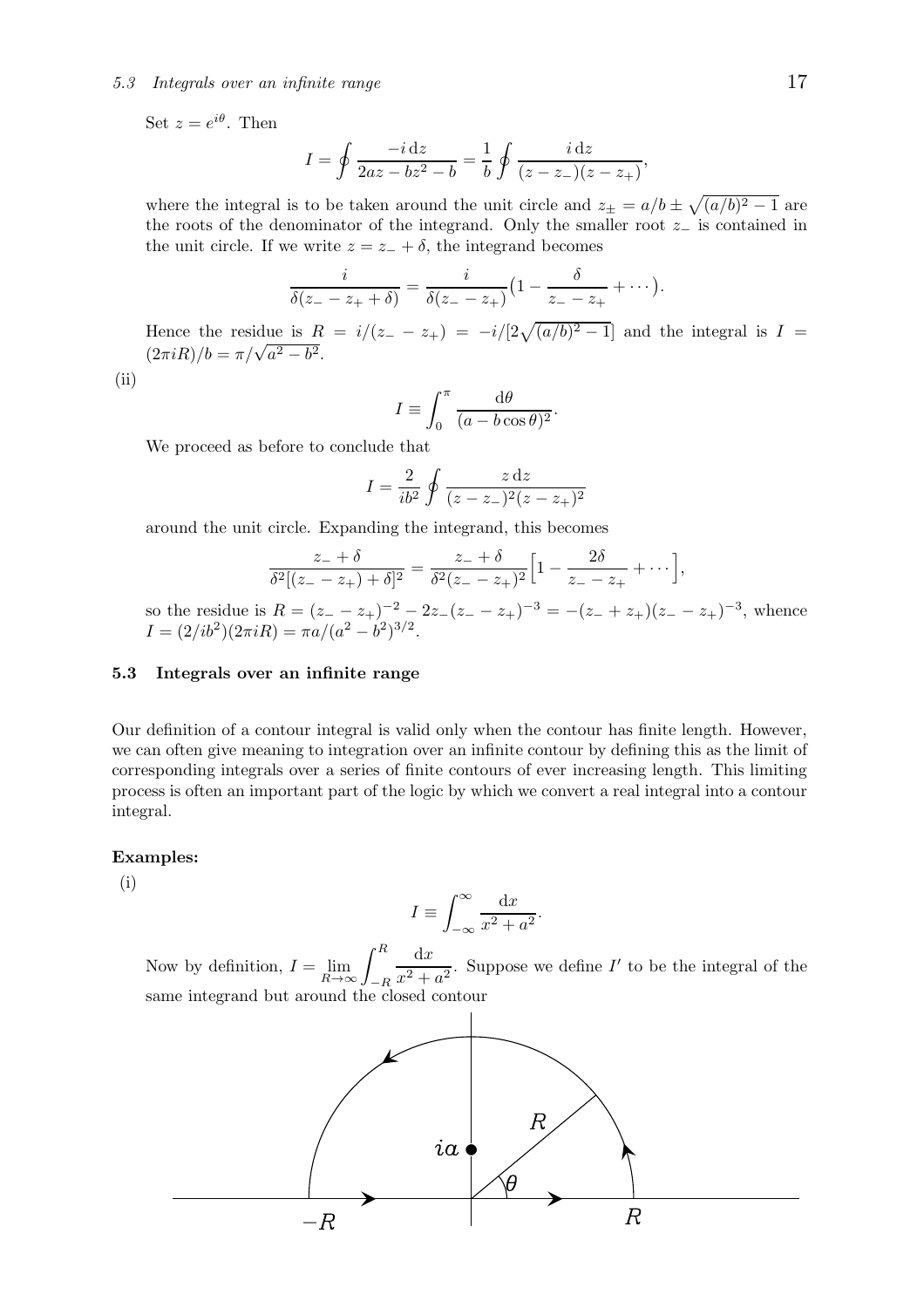The absolute value of the contribution to  $I'$  from the integral along the semi-circle is certainly less than

$$
\int_0^\pi \frac{R \, d\theta}{R^2 + a^2},
$$

which tends to zero as  $R \to \infty$ . Hence I' tends to I as  $R \to \infty$ . By the residue theorem,  $I' = 2\pi i/(2ia)$ , so  $I = \pi/a$  as one might have shown by elementary means.<sup>3</sup> (ii)

$$
I \equiv \int_{-\infty}^{\infty} \frac{e^{ax}}{1 + e^x} \, \mathrm{d}x \quad (0 < a < 1)
$$

Consider the effect of integrating  $e^{az}/(1+e^z)$  around the contour



The integral along the bottom stretch tends to the desired integral. Along the top the integrand is

$$
\frac{e^{iay}e^{ax}}{1+e^{iy}e^x}.
$$

So if we set  $y = 2\pi$ , the integral along the top becomes  $(-e^{2\pi i a})$  times the desired integral. Finally, the left and right ends contribute to the contour integral less than  $2\pi e^{-aR}$  and  $2\pi e^{(a-1)R}$ , respectively, and may be neglected. The only singularity of the integrand which lies lies in  $\gamma$  is that at  $z = i\pi$ . Writing  $z = i\pi + \delta$ , the integrand becomes

$$
\frac{e^{ia\pi}e^{\delta a}}{1-e^{\delta}} = -e^{ia\pi} \frac{(1+\delta a+\cdots)}{(\delta+\delta^2/2!+\cdots)}
$$

$$
= -\frac{e^{ia\pi}}{\delta}(1+\delta a+\cdots)\Big[1-\Big(\frac{\delta}{2!}+\cdots\Big)+\cdots\Big].
$$

Hence  $R = -e^{i\pi a}$ , so  $I(1 - e^{2\pi i a}) = 2\pi i(-e^{i\pi a})$  and

$$
I = \frac{2\pi i}{e^{i\pi a} - e^{-i\pi a}} = \frac{\pi}{\sin \pi a}.
$$

(iii)

$$
I \equiv \int_{a}^{\infty} \frac{\sqrt{x-a}}{x^2 + b^2} \, \mathrm{d}x.
$$

In the integrand replace  $x$  with the complex variable  $z$  and consider integrating this integrand around the closed contour  $\gamma$ 

<sup>3</sup> In this example we could equally well have completed the contour by a semi-circle below the real axis. We should then have had to think carefully about signs, however.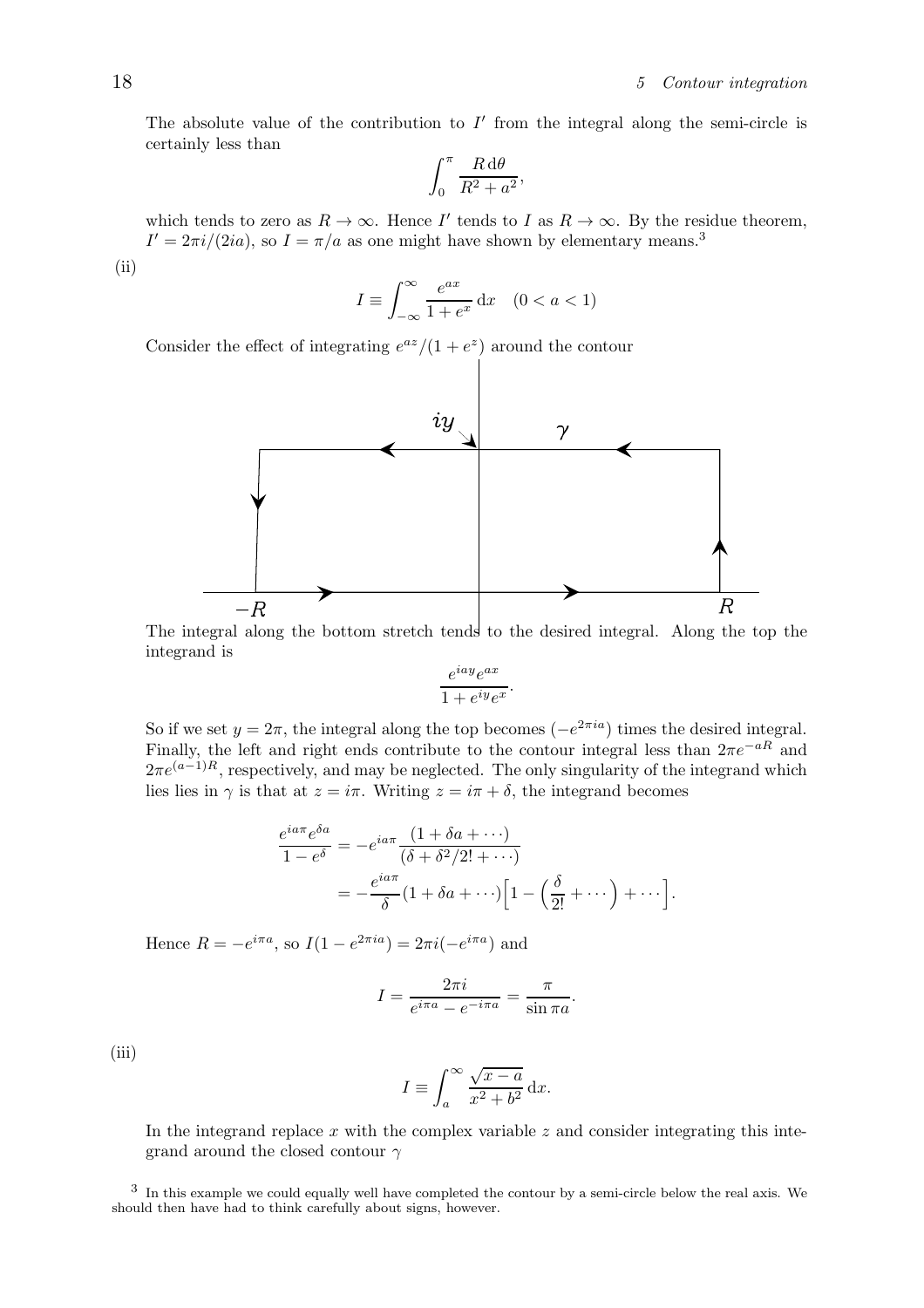

On the circle of radius R the modulus of the integrand is of order  $R^{-3/2}$ . Hence, the contribution to the entire contour integral from this circle is of order  $R^{-1/2}$  and becomes negligible in the limit  $R \to \infty$ . Furthermore, to the right of  $z = a$  both the radical in the integrand and dz change sign as one crosses the real axis. Thus

$$
I = \frac{1}{2} \oint_{\gamma} \frac{(z-a)^{1/2}}{z^2 + b^2} \,\mathrm{d}z.
$$

The integrand has poles at  $z = \pm ib$ . Writing  $z = ib + \delta$ , we have

$$
\frac{(z-a)^{1/2}}{z^2+b^2} = \frac{(z-a)^{1/2}}{(z-ib)(z+ib)} = \frac{(ib-a+\delta)^{1/2}}{\delta(2ib+\delta)}
$$

$$
= \frac{(ib-a)^{1/2}}{2ib\delta} \left(1 + \frac{1}{2}\frac{\delta}{ib-a} - \cdots\right) \left(1 - \frac{\delta}{2ib} + \cdots\right)
$$

Thus the required residue is

$$
\frac{(ib-a)^{1/2}}{2ib}.
$$

Similarly, the residue of the pole at  $z = -ib$  is  $(-ib - a)^{1/2}/(-2ib)$ , so the required integral is

$$
I = \frac{1}{2} \frac{2\pi i}{2ib} \left[ (ib - a)^{1/2} - (-ib - a)^{1/2} \right]
$$
  
=  $\frac{\pi}{b} \Im \text{m}[(ib - a)^{1/2}] = \frac{\pi}{b} (a^2 + b^2)^{1/4} \sin[\frac{1}{2} \arctan(-b/a)].$ 

Other interesting examples require a lemma and a concept.

**Lemma (Jordan):** Let  $f$  be analytic in the upper half-plane except for a finite number of poles, and let

$$
\lim_{R \to \infty} F(R) = 0 \quad \text{where} \quad F(R) \equiv \sup_{|z| = R, \Im \mathbf{m}(z) > 0} |f(z)|.
$$

Then for  $m > 0$ 

$$
\lim_{R \to \infty} \left| \int_{S(R)} e^{imz} f(z) \, \mathrm{d}z \right| = 0,
$$

where  $S(R)$  is the semi-circle of radius R in the upper half-plane. Proof:

$$
1 \ge \frac{\sin \theta}{\theta} \ge \frac{2}{\pi} \quad \text{for} \quad 0 \le \theta \le \frac{1}{2}\pi.
$$

.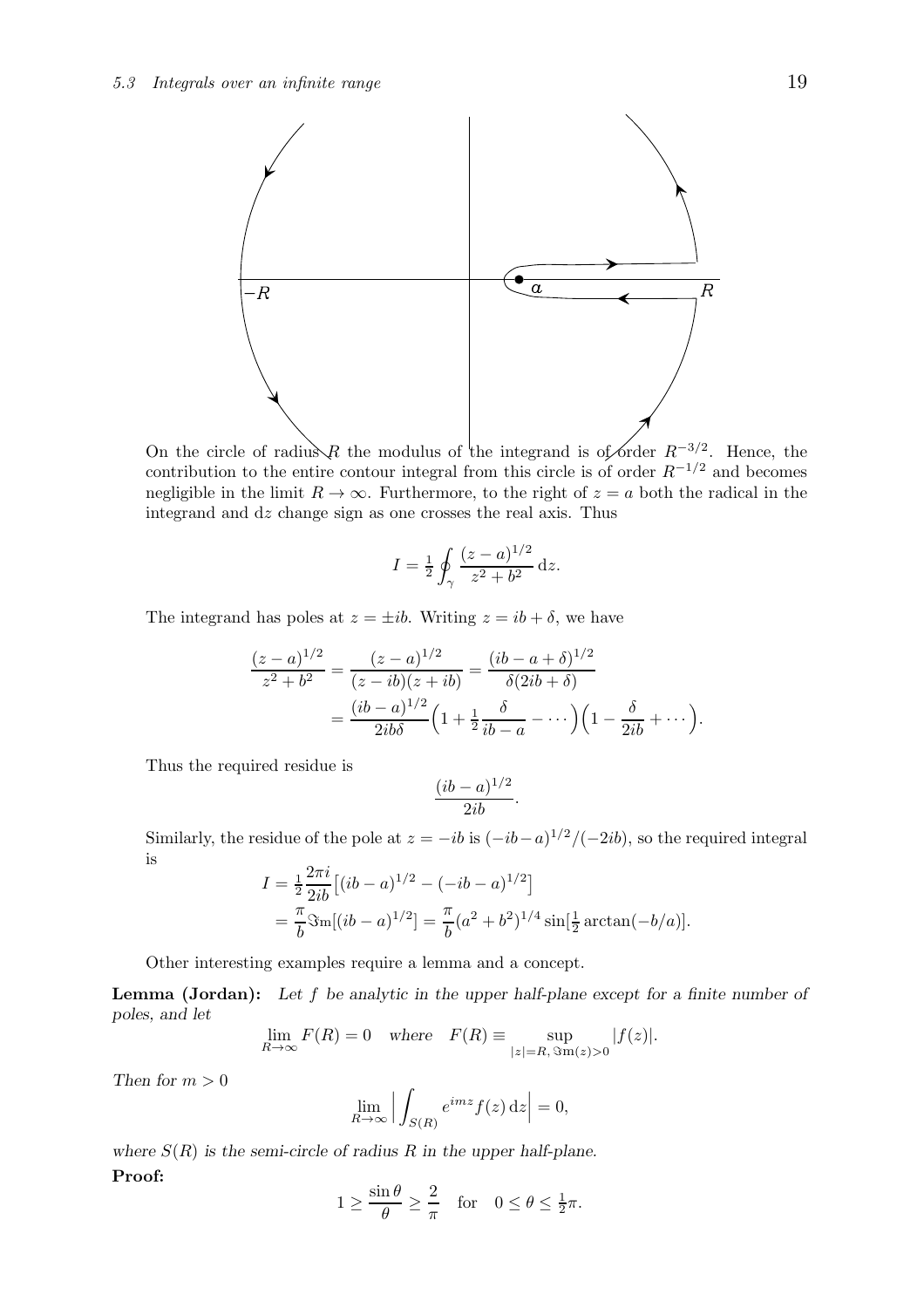Hence

$$
\left| \int_{S(R)} e^{imz} f(z) dz \right| \leq \int_0^{\pi} e^{-mR \sin \theta} F(R) d\theta \leq 2RF(R) \int_0^{\pi/2} e^{-2mR\theta/\pi} d\theta
$$

$$
= \frac{\pi F(R)}{m} \left( 1 - e^{-mR} \right) < \frac{\pi F(R)}{m},
$$

which tends to zero with  $F(R)$ .

## Def:

Suppose  $f(z)$  has a pole at  $z_0$  on the contour  $\gamma$ . Then let  $\gamma_\delta$  be  $\gamma$  less points that satisfy  $|z_0 - z| < \delta$ . Then if

$$
\lim_{\delta \to 0} \int_{\gamma_{\delta}} f(z) \, \mathrm{d}z
$$

exists, it is called the **Cauchy principal value** of the integral of f over  $\gamma$  and is written  $P\{\int_{\gamma} f(z) \,\mathrm{d}z\}.$ 

#### Example:

$$
I \equiv \int_{-\infty}^{\infty} \frac{\sin x}{x} \, \mathrm{d}x.
$$

Suppose we integrate  $e^{iz}/z$  around  $\gamma$ , where  $\gamma$  is along the real axis from  $z = -R$  to  $z = R$ , and then around the semi-circle  $S(R)$  in the upper half-plane. By Jordan's lemma the contribution of  $S(R)$  to our integral becomes ignorable as  $R \to \infty$ . The only problem is that the new integrand has a pole at  $z = 0$  where the original integrand was well behaved. We side-step the problem:



But

 $I' =$  $\int_0^{0-\delta}$ −∞  $e^{ix}$  $\frac{y}{x}$  dx +  $\int_0^\infty$  $_{0+\delta}$  $e^{ix}$  $\frac{1}{x}$  dx +  $\int_0^0$ π  $e^{i\delta e^{i\theta}}i\,\mathrm{d}\theta,$  (#)

so as  $\delta \to 0$  the imaginary part of  $I'$  yields

$$
\int \frac{\sin x}{x} \, \mathrm{d}x = \pi.
$$

The real parts of the first two integrals in  $(\ddagger)$  tend to  $-\infty$  and  $+\infty$ , respectively. However, (†) and (†) show that for all  $\delta$  they cancel. Hence

$$
P\Big\{\int_{-\infty}^{\infty} \frac{\cos x}{x} \,\mathrm{d}x\Big\} = 0.
$$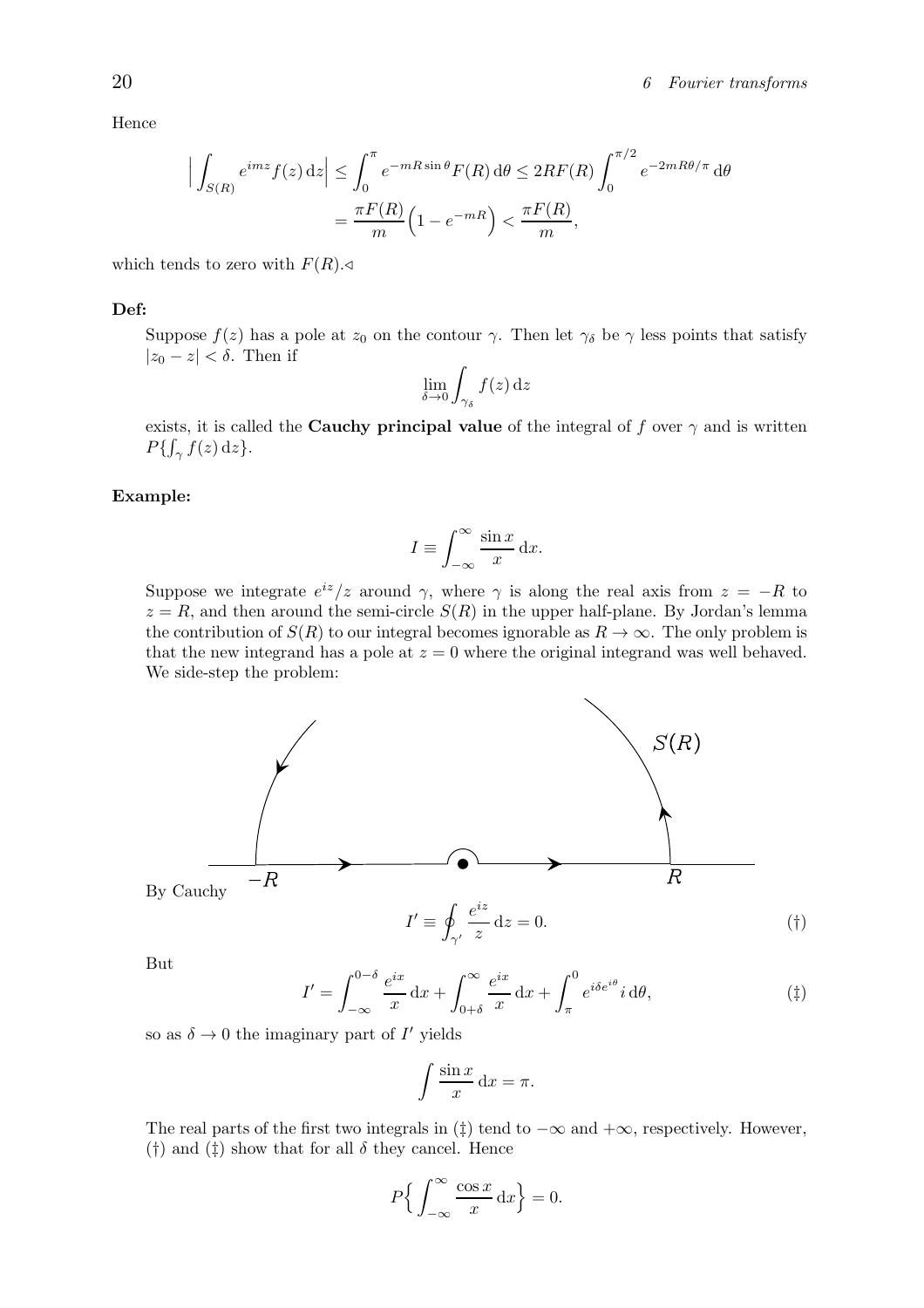## 6 Fourier Transforms

If  $f(x)$  is a periodic function with period L, we know that<sup>4</sup>

$$
f(x') = \sum_{n} A_n e^{2n\pi i x'/L} \equiv \sum_{n=-\infty}^{\infty} \left[ \frac{1}{L} \int_{-L/2}^{L/2} f(x) e^{-\frac{2n\pi i x}{L}} dx \right] e^{\frac{2n\pi i x'}{L}}.
$$

If we let  $k_n = 2n\pi/L$ , then this formula may be rewritten

$$
f(x') = \sum_{n=-\infty}^{\infty} \left[ \frac{1}{L} \int_{-L/2}^{L/2} f(x) e^{-ik_n x} dx \right] e^{ik_n x'}
$$
  
= 
$$
\frac{1}{2\pi} \sum_{n=-\infty}^{\infty} (k_{n+1} - k_n) \left[ \int_{-L/2}^{L/2} f(x) e^{-ik_n x} dx \right] e^{ik_n x'}.
$$

If we now let  $L \to \infty$ ,  $k_{n+1}-k_n \to 0$  and the sum goes over into an integral over the continuous variable k. Thus if the period of  $f$  is infinite, i.e. if  $f$  is not periodic, we have

$$
f(x') = \frac{1}{2\pi} \int_{-\infty}^{\infty} dk \left[ \int_{-\infty}^{\infty} f(x) e^{-ikx} dx \right] e^{ikx'}.
$$

Thus it appears that we can recover a non-periodic function from the inner integral of the last equation. This leads to

#### Def:

The **Fourier transform** of  $f(x)$  is

$$
\widetilde{f}(k) = \frac{1}{\sqrt{2\pi}} \int_{-\infty}^{\infty} f(x)e^{-ikx} dx.
$$
 (F<sub>1</sub>)

Our argument concerning the limit  $L \to \infty$  is unfortunately not rigorous. In particular, it gives no indication of what functions have Fourier transforms. One can see that this is not an academic question by attempting to evaluate the FT of the simple function  ${f(x) = -1$  for  $x <$ 0,  $f(x) = 1$  for  $x > 0$ , which is just the  $L \to \infty$  limit of the familiar square wave.

Fourier transforms are absolutely fundamental to innumerable branches of physics, so it is important to put them on a secure foundation. We have

**Theorem 19 (Fourier integral):** If f is a function of bounded variation, and  $|f|$  is integrable from  $-\infty$  to  $\infty$ , then

$$
\lim_{\delta \to 0} \frac{1}{2} [f(x' + \delta) + f(x' - \delta)] = \frac{1}{\sqrt{2\pi}} \int_{-\infty}^{\infty} \tilde{f}(k) e^{ikx'} dk.
$$
 (F<sub>2</sub>)

For the definition of a function of bounded variation and a proof of  $(F_2)$ , see Appendix D.

As physicists we are usually happy to confine ourselves to continuous functions. For these the left side of  $(F_2)$  becomes identical with  $f(x')$ . Hence

$$
f(x') = \frac{1}{\sqrt{2\pi}} \int_{-\infty}^{\infty} \tilde{f}(k)e^{ikx'} dk \quad \text{(continuous } f\text{)}
$$
 (F<sub>3</sub>)

<sup>4</sup> For the relationship of exponential Fourier series to the sine and cosine series, see Appendix C.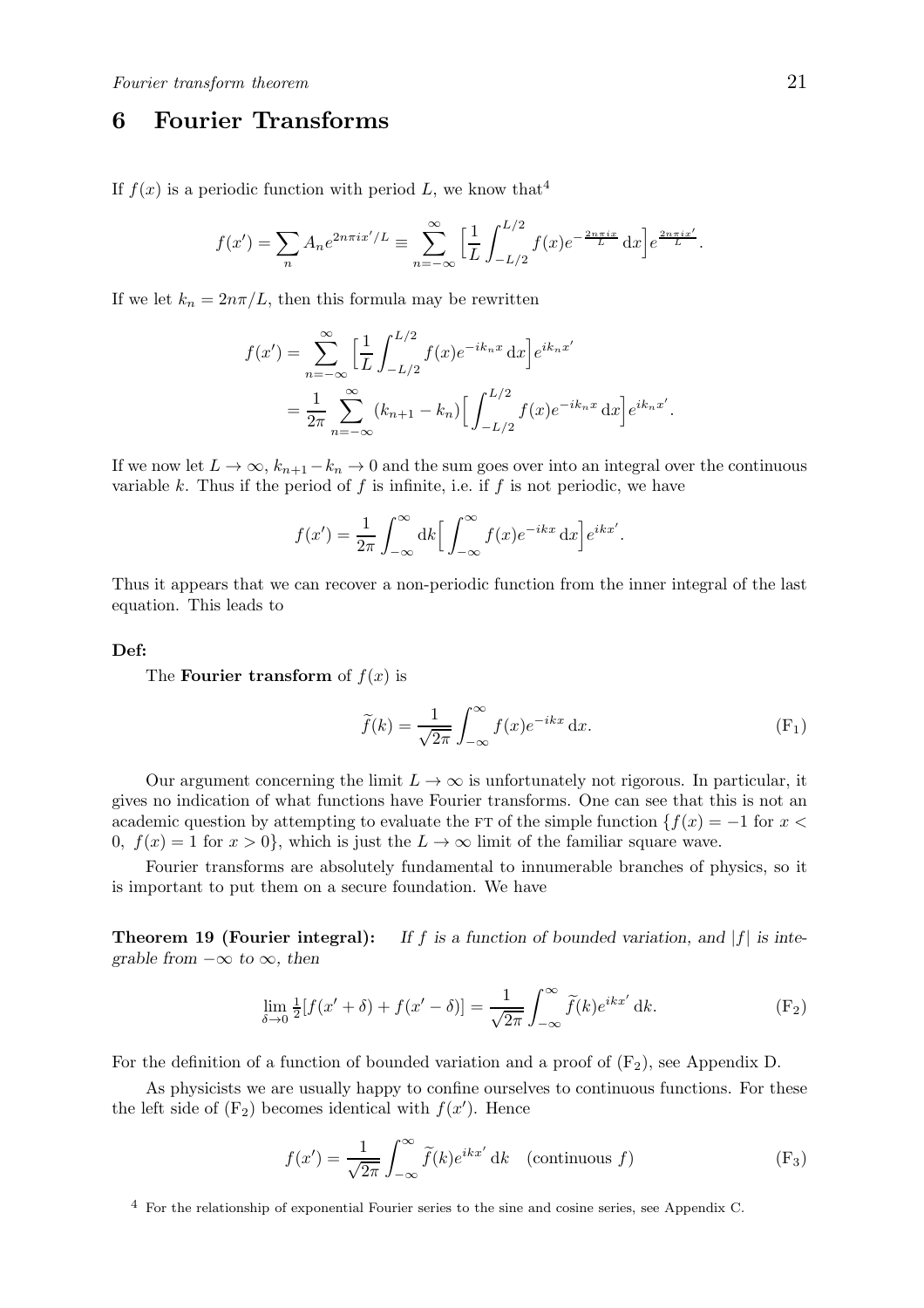## Notes:

- (i) Comparing  $(F_1)$  and  $(F_3)$  we see that for continuous functions the FT operation and its inverse are symmetrical.
- (ii) Since  $kx$  occurs in the argument of an exponential in these formulae, the dimensions of  $k$ must be the inverse of those of x: if x is distance, k is wavenumber, i.e.  $2\pi$ /wavelength; if x is time,  $k$  is an angular frequency. The  $FT$  expresses functions of distance as superpositions of harmonic waves, and functions of time as superpositions of simple harmonic oscillations.
- (iii) Fourier transforms are easily generalized to functions of several variables. For example, if  $f = f(x, y)$  and  $\iint |f(x, y)| \, dx dy$  over all space is finite, then

$$
\widetilde{f}(k_x, k_y) = \frac{1}{2\pi} \iint f(x, y) e^{-i(k_x x + k_y y)} dxdy.
$$

The space spanned by the vectors  $\mathbf{k} \equiv (k_x, k_y)$  is called **reciprocal space**. We get an extra factor  $(2\pi)^{-1/2}$  outside the integral for every extra independent variable.

## 6.1 Dirac delta function

In the proof of Theorem 23 in Appendix D it is shown that for continuous  $f$ 

$$
f(x') = \int_{-\infty}^{\infty} f(x) \frac{\sin[A(x'-x)]}{\pi(x'-x)} dx + \frac{\epsilon(A)}{2\pi},
$$

where as  $A \to \infty$ ,  $\epsilon(A) \to 0$  and the *integral* tends to a well defined limit  $f(x')$ . It is tempting to imagagine that the integrand goes to a limit

$$
\delta(x'-x) = \lim_{A \to \infty} \frac{\sin[A(x'-x)]}{\pi(x'-x)}
$$
(D<sub>1</sub>)

such that

$$
\int_{-\infty}^{\infty} f(x)\delta(x'-x) dx = f(x') \text{ for all } f.
$$
 (D<sub>2</sub>)

If we retain the narrow-minded view that a function is a rule that assigns to each point a definite number, the limit in  $(D_1)$  does not exist. But we can give  $\delta$ , which is called the **Dirac** delta function (though it is not a function!) a meaning by interpreting  $\delta$  as a declaration of intent: whenever we write a  $\delta$ -function we intend eventually to integrate over its argument. This integral will be interpreted as a limit of integrals containing  $\sin(Ax)/\pi x$  in place of  $\delta(x)$ . In practice we simply eliminate  $\delta$  from our expression by means of  $(D_2)$ .<sup>5</sup>

If we substitute  $(F_1)$  into  $(F_3)$  and reverse the order of integration without further ado, we find

$$
f(x') = \int_{-\infty}^{\infty} dx f(x) \int_{-\infty}^{\infty} \frac{dk}{2\pi} e^{ik(x'-x)}
$$

Comparing this with  $(D_2)$  we say

$$
\delta(x'-x) = \frac{1}{2\pi} \int_{-\infty}^{\infty} e^{ik(x'-x)} \, \mathrm{d}k. \tag{F_4}
$$

.

This manner of speaking is very convenient, but remember that we have stepped well outside the range of what can be understood in terms of the usual Riemann integral.

 $5$  This naive interpretation of the δ-function extends to mathematics the physicist's trick of introducing metaphysical quantities like force-fields and wave-functions which we propose to eliminate before we come up with a prediction for the experimentalists. A mathematically more satisfactory procedure is to extend the class of objects that our integration theory can handle to so-called *distributions*, of which  $\delta$  is an example.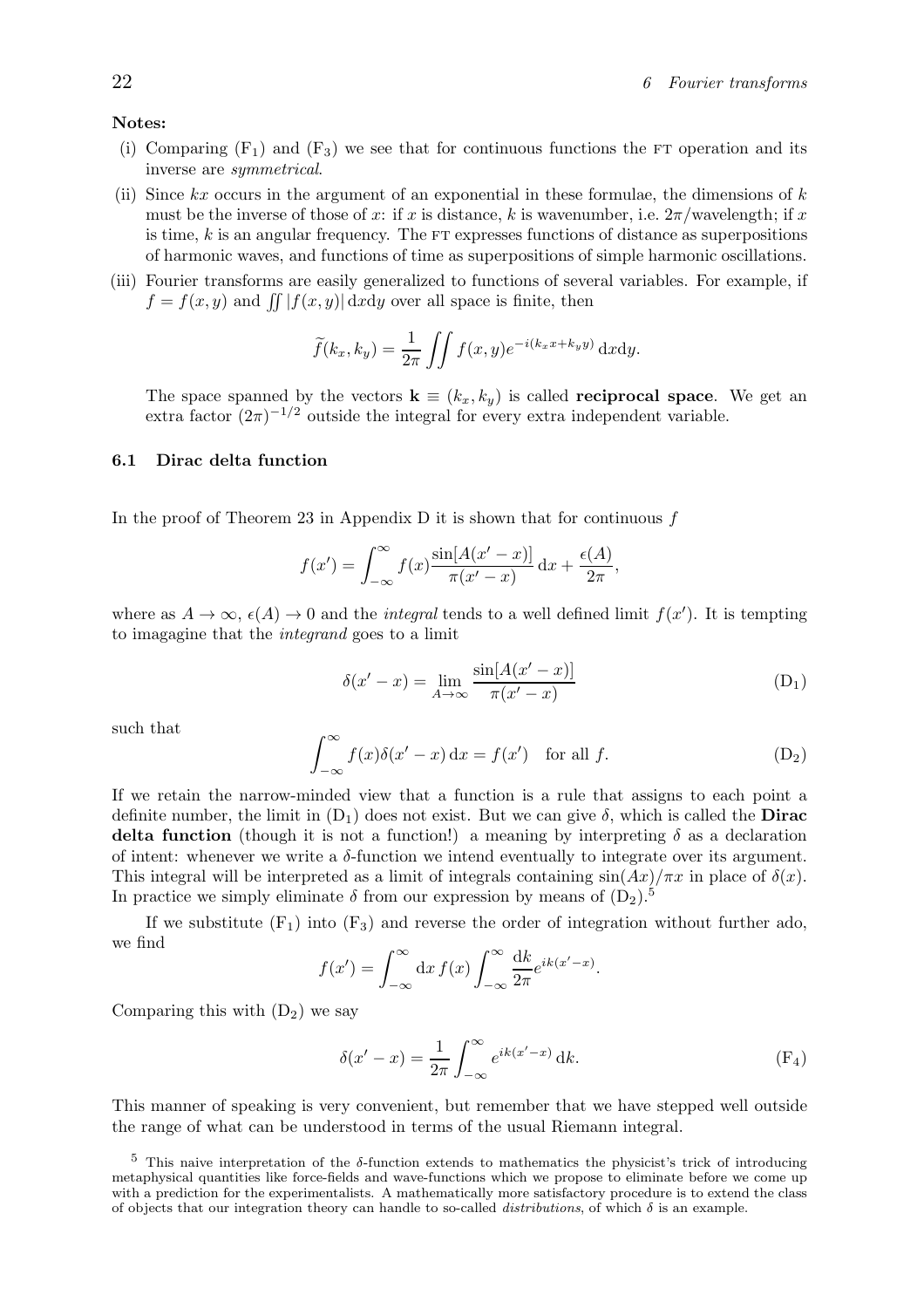## Note:

Like a Hindu god  $\delta$  has many manifestations. For example, if  $J_n$  is the cylindrical Bessel function of order  $n$ , then

$$
\delta(x'-x) = x \int_0^\infty J_n(kx) J_n(kx') k \,dk.
$$

This formula is the basis of the so-called Hankel transforms.

**Theorem 20:** Let a be any constant. Then  $\delta(ax) = \frac{1}{a}\delta(x)$ **Proof:** Given any function  $f(x)$  we have

$$
\int f(x)\delta(ax) dx = \frac{1}{a} \int f(u/a)\delta(u) du = \frac{1}{a}f(0). \triangleleft
$$

**Theorem 21:** Let g be a smooth function with a finite number of zeros  $x_k$ . Then  $\delta[g(x)] = \sum$ k 1  $\frac{1}{g'(x_k)}\delta(x-x_k).$ 

**Proof:** Clearly, there are no contributions to the integral  $\int f(x)\delta[g(x)] dx$  from intervals of x that do not contain a zero of q. Since q is smooth, there will be a neighbourhood of each zero  $x_k$  in which g is monotone. In each such interval we may change to g as the variable of integration, obtaining a contribution to the entire integral equal to

$$
\int_{x \approx x_k} f[x(g)] \delta(g) \frac{\mathrm{d}g}{\mathrm{d}g/\mathrm{d}x}.
$$

Evaluating each such integral completes the proof.⊳

The following example illustrates the use of Fourier transforms and Dirac delta functions in a practical problem.

#### Example:

The mass per unit length  $\rho$  of an impurity in a very long pipe obeys the equation

$$
\frac{\partial \rho}{\partial t} = \frac{\partial}{\partial x} \left( \frac{\partial \rho}{\partial x} - v \rho \right),\,
$$

where v is a constant. At time  $t < 0$  the pipe is uncontaminated, but at  $t = 0$  a mass m of impurity suddenly enters the pipe at  $x = 0$ . Find  $\rho(x, t)$  for  $t > 0$ .

We transform the equation by multiplying through by  $\frac{1}{\sqrt{2}}$  $\frac{1}{2\pi}e^{-ikx}$  and integrating over all x to find

$$
\frac{\partial \widetilde{\rho}}{\partial t} = -k^2 \widetilde{\rho} - ikv \widetilde{\rho}.
$$

At each fixed  $k$  we solve this first-order differential equation in time. Thus

$$
\widetilde{\rho}(k,t) = \widetilde{\rho}(k,0)e^{-(k^2+ikv)t}.
$$

But the given initial condition may be expressed  $\rho(x, 0) = m\delta(x)$ , and transforming this we have

$$
\widetilde{\rho}(k,0) = \frac{m}{\sqrt{2\pi}} \int_{-\infty}^{\infty} \delta(x) e^{-ikx} dx = \frac{m}{\sqrt{2\pi}}.
$$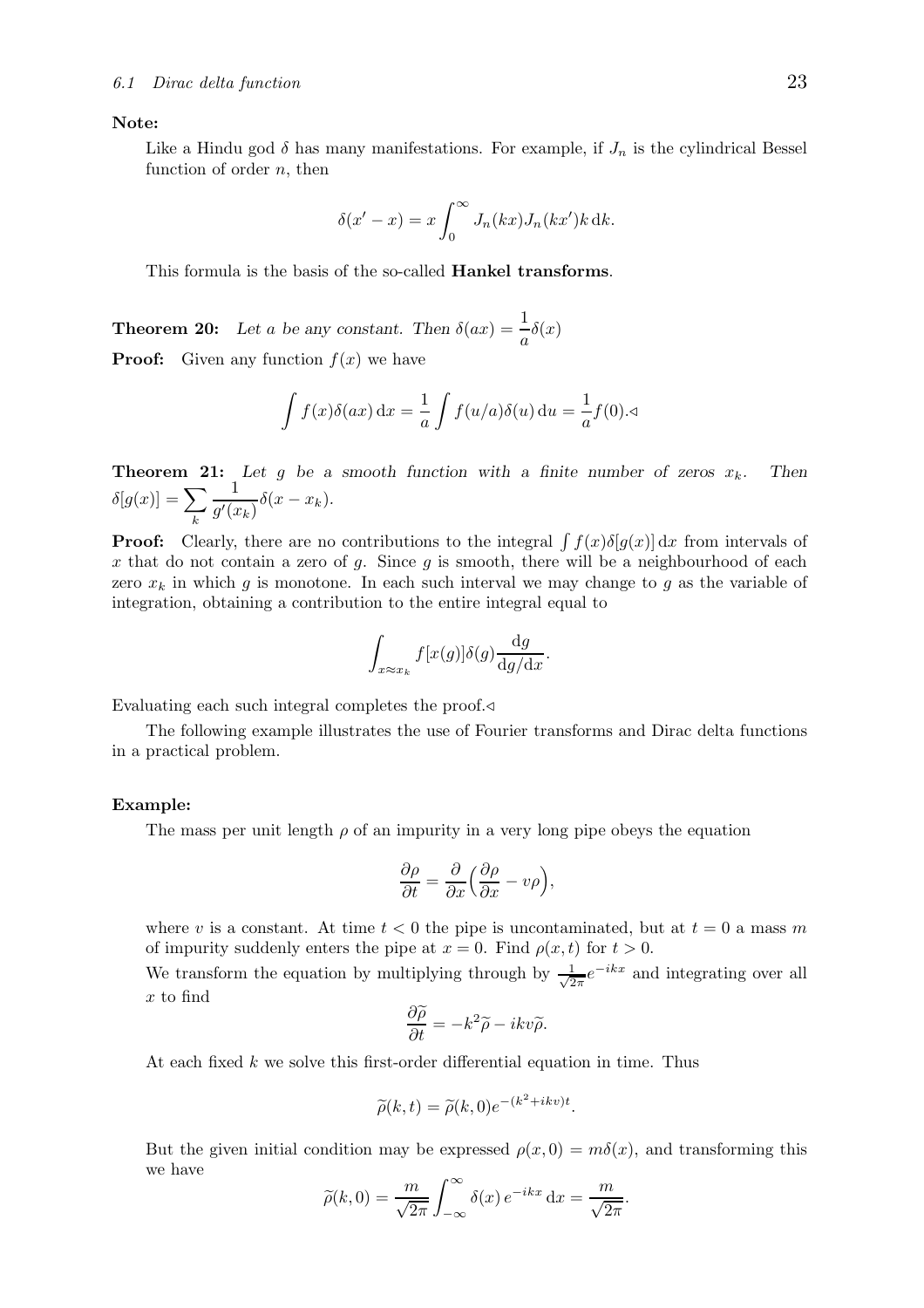Combining the last two equations and applying the inverse transform we find

$$
\rho(x,t) = \frac{1}{\sqrt{2\pi}} \int_{-\infty}^{\infty} e^{ikx} \tilde{\rho}(k,t) \,dk
$$
  
=  $\frac{m}{2\pi} \int_{-\infty}^{\infty} \exp\left[-\left(k^2 t + ik(vt - x)\right)\right] \,dk$   
=  $\frac{m}{2\pi} \exp\left[-\frac{(vt - x)^2}{4t}\right] \int_{-\infty}^{\infty} \exp\left\{-\left[k\sqrt{t} + \frac{i(vt - x)}{2\sqrt{t}}\right]^2\right\} \,dk$ 

An appropriate change of variable transforms the integral in the last line of this equation into  $\int e^{-\hat{K}^2} dK$  along a contour which runs parallel to the real K-axis. Hence the value of this integral is simply  $\sqrt{\pi}$  and we conclude that

$$
\rho(x,t) = \frac{m}{2\sqrt{\pi t}} \exp\Big[-\frac{(vt-x)^2}{4t}\Big].
$$

This distribution is a spreading Gaussian hump of impurity, which moves down the pipe at speed v.

## 6.2 Fourier convolutions

## Def:

If f and g are such that |f| and |g| are integrable from  $-\infty$  to  $\infty$ , then the **Fourier** convolution  $f \circ g$  of f and g is

$$
f \circ g(x') = \frac{1}{\sqrt{2\pi}} \int_{-\infty}^{\infty} f(x)g(x'-x) \,dx. \tag{F5}
$$

## Notes:

- (i) The factor  $(2\pi)^{-1/2}$  in this formula is not standard. However, it simplifies many subsequent formulae.
- (ii) Through the convolution operation every function  $g$  maps each other function  $f$  into a new function  $f' = f \circ g$ . This map is obviously linear. The function which generates the identity mapping is  $\sqrt{2\pi\delta}$ .

Theorem 22:  $f \circ g = g \circ f$ . **Proof:** Eliminate x from the definition of  $f \circ g$  in favour of  $y \equiv (x'-x)$ .

**Theorem 23(Fourier Convolution):** If f and g are continuous functions with FTs, then

$$
\widetilde{f \circ g}(k) = \widetilde{f}(k) \times \widetilde{g}(k)
$$
\n(F<sub>6</sub>)

i.e. the FT of the convolution of two functions is the product of the FTs of the two functions. **Proof:** Taking the FT of  $f \circ g$  and substituting  $y \equiv x' - x$ , we have

$$
\widetilde{f \circ g}(k) = \frac{1}{2\pi} \int_{-\infty}^{\infty} dx f(x) e^{-ikx} \int_{-\infty}^{\infty} g(y) e^{-iky} dy
$$

$$
= \widetilde{f}(k) \widetilde{g}(k) . \triangleleft
$$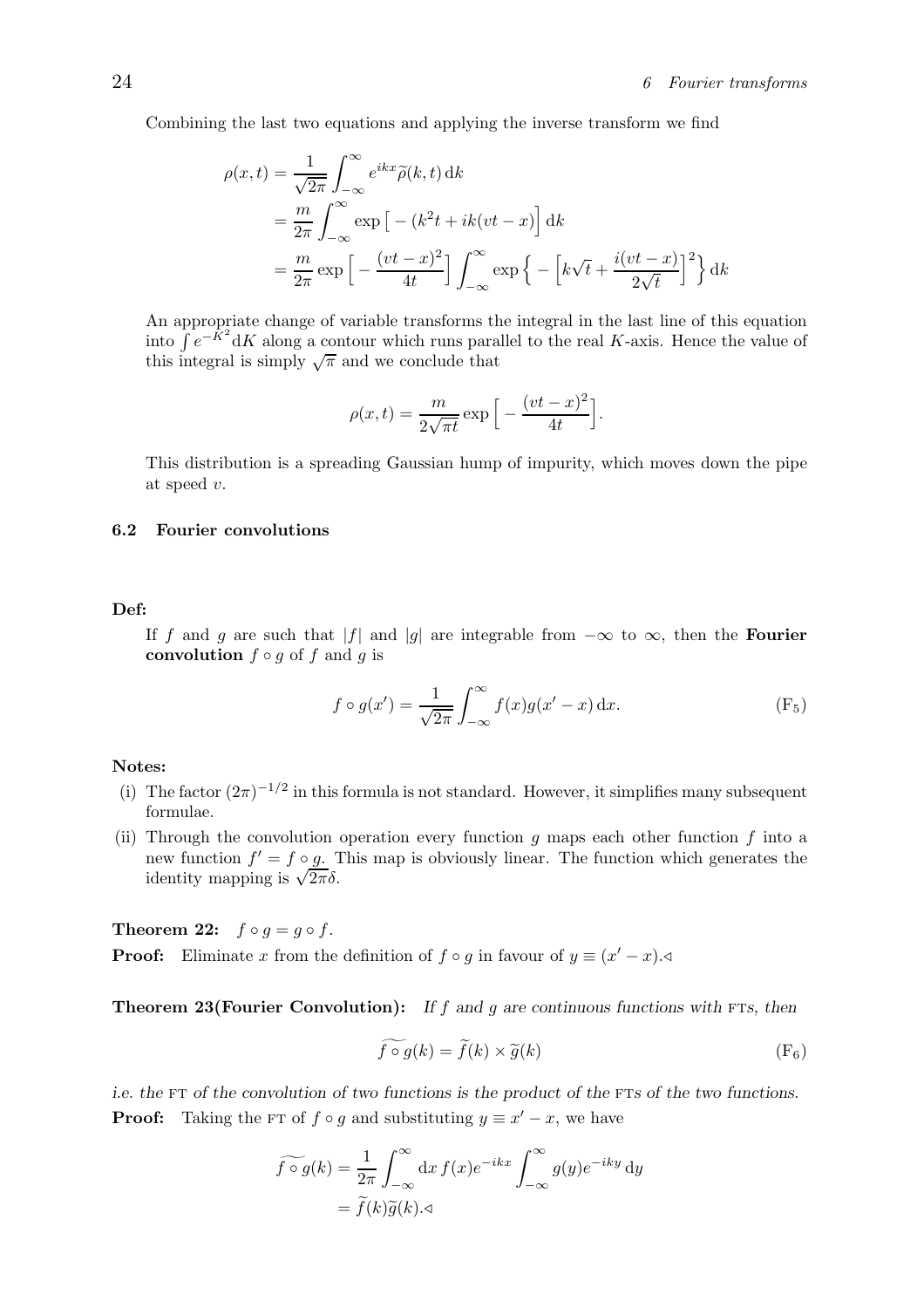**Corollary:** If a and b are continuous functions with FTs, and  $f(x) = a(x)b(x)$ , then

$$
\widetilde{f} = \widetilde{a} \circ \widetilde{b}.\tag{F7}
$$

**Proof:** By the symmetry of the FT  $(F_1)$  and its inverse  $(F_3)$ , we may write  $k = x$ ,  $f = \tilde{a}$  and  $g = \tilde{b}$  in  $(F_5)$  to find

$$
\widetilde{\widetilde{a}\circ\widetilde{b}}(x)=\widetilde{\widetilde{a}}\times\widetilde{\widetilde{b}}=a\times b(x)=f(x).
$$

 $(F<sub>7</sub>)$  follows when we transform both sides of this equation.

Convolution integrals occur in a great number of physical problems.

## Examples:

(i) Light from stars is deflected by small rapidly fluctuating inhomogeneities in the Earth's atmosphere. Consequently light from even the most distant star forms an extended circular blob on a photographic plate at the focus of the telescope. One can measure the distribution of intensity in this blob and find the intensity  $G(x, y; x_0, y_0)$  at  $(x, y)$  on the plate due to a source whose image should really be at  $(x_0, y_0)$ . We might find

$$
G(x, y; x_0, y_0) = K \times \exp\left[\frac{(x - x_0)^2 + (y - y_0)^2}{2\sigma^2}\right],
$$

where K and  $\sigma$  are suitable constants. When the telescope is turned on Mars, the intensity  $I(x, y)$  observed at  $(x, y)$  will be the sum of the intensities due to various rocks & c. Let  $I_0(x_0, y_0)$  be the intensity that would be observed at  $(x_0, y_0)$  if there were no refraction in the atmosphere. Then

$$
I(x,y) = \iint I_0(x_0, y_0) G(x, y; x_0, y_0) dx_0 dy_0
$$
  
=  $K \iint I_0(x_0, y_0) \exp \left[ \frac{(x - x_0)^2 + (y - y_0)^2}{2\sigma^2} \right] dx_0 dy_0.$ 

Since the argument of the exponential depends only on the differences  $(x-x_0)$  and  $(y-y_0)$ , I is the double convolution of  $I_0$  with the point spread function G. The convolution theorem can be extended to yield

$$
I(k_x, k_y) = 2\pi I_0(k_x, k_y)G(k_x, k_y).
$$

Since we know G, we can find  $\tilde{G}$  and hence obtain  $\tilde{I}_0 = \tilde{I}/(2\pi \tilde{G})$ . Fourier inversion then yields the undistorted intensity  $I_0$ .

(ii) The electrostatic potential  $\Phi(\mathbf{x}')$  at  $\mathbf{x}'$  is related to the charge density  $\rho(\mathbf{x})$  by

$$
\Phi(\mathbf{x}') = \frac{1}{4\pi\epsilon_0} \int \frac{\rho(\mathbf{x}) d^3 \mathbf{x}}{|\mathbf{x}' - \mathbf{x}|}.
$$

This is a triple convolution of  $\rho(\mathbf{x})$  and the Green's function  $|\mathbf{x}|^{-1}$ . Unfortunately both  $\Phi$  and  $|\mathbf{x}|^{-1}$  fall too slowly at large **x** to possess FTs. But if  $\rho(\mathbf{x}) = 0$  for  $|\mathbf{x}| > R$ , say, and we are only interested in  $\Phi$  for  $|\mathbf{x}| < R'$ , say  $(R \leq R'$  any finite numbers), we can consider the potential  $\Phi_1$  that is generated by the Green's function  $G(\mathbf{x} - \mathbf{x}') = |\mathbf{x} - \mathbf{x}'|^{-1}$ for  $|\mathbf{x} - \mathbf{x}'| < 2R'$  and  $G = 0$  otherwise.  $\Phi(\mathbf{x}) = \Phi_1(\mathbf{x})$  for  $|\mathbf{x}| < R'$ , and both  $\Phi_1$  and  $G$ have FTs. Thus

$$
\sqrt{2\pi}2\epsilon_0\widetilde{\Phi}_1(\mathbf{k})=\widetilde{\rho}(\mathbf{k})\widetilde{G}(\mathbf{k}).
$$

The transform  $\widetilde{G}$  need be worked out just once and can then be repeatedly used to find the  $\Phi$  generated by a constantly varying  $\rho$ .

A substantial part of the world's computer capacity is engaged in taking FTs (stricly the numerical cousin of the  $FT$ , the discrete  $FT$ ) as a cheap device for evaluating convolution integrals in connection with these sorts of problems.

Not only do convolutions occur very naturally in many physical problems, but the convolution theorem enables us to Fourier transform functions in our heads.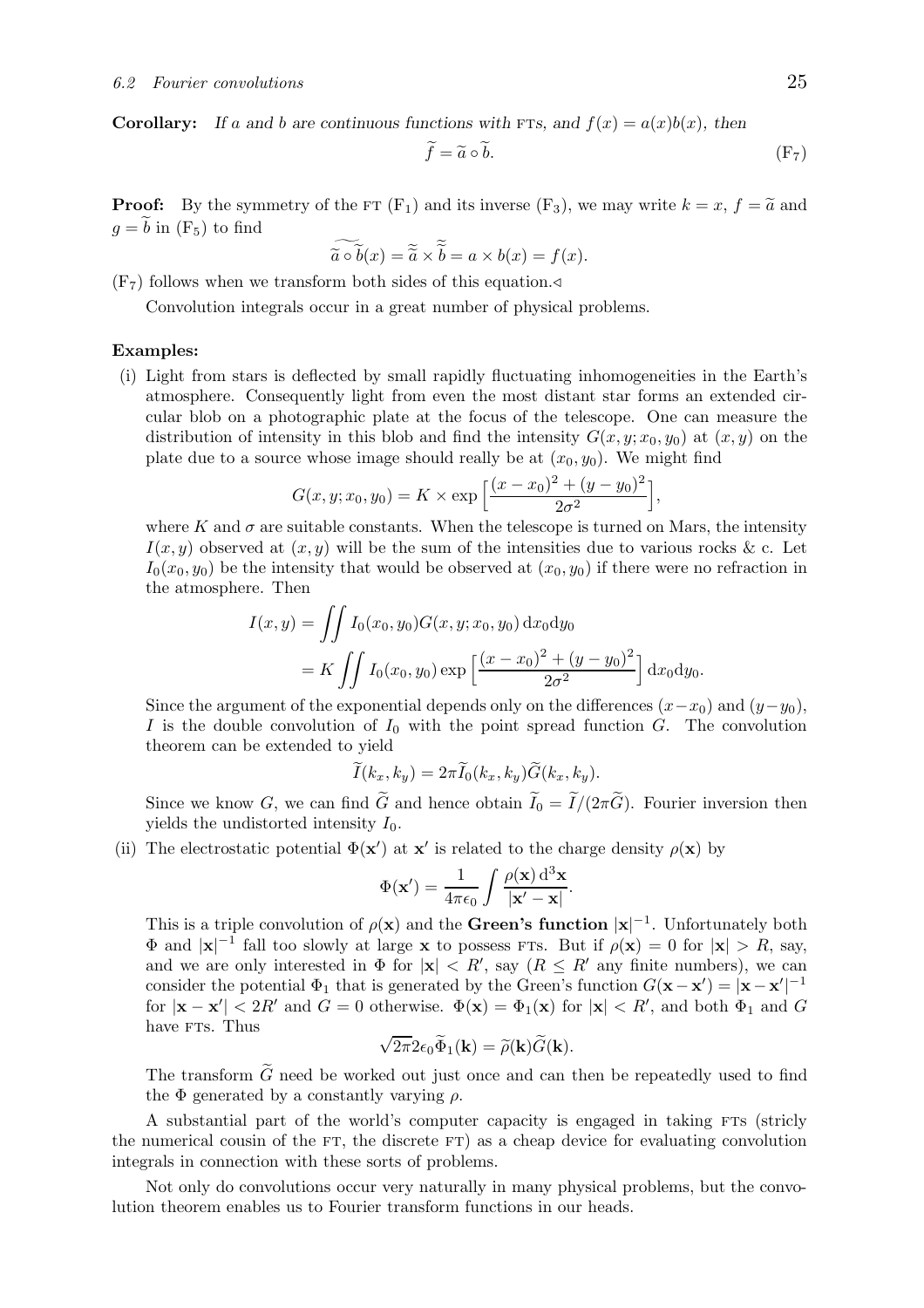## Example:

The diffraction pattern of a grating is determined by the FT of the transmission  $T(x)$  at distance  $x$  along the grating. A simple grating might have

i.e. 
$$
T(x) = \begin{cases} \cos^2(2\pi x/\Delta) & |x| \leq D \\ 0 & |x| > D \end{cases}
$$
. Now if  $W(x)$  is defined to be 0 if  $|x| > D$  and 1 otherwise,

$$
T(x) = \frac{1}{4}W(x)\left(e^{4\pi ix/\Delta} + e^{-4\pi ix/\Delta} + 2\right).
$$

Since by  $(F_1)$  &  $(F_4)$ 

$$
\exp\left(\frac{4\pi ix}{\Delta}\right)(k) = \sqrt{2\pi}\delta(4\pi/\Delta - k) = \sqrt{2\pi}\delta(k - 4\pi/\Delta),
$$

The corollary to Theorem 21 yields

$$
\widetilde{T}(x) = \frac{1}{4}\sqrt{2\pi} \Big[ \widetilde{W}(k) \circ \delta\Big(k - \frac{4\pi}{\Delta}\Big) + \widetilde{W}(k) \circ \delta\Big(k + \frac{4\pi}{\Delta}\Big) \Big] + \frac{1}{2}\widetilde{W}(k).
$$

But

$$
\sqrt{2\pi} \widetilde{W}(k) \circ \delta \left( k - \frac{4\pi}{\Delta} \right) = \int \widetilde{W}(k') \delta \left( k - \frac{4\pi}{\Delta} - k' \right) dk' \n= \widetilde{W} \left( k - \frac{4\pi}{\Delta} \right),
$$

so,

$$
\widetilde{T}(k) = \frac{1}{4} \left[ \widetilde{W}\left(k - \frac{4\pi}{\Delta}\right) + W\left(k + \frac{4\pi}{\Delta}\right) + 2\widetilde{W}(k) \right].
$$

Thus  $\widetilde{T}$  is the sum of suitably displaced copies of the FT of the window function W. Furthermore,



and  $\widetilde{T}(k) =$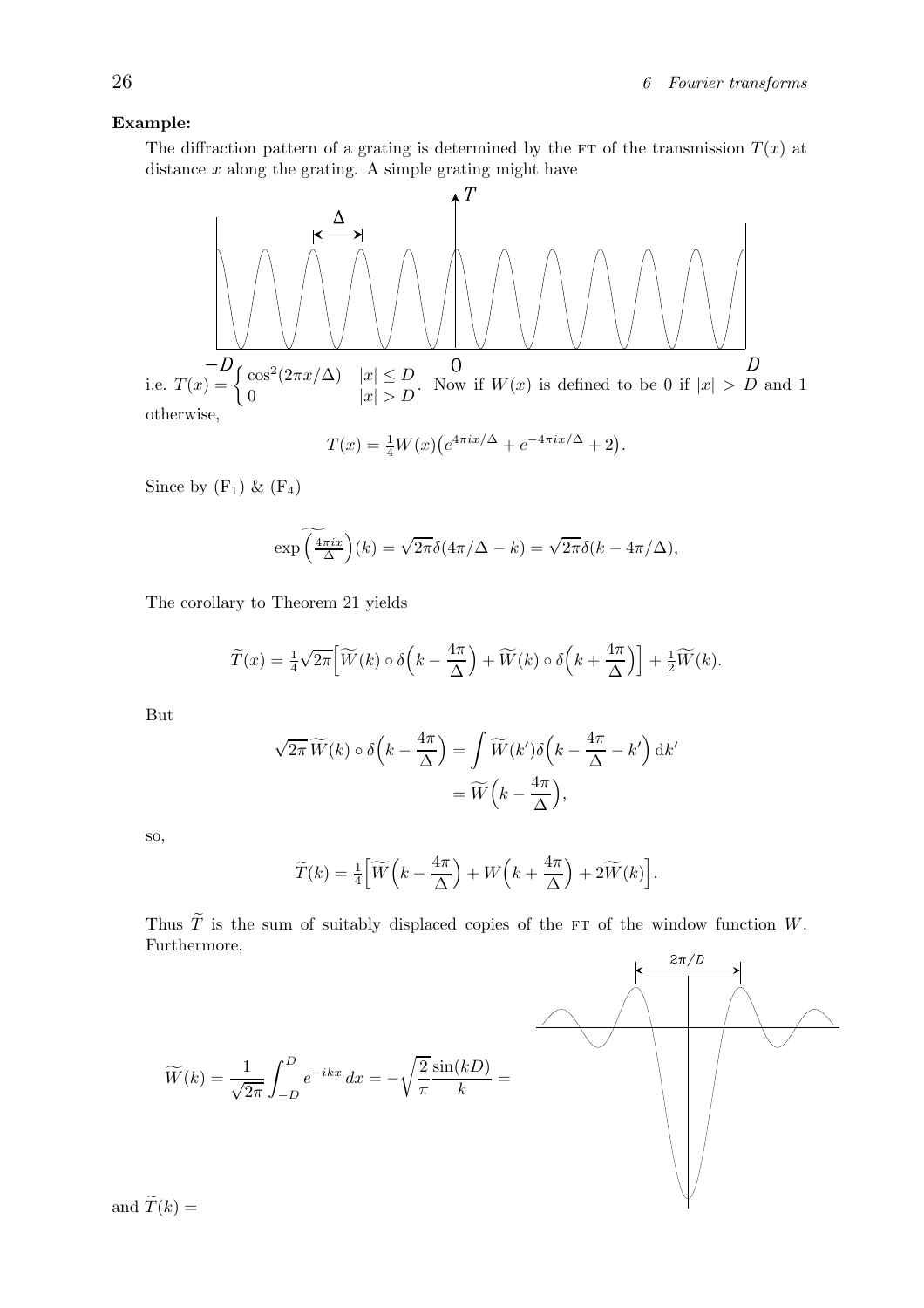

With a little practice one can quickly construct the main features of the FTs of typical functions by representing those functions as products of functions whose FTs one knows. Notice that the large-scale structure of  $T$  is represented by the small-scale structure of  $T$ , and vice versa. Hence the name reciprocal space for k-space.

## 7 Laplace Transforms

When |f| is not integrable from  $-\infty$  to  $\infty$ , f does not have an FT. But if f is any sane function such that  $f(x) = 0$  for  $x < 0$ , the function  $g_s \equiv e^{-sx} f(x)$  will have an FT provided we make s large enough. We have

$$
\widetilde{g}_s(k) = \frac{1}{\sqrt{2\pi}} \int_0^\infty f(x) e^{-(s+ik)x} dx
$$
\n
$$
\equiv \frac{1}{\sqrt{2\pi}} \overline{f}(s+ik), \text{ say,}
$$
\n(†)

where we have defined a new function of a complex variable

$$
\overline{f}(z) \equiv \int_0^\infty f(x)e^{-zx} dx.
$$
 (Lap<sub>1</sub>)

 $\overline{f}$  is called the Laplace transform of f. The standard Fourier inversion formula (F<sub>3</sub>) gives

$$
f(x') = g_s(x')e^{sx'} = \frac{e^{sx'}}{\sqrt{2\pi}} \int_{-\infty}^{\infty} e^{ikx'} \tilde{g}_s(k) dk
$$
  
= 
$$
\frac{1}{2\pi} \int_{-\infty}^{\infty} e^{(s+ik)x'} \overline{f}(s+ik) dk.
$$

If we write  $z = s + ik$ , this expression becomes

$$
f(x') = \frac{1}{2\pi i} \int_{s-i\infty}^{s+i\infty} \overline{f}(z)e^{zx'} dz \quad (x' > 0).
$$
 (Lap<sub>2</sub>)

 $(Lap<sub>1</sub>)$  and  $(Lap<sub>2</sub>)$  play analogous roles to  $(F<sub>1</sub>)$  and  $(F<sub>3</sub>)$ ; the first converts functions into Laplace transforms and the second turns transforms back into the original functions. However, notice that these formulae, unlike  $(F_1)$  and  $(F_3)$ , are not symmetrical.  $(Lap_2)$  is known as the Bromwich integral after Mr Bromwich, who introduced this expression in 1916.

Although Laplace transforms are intrinsically functions of a complex variable, by the theory of analytic continuation it is sufficient to specify a transform along the real line  $z = s$ . Consequently transforms are usually given as functions of the real variable  $s$  (or  $p$ ).

## Examples: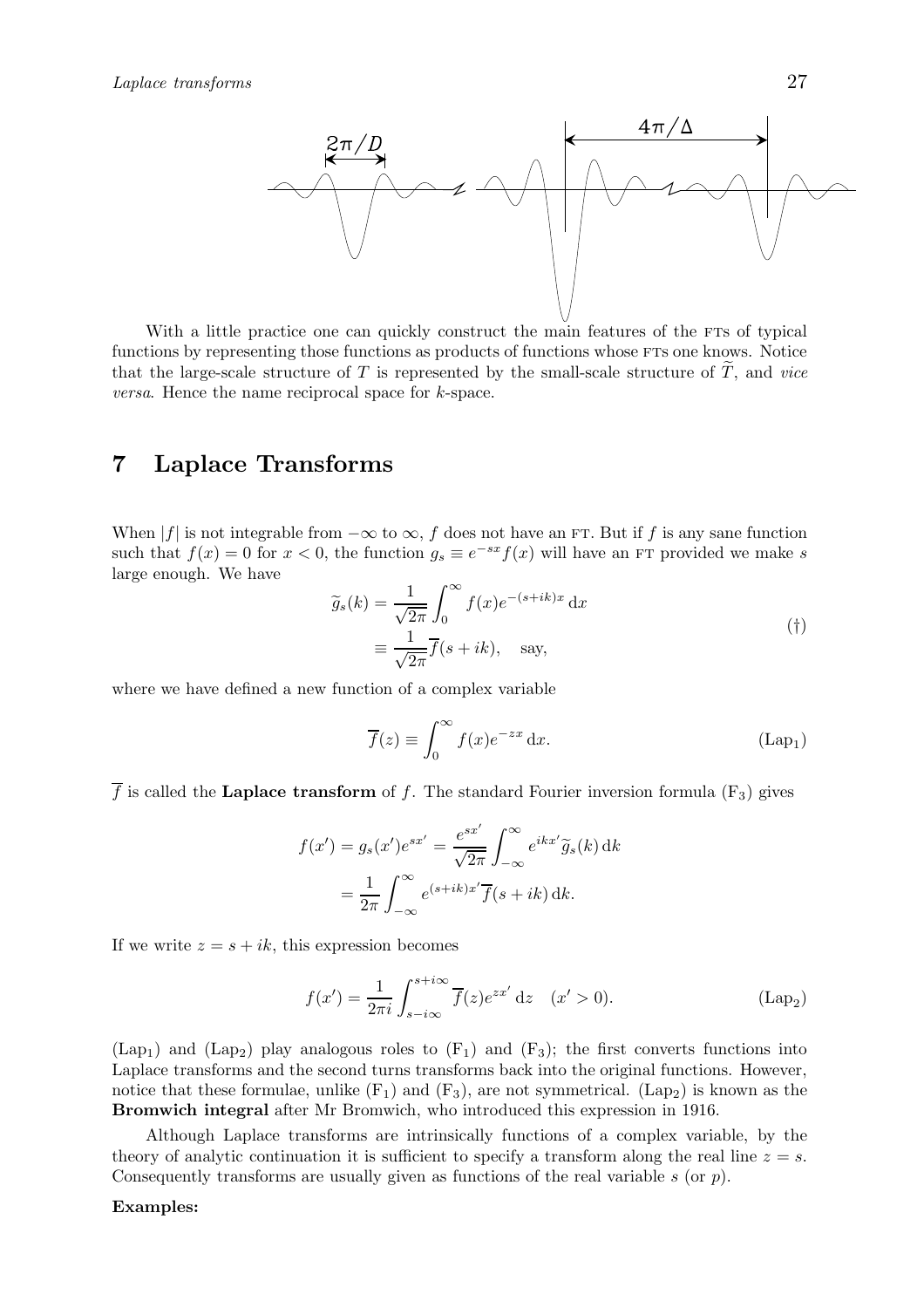## 28 7 Laplace Transforms

(Li) 
$$
\overline{1}(s) = \int_0^\infty e^{-sx} dx = \frac{1}{s}
$$
  
\n(Lii)  
\n
$$
\overline{x^n}(s) = \int_0^\infty x^n e^{-sx} dx = \left[\frac{x^n e^{-sx}}{-s}\right]_0^\infty + \frac{n}{s} \int_0^\infty x^{n-1} e^{-sx} dx
$$
\n
$$
= \frac{n}{s} \overline{x^{n-1}}(s) = \frac{n!}{s^{n+1}}.
$$

(Liii)

$$
\overline{x^{\alpha}}(s) = \int_0^{\infty} x^{\alpha} e^{-sx} dx = s^{(\alpha+1)} \int_0^{\infty} t^{\alpha} e^{-t} dt
$$

$$
\equiv s^{-(\alpha+1)} \Gamma(\alpha+1).
$$
  
[In a rational notation  $\Gamma(\alpha+1) = \alpha!$ ].

(Liv)

$$
\overline{e^{\alpha}f(x)} = \int_0^{\infty} e^{-(s-\alpha)x} f(x) dx = \overline{f}(s-\alpha).
$$

 $(Lv)$ 

$$
(Li) + (Liv) \Rightarrow \overline{e^{\alpha x}} = \frac{1}{s - \alpha}.
$$

(Lvi)

$$
\overline{\cos \omega x} = \frac{1}{2} \left( e^{i\omega x} + e^{-i\omega x} \right) = \frac{1}{2} \left( \frac{1}{s - i\omega} + \frac{1}{s + i\omega} \right) = \frac{s}{s^2 + \omega^2};
$$
  

$$
\overline{\sin \omega x} = \frac{1}{2i} \left( e^{i\omega x} - e^{-i\omega x} \right) = \frac{1}{2i} \left( \frac{1}{s - i\omega} - \frac{1}{s + i\omega} \right) = \frac{\omega}{s^2 + \omega^2}.
$$

(Lvii)

$$
\frac{\overline{df}}{dx} = \int_0^\infty e^{-sx} \frac{df}{dx} dx = [fe^{-sx}]_0^\infty + s \int_0^\infty f(x) e^{-sx} dx
$$

$$
= -f(0) + s\overline{f}(s).
$$

(Lviii)

$$
\frac{\overline{d^2 f}}{dx^2} = -f'(0) + s \frac{\overline{df}}{dx} = -f'(0) - sf(0) + s^2 \overline{f}(s).
$$

(Lix)

$$
\overline{xf(x)} = \int_0^\infty x f(x) e^{-sx} dx = -\frac{d}{ds} \int_0^\infty f(x) e^{-sx} dx
$$

$$
= -\frac{d\overline{f}}{ds}.
$$

The condition for  $g_s$  to have an FT  $(2\pi)^{-1/2} \overline{f}(z)$  is that  $s = \Re(z)$  should be large enough that the integral in  $(Lap_1)$  exists. Clearly, if this condition is to be satisfied for some  $s_0$ , then it will be satisfied for all  $s > s_0$ . Hence f must be non-singular to the right of the line  $\Re$ e(z) = s<sub>0</sub>. It is not difficult to show that f is analytic in this region. A non-trivial f must have singularities to the left of  $\Re$ e $(z)$  =  $s_0$  and these are inherited by the integrand in (Lap<sub>2</sub>).

Consider the result of integrating the integrand of (Lap2) around the contour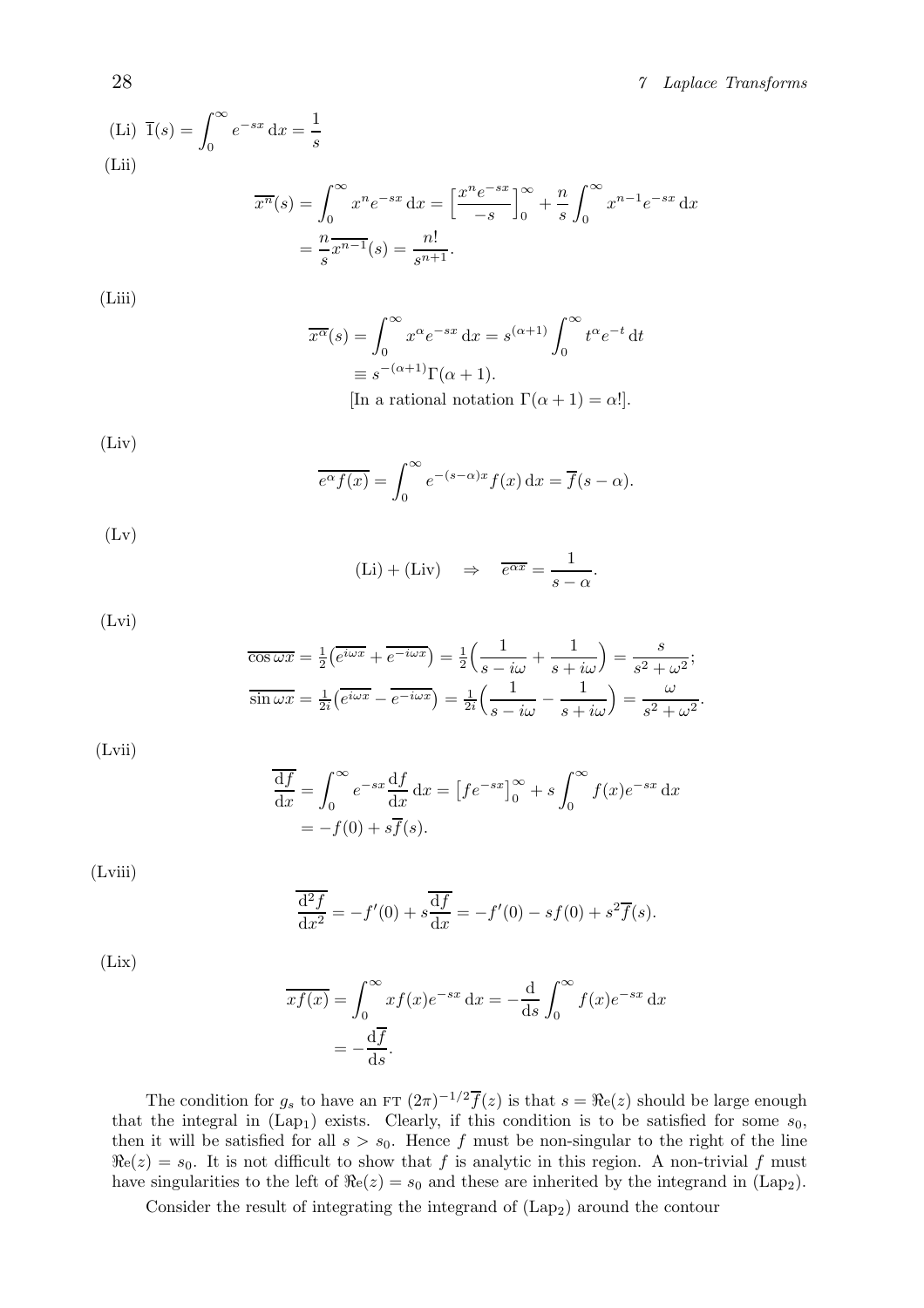

If we pick  $K$  such that no sigularity exists on the contour, then as we make  $K$  larger and larger, the exponential factor  $e^{-Kx'}$  in the integrand makes the contribution C to the integral smaller and smaller. Thus in the limit  $K \to \infty$  we may neglect this contribution to the integral. Similarly, the integral along the top is

$$
B = \int_{s_0}^{-K} e^{sx'} e^{iKx'} \overline{f}(s + iK) \,ds.
$$

Hence

$$
|B| \le \sup_{-K \le s \le s_0} |\overline{f}(s+iK)| \left| \frac{e^{-Kx'} - e^{s_0 x'}}{x'} \right|.
$$

Hence if (as will usually prove to be the case)  $\overline{f}(z) \rightarrow 0$  as |z| becomes large in the upper half-plane  $\Re$ e $(z)$  < s<sub>0</sub>,  $|B|$   $\rightarrow$  0 as  $K \rightarrow \infty$ . Under these circumstances  $|D|$  also tends to zero, and thus

$$
f(x') = \frac{1}{2\pi i} \int_{\gamma} e^{zx'} \overline{f}(z) dz
$$
  
= 
$$
\sum_{\text{poles}} \text{Residue}\left[e^{zx'} \overline{f}(z)\right].
$$
 (Lap<sub>3</sub>)

Furthermore, if  $\overline{f}(z)$  has only simple poles, this simplifies to

$$
f(x') = \sum_{\text{poles}} e^{zx'} \times \text{Residue}[\overline{f}(z)].
$$

Note that it does not matter how slowly  $\overline{f}(z) \to 0$  for large |z|.

## Examples:

(i) The LT of  $\sin \omega x$  is  $\omega/(s^2 + \omega^2)$ . The corresponding complex function falls to zero at large |z| and has simple poles at  $z = \pm i\omega$  with residues  $R_{\pm} = \pm \frac{1}{2i}$ . Hence the Bromwich integral of this transform is

$$
\frac{1}{2i}e^{i\omega x'} + \frac{1}{-2i}e^{-i\omega x'} = \sin \omega x' \text{ as expected.}
$$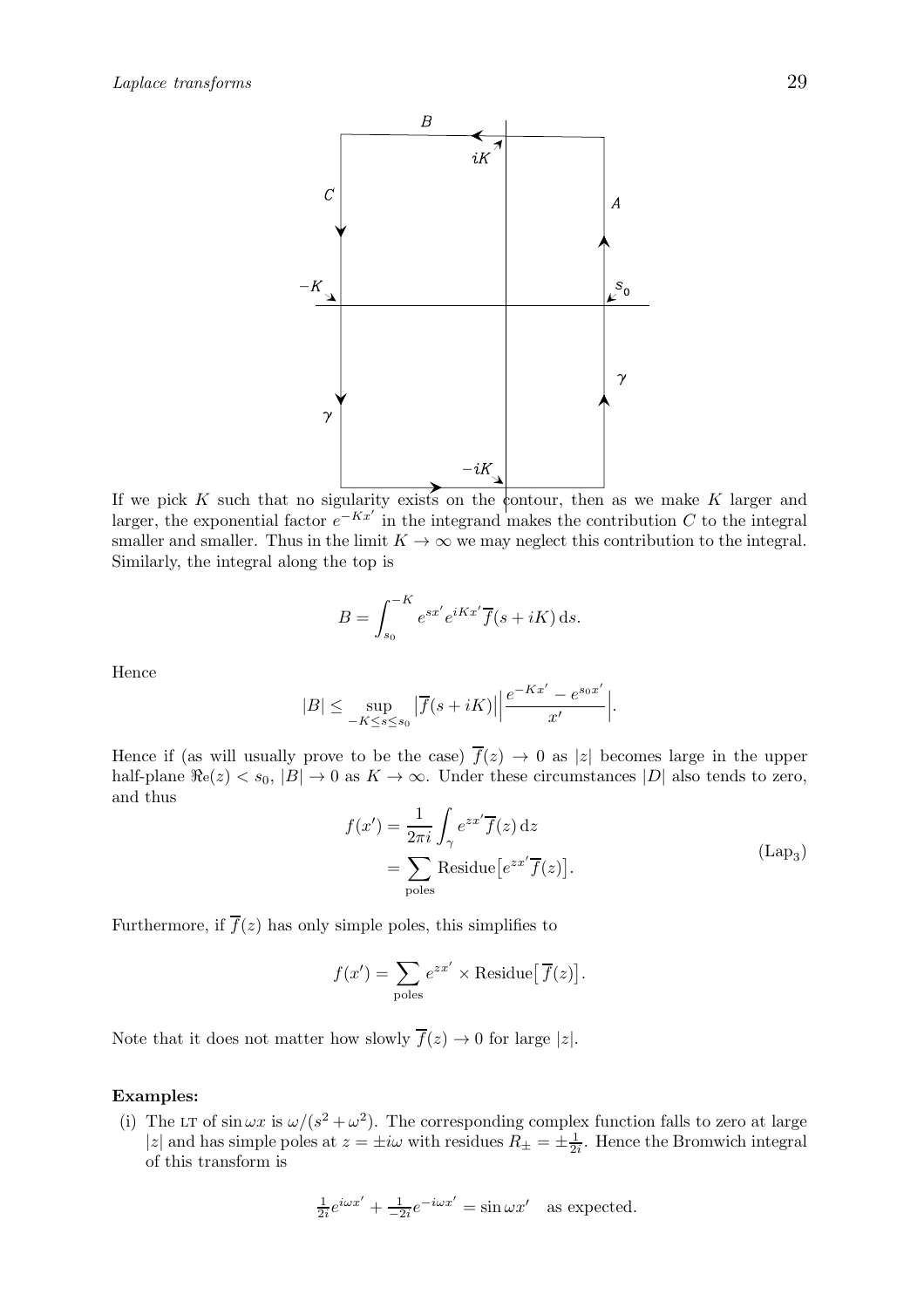(ii) Consider the transform of  $e^{-sT}/s$ . The integrand in the Bromwich integral is in this case  $s^{s(t-T)}/s$ . If  $t > T$  we can complete the Bromwich contour to the left as above. The only singularity, that at the origin, contributes 1 as its residue. Hence for  $t > T$  the original function takes value 1. If  $t < T$ , we can complete the Bromwich contour to the right. Now there is no singularity inside the contour, so the Bromwich integral equals zero. Hence  $e^{-sT}/s$  is the transform of

$$
f(t) = \begin{cases} 1 & \text{for } t > T \\ 0 & \text{otherwise} \end{cases}
$$
 (Heaviside step function).

## 7.1 Solving o.d.e's with Laplace transforms

Laplace transforms turn some linear differential equations into algebraic equations. Consider, for example,

$$
\frac{d^2y}{dt^2} + 2\frac{dy}{dt} + y = (1 - t)e^{-t} \text{ with } y(0) = 1, \frac{dy}{dt}\Big|_{0} = 0.
$$

We multiply the equation through by  $e^{-st}$  and integrate w.r.t t. Using (Lvii), (Lviii), L(iv) and (Lii) this yields

$$
s^{2}\overline{y}(s) - 0 - s + 2(s\overline{y} - 1) + \overline{y} = \frac{1}{s+1} - \frac{1}{(s+1)^{2}}.
$$

Hence

$$
y(s) = \frac{1}{s+1} + \frac{1}{(s+1)^2} + \frac{1}{(s+1)^3} - \frac{1}{(s+4)^4}.
$$

Examples (Lii) and (Liv) now imply

$$
y(t) = e^{-t} + te^{-t} + \frac{1}{2}t^2e^{-t} + \frac{1}{6}t^3e^{-t}
$$

as we might have shown by elementary methods.

Unfortunately, if the coefficients of the derivatives in an o.d.e. are not constants, the transformed equation is still not algebraic. For example,

$$
\frac{d^2y}{dt^2} + 2\frac{dy}{dt} + ty = f(t) \text{ with } y(0) = y'(0) = 0
$$

leads to

$$
s^2 \overline{y} + 2s \overline{y} - \frac{d \overline{y}}{ds} = \overline{f}.
$$

Nevertheless, we still might consider this a step forward since we now have to solve only a first-order equation. On the other hand, if in the original equation the coefficient of  $y$  or one of its derivatives had involved  $t^2$ , the resulting equation for  $\overline{y}$  would have been second-order and would not have represented a significant improvement on the original equation.

## 7.2 Solving p.d.e's with Laplace transforms

Consider the problem of solving the diffusion equation

$$
\frac{\partial \phi}{\partial t} = \frac{\partial^2 \phi}{\partial x^2} \quad \text{subject to} \quad \left\{ \begin{array}{l} \phi(0, t) = 0 \; ; \; \phi(a, t) = 0 \quad (0 < a \neq m\pi) \\ \phi(x, 0) = \sin x - 2\sin 2x \end{array} \right\}.
$$

Multiplying the equation through by  $e^{-st}$  and integrating w.r.t. t, we have

$$
-\phi(x,0) + s\overline{\phi}(x,s) = \frac{\partial^2 \overline{\phi}}{\partial x^2}.
$$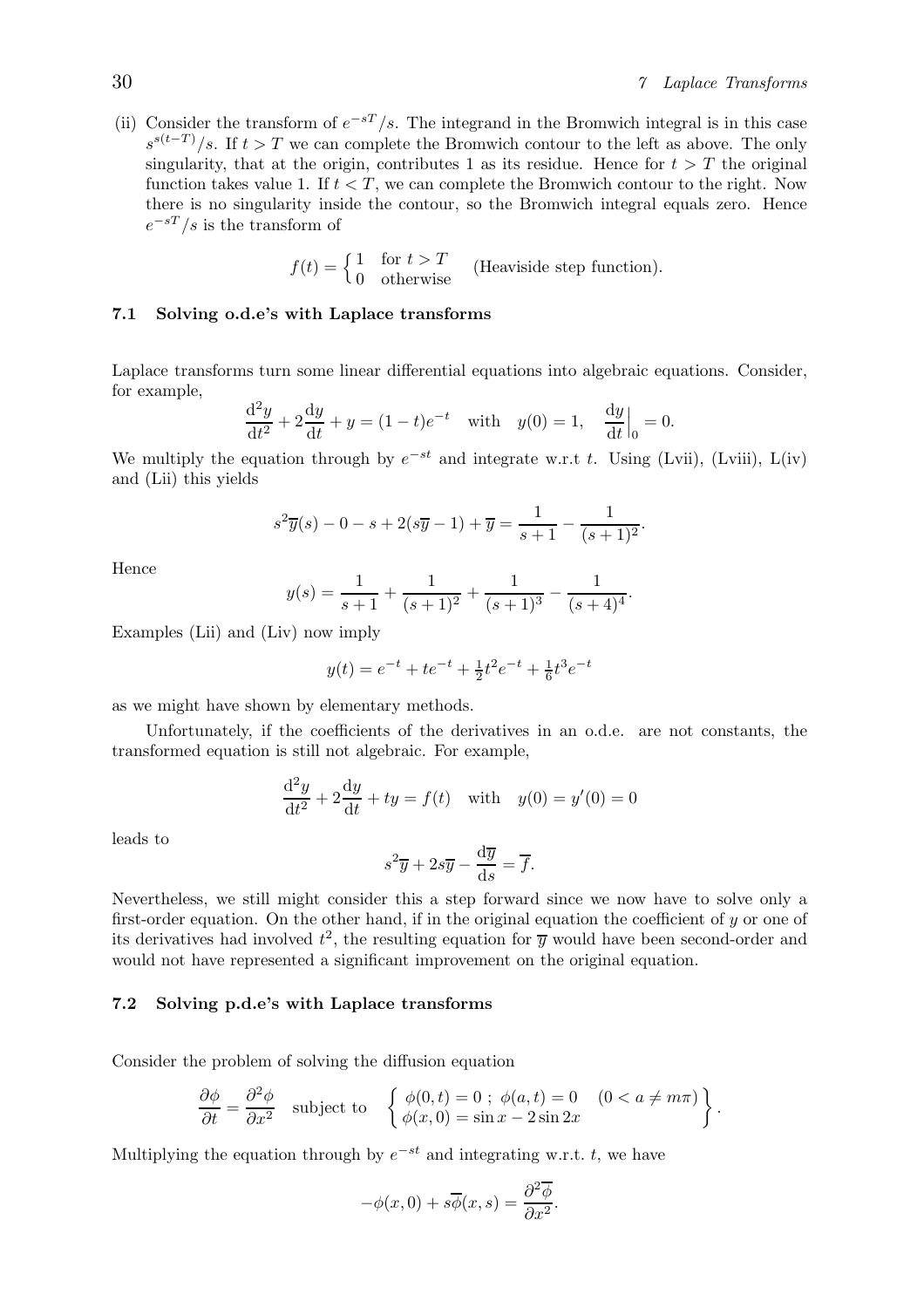With the given condition for  $\phi(x, 0)$  this becomes

$$
\overline{\phi}(x,s) = A(s)e^{\sqrt{s}x} + B(s)e^{-\sqrt{s}x} + \frac{\sin x}{s+1} - 2\frac{\sin 2x}{s+4}.\tag{\dagger}
$$

.

.

But transforming the given conditions for  $\phi(0, t)$  and  $\phi(a, t)$  we have  $\overline{\phi}(0, s) = \overline{\phi}(a, s) = 0$ , so setting  $x = 0$  in (†) we infer  $B = -A$ . Setting  $x = a$  in (†) now leads to

$$
0 = 2A\sinh(a\sqrt{s}) + \frac{\sin a}{s+1} - 2\frac{\sin 2a}{s+4}
$$

Thus

$$
\overline{\phi}(x,s) = \left(2\frac{\sin 2a}{s+4} - \frac{\sin a}{s+1}\right) \frac{\sinh(x\sqrt{s})}{\sinh(a\sqrt{s})} + \frac{\sin x}{s+1} - 2\frac{\sin 2x}{s+4}.
$$

To recover  $\phi(x, t)$  we need to find the Bromwich integral of this transform. From  $0 < x < a$ , it follows that  $|\overline{\phi}(x, s)| \to 0$  as  $|s| \to \infty$  in the half-plane  $\Re(s) < 0$ . Thus the Bromwich integral can be extended to a closed line-integral and evaluated in terms of the enclosed poles. There are potential singularities at  $s = -1$ ,  $s = -4$  and  $s = -(m\pi/a)^2$ , but since  $a \neq m\pi$ , the residues at  $s = -1$  and  $s = -4$  are zero. The residue at  $s = -(m\pi/a)^2$  follows from

$$
\sinh\left[a\sqrt{-\left(\frac{m\pi}{a}\right)^2 + \delta}\right] = \sinh\left[i m\pi \left(1 - \frac{1}{2}\delta\left(\frac{a}{m\pi}\right)^2 + \cdots\right)\right]
$$

$$
\simeq -i\cos(m\pi)\sin\left(\frac{\delta a^2}{2m\pi}\right) \simeq i(-1)^{m+1}\frac{\delta a^2}{2m\pi}
$$

Evaluating the rest of the transform at  $s = -(m\pi/a)^2$  and applying (Lap<sub>3</sub>), we find [since then  $\sinh(x\sqrt{s}) = i\sin(m\pi x/a)$ 

$$
\phi(x,t) = \sum_{m=0}^{\infty} 2(-1)^{m+1} \frac{m\pi}{a^2} e^{-(m\pi/a)^2 t} \times \sin\left(\frac{m\pi x}{a}\right) \left[\frac{2\sin 2a}{4 - (m\pi/a)^2} - \frac{\sin a}{1 - (m\pi/a)^2}\right]
$$

as we might have shown by developing the solution in normal modes.

#### 7.3 Solving integral equations with Laplace transforms

We are all familiar with the importance of differential equations for physics; since Newton showed the way, we have come to consider it natural to formulate as differential equations the laws which link together myriads of phenomena into a common intellectual framework, relying on variation of boundary conditions to account for the diversity of the world we see around us. In effect, fundamental differential equations, such as Maxwell's equations, serve as general rules for the extraction of a particular function  $p(x)$  (the prediction) from any given function  $g(x)$  (the initial data). However, differential equations are by no means the only device known to mathematics for this purpose. Equally potent are integral equations of the form

$$
g(x) = \int K(x, x')p(x') dx'.
$$

Thus it is interesting to investigate ways of finding a function p which generates a given function g when "folded" with a given kernel  $K$  according to this last formula.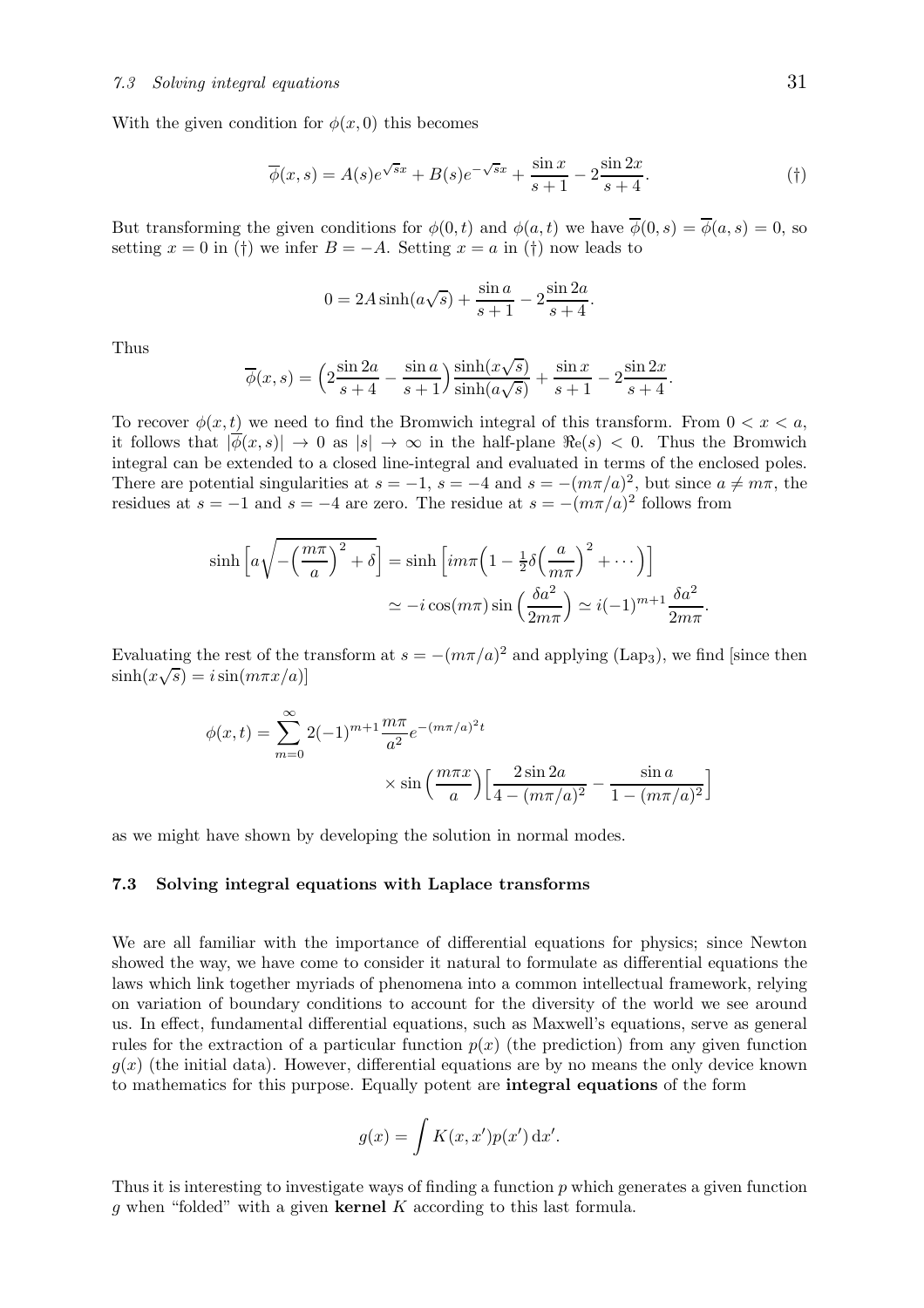There are two reasons why integral equations do not feature so largely as differential equations in undergraduate courses: (i) historically, fewer natural laws have been formulated in integral rather than differential form;<sup>6</sup> (ii) both analytically and numerically, integral equations are generally harder to solve than differential equations. One class of integral equations that can be readily solved, is that for which the kernel depends only on the difference  $x-x'$  between its arguments and the range of integration over  $x'$  is such that

$$
g(x) = \int_0^x K(x - x')p(x') dx'.
$$

The following is the concept that enables us to solve this kind of equation.

## Def:

The Laplace convolution of  $f$  and  $g$  is

$$
f \star g \equiv \int_0^t f(t')g(t-t') dt'.
$$

Theorem 24:

$$
f \star g = g \star f.
$$

**Proof:** Replace  $t'$  by  $T \equiv t - t'$ .

Theorem 25 (Laplace convolution):

$$
\overline{f \star g}(s) = \overline{f}(s)\overline{g}(s).
$$

Proof:

$$
\overline{f \star g}(s) = \int_0^\infty dt \, e^{-st} \int_0^t f(t')g(t-t') \, dt'
$$
  
= 
$$
\int_0^\infty e^{-st'} f(t') \, dt' \int_{t'}^\infty e^{-s(t-t')} g(t-t') \, dt
$$
  
= 
$$
\int_0^\infty e^{-st'} f(t') \, dt' \int_0^\infty e^{-sT} g(T) \, dT
$$
  
= 
$$
\overline{f}(s)\overline{g}(s). \triangleleft
$$

## Examples:

(i) The general Abel integral equation for  $y$  in terms of  $x$  is defined to be

$$
x(t) = \int_0^t \frac{y(t') dt'}{(t - t')^{\alpha}} \quad \text{where} \quad 0 < \alpha < 1.
$$

The right side of this equation is the Laplace convolution of  $f(t') = y(t')$  and  $g(t) = t^{-\alpha}$ . Thus the LT of the left side is the product of the LTs of y and  $t^{-\alpha}$ .

$$
\overline{x}(s) = \overline{y}(s) \times \overline{w^{-\alpha}}(s).
$$

But by (Liii)  $\overline{w^{-\alpha}}(s) = \Gamma(1-\alpha)s^{-(1-\alpha)}$ , so

$$
\overline{y}(s) = \frac{\overline{x}(s)}{\Gamma(1-\alpha)s^{-(1-\alpha)}}
$$

$$
= \frac{s}{\Gamma(\alpha)\Gamma(1-\alpha)} \overline{x}(s)\Gamma(\alpha)s^{-\alpha}.
$$

 $6$  The same law can often, but not always, be formulated in both forms.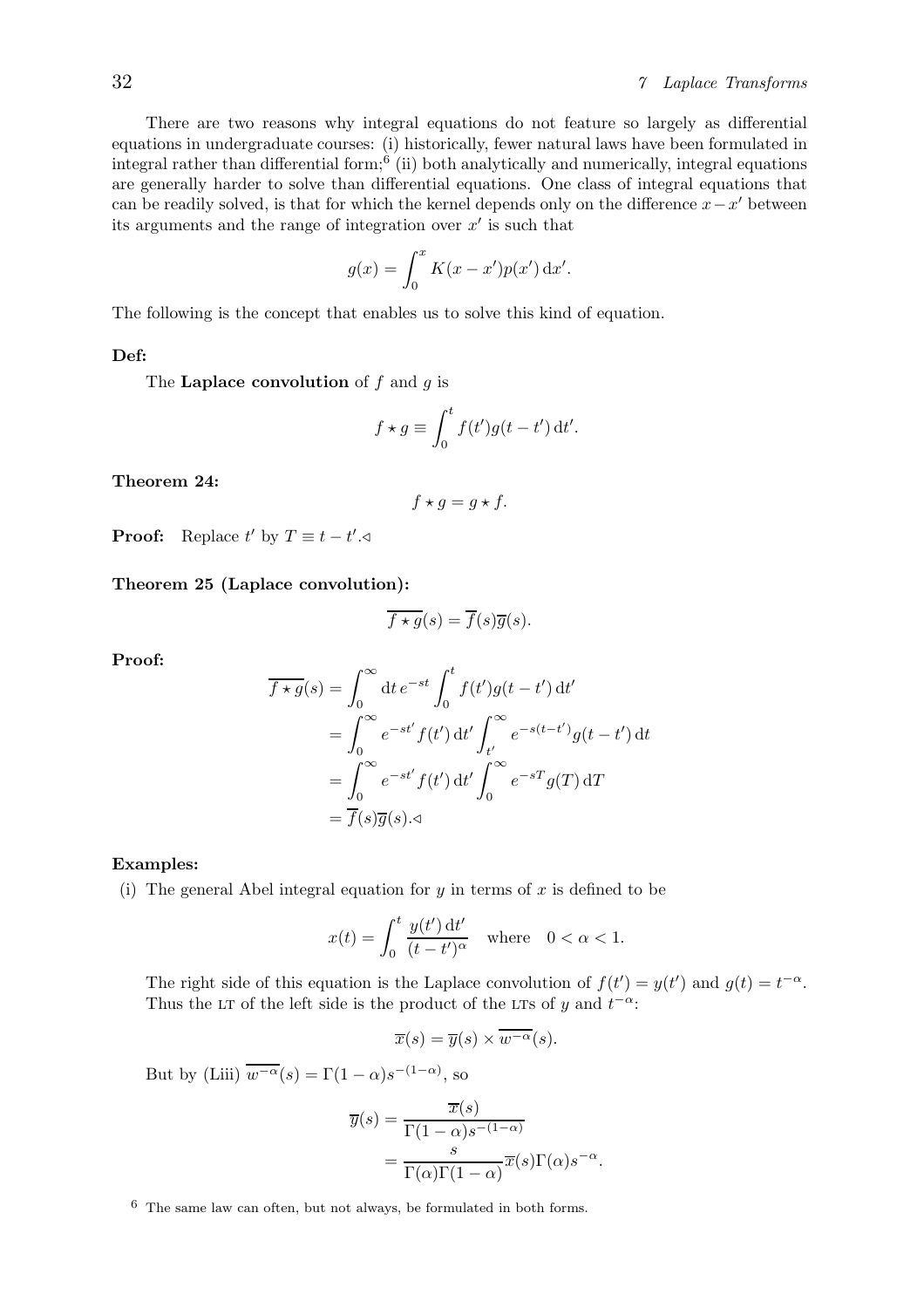Using the convolution theorem again we have

$$
\overline{y}(s) = \frac{s}{\Gamma(\alpha)\Gamma(1-\alpha)} \overline{\left[\int_0^t \frac{x(t')}{(t-t')^{1-\alpha}} dt'\right]}(s).
$$

Using (Lvii) and performing the inverse transform, we now have

$$
y(t) = \frac{1}{\Gamma(\alpha)\Gamma(1-\alpha)} \frac{d}{dt} \int_0^t \frac{x(t')}{(t-t')^{1-\alpha}} dt',
$$
  
  

$$
\sqrt[n]{\sum_{t=0}^{N} e^{-s(t-t')} g(t-t') dt} e^{-st'} f(t') \delta t'
$$

(ii) Consider the following practical application of our solution to Abel's equation. The surface brightness  $I(R)$  due to a spherical star-cluster in in which the volume luminosity density is  $j(r)$  is

$$
I(R) = 2 \int_{R}^{\infty} \frac{j(r)}{\sqrt{r^2 - R^2}} r^2 dr
$$

We wish to deduce  $j(r)$  from measurements of  $\mathcal{I}(R)$ . If we define  $W \equiv R^{-2}$ ,  $w \equiv r^{-2}$ ,  $I_1(W) \equiv I(W^{-1/2})$  and  $j_1(w) \equiv j(w^{-1/2})$ , then we have

$$
I_1(W)W^{-1/2} = \int_0^W \frac{(j_1(w)w^{-3/2})}{\sqrt{W-w}} dw,
$$

which we recognize as an Abel equation with  $\alpha = \frac{1}{2}$  $\frac{1}{2}$ . Now  $\Gamma(\frac{1}{2}) = \sqrt{\pi}$ , so

$$
\frac{j_1}{w^{3/2}} = \frac{1}{\pi} \frac{d}{dw} \int_0^w \frac{I_1(W)}{\sqrt{W(w-W)}} dW,
$$

In terms of the original variables this is

$$
j(r) = -\frac{1}{\pi} \frac{d}{dr} \int_r^{\infty} \frac{r}{R} \frac{I(R) dR}{\sqrt{R^2 - r^2}}.
$$

Appendix A: Structure of the Extended Complex Plane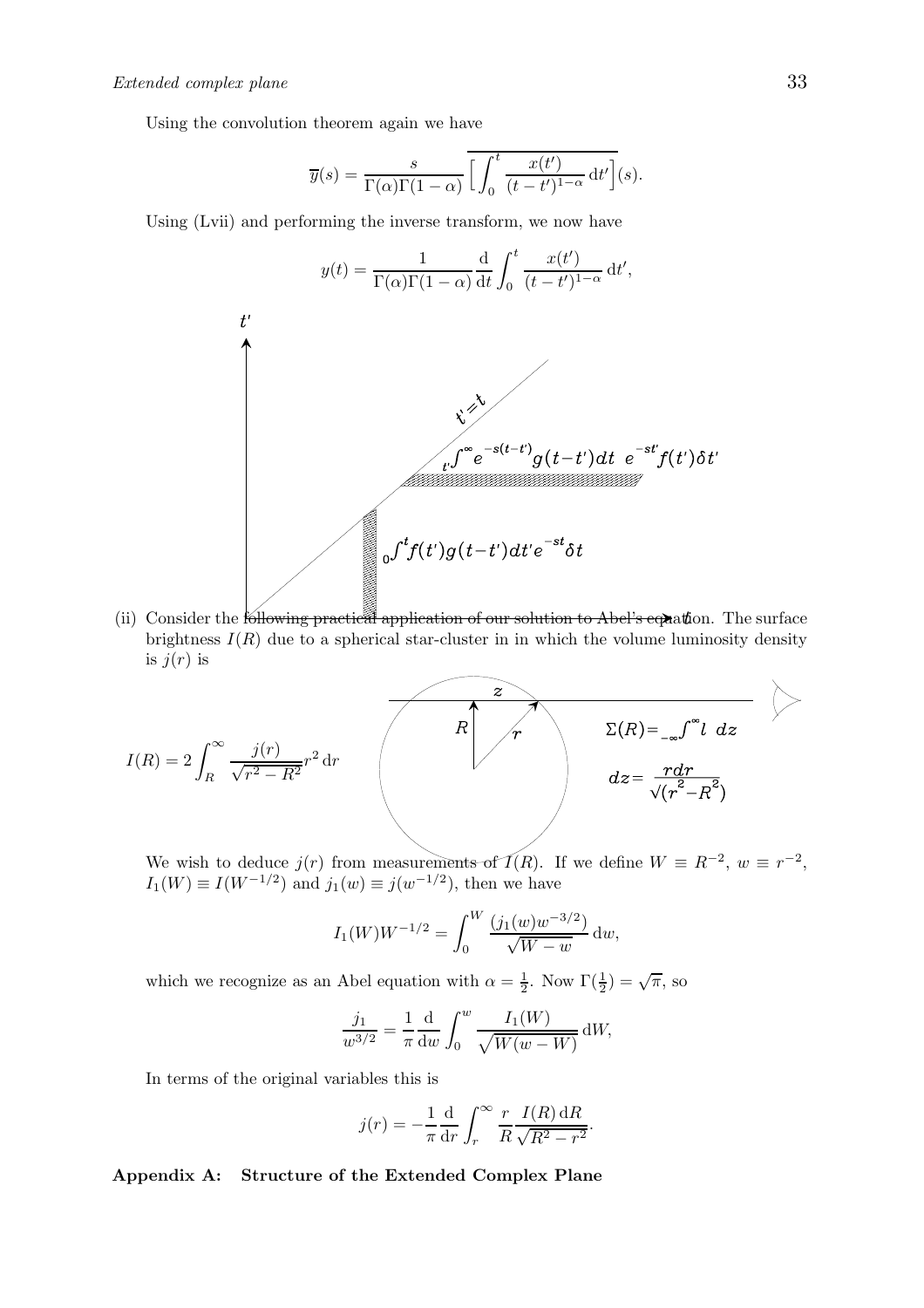## (a) Neumann sphere

One can visualize the spherical nature of the complex plane with the aid of stereographic projection:



The point at the top of the sphere corresponds to  $\infty$ , the equator to the circle  $|z| = 1$ . In general

$$
\xi = \frac{\Re e(z)}{1+|z|^2}
$$
;  $\eta = \frac{\Im m(z)}{1+|z|^2}$ ;  $\zeta = \frac{|z|^2}{1+|z|^2}$ .

Each region of the complex plane is mapped conformally [i.e. angles preserved but subject to shrinkage by a factor  $(1 - \zeta)$  onto the surface of the Neumann sphere.

The transformation  $z \to w \equiv 1/z$  turns the Neumann sphere upside-down.

## (b) Riemann surfaces

If a function  $f(z)$  of the complex variable z is an assignment of a complex number to each point of the complex plane, what are we to make of  $f(z) = z^{1/2}$ ?  $z = re^{i\theta}$  implies  $f = \sqrt{r}e^{i\theta/2}$ , so increasing  $\theta$  by  $2\pi$  changes the sign of f.



So in this case  $f$  would appear not to be a single-valued function of position on the complex plane.

Riemann's solution to this conundrum was to cut the plane, say along the positive real axis.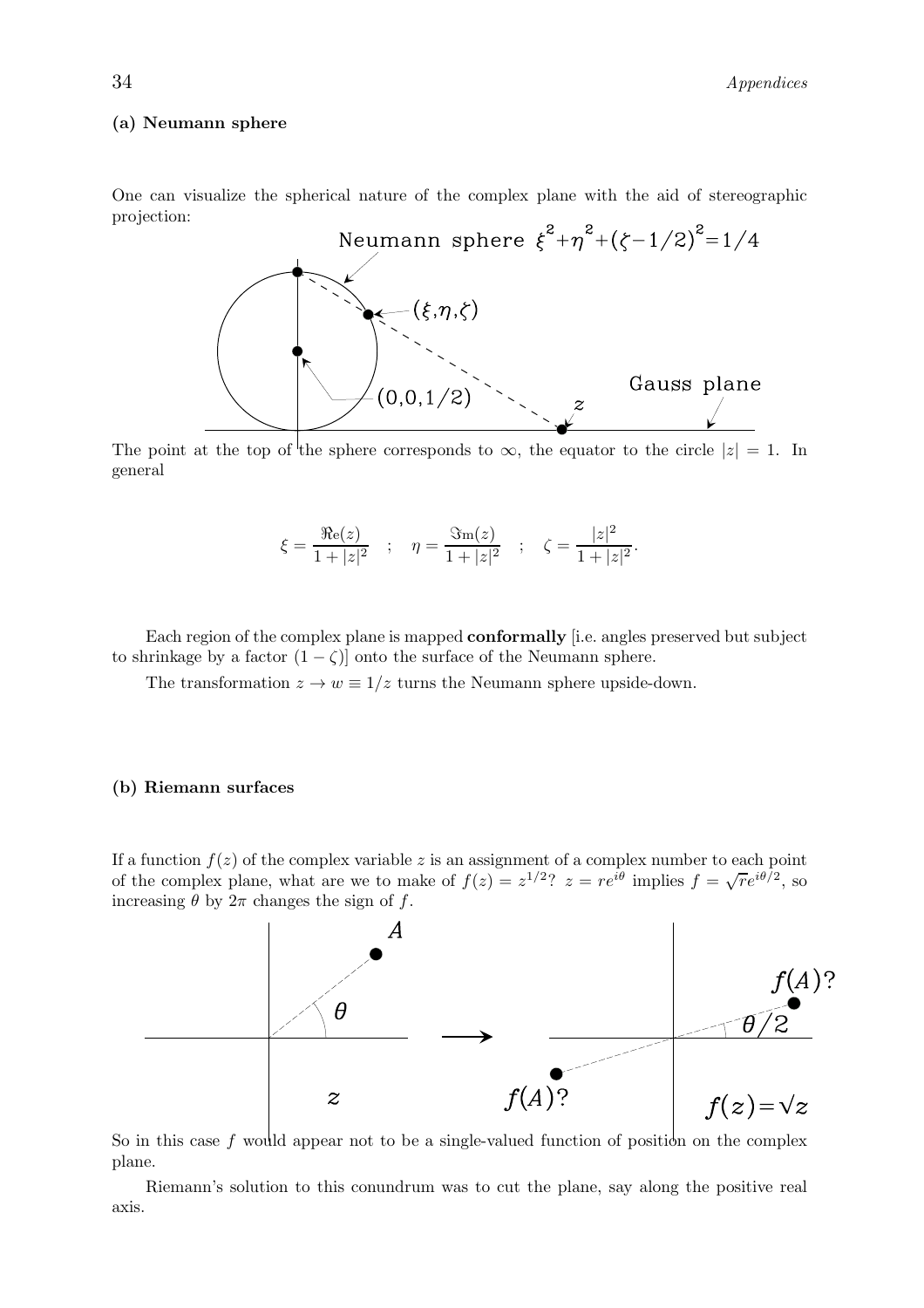

Then the "plane" becomes two sheets joined by up and down ramps. Suppose we start on the bottom sheet and move from a point on the positive real axis in the direction of increasing θ. At  $θ = 2π$  the up ramp takes us to the top sheet. When  $θ = 4π$  the down ramp returns us to the bottom sheet. On the Neumann sphere, Riemann's cut runs half way around the sphere from bottom to top. Thus Riemann's surgery turns the Neumann sphere into a pair of concentric spheres sewn together down a vertical seam.

Trickier functions than  $f(z) = z^{1/2}$  require more elaborate needlework. Consdider, for example,  $f(z) = \sqrt{(z-a_1)(z-a_2)} = \sqrt{r_1r_2}e^{i(\theta_1+\theta_2)/2}$ , where  $z-a_k = r_k e^{i\theta_k}$ . A suitable cut looks like this:



However, a perfectly satisfactory alternative would be the following:



i.e. the seam joining  $\theta$  ne nested Neumann spheres can run either straight from  $a_1$  to  $a_2$  or take the long route over the top.

Points where ramps joining different sheets of a Riemann surface end are called branch points.

## Appendix B: Some Applications of  $(C_n)$

The following shows that every bona-fide analytic function has to freak out from time to time.

**Theorem 26 (Liouville):** If  $f(z)$  is analytic for all finite z and if  $|f(z)| < F$  for every z, then  $f = constant$ .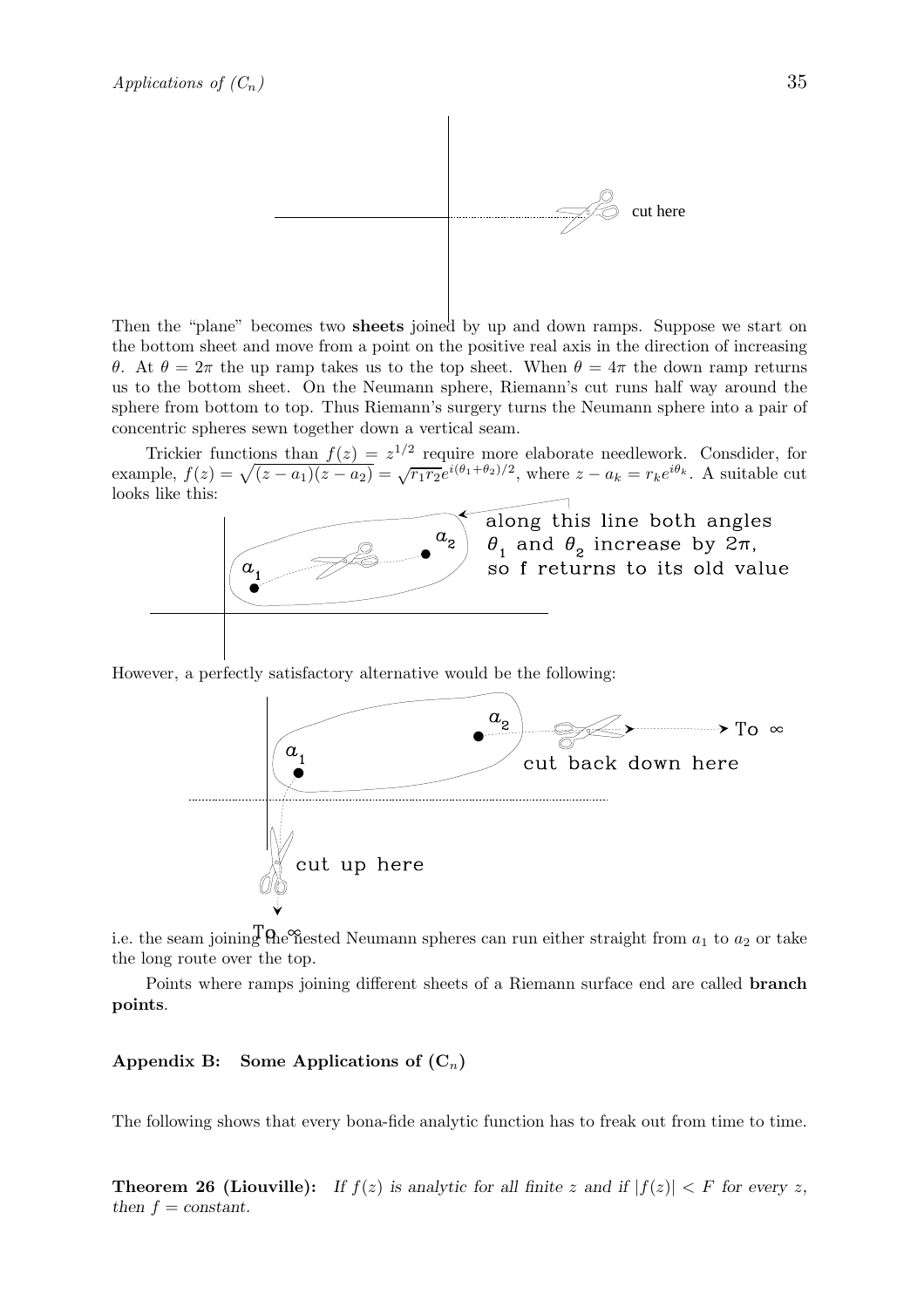**Proof:** We evaluate  $f'(z_0)$  by evaluating the integral  $(C_1)$  around a circle of radius r. Evidently  $|f'(z_0)| \leq F/r$ , where r is as big as we please. Hence  $f'(z_0) = 0 \quad \forall \quad z_0$ , and f is constant.⊳

Corollary: (fundamental theorem of algebra) Every complex polynomial  $P(z)$  of degree  $n > 0$  has at least one root.

**Proof:** Suppose  $P(z)$  had no root. Then  $1/P(z)$  would be analytic everywhere. Furthermore, it is easy to show that  $\lim_{z\to\infty} [1/P(z)] = 0$ . Hence we would have that  $|1/P(z)| < F$  for some F and  $1/P(z)$  would be constant. But this contradicts the statement that P is of degree greater than zero. Hence P must have a root. $\triangleleft$ 

The following shows that  $f$  drifts steadily and ineluctably towards its next singularity:

**Theorem 27 (maximum modulus):** If f is analytic in D and on its boundary  $\gamma$ , then unless f is constant in D, |f| attains its maximum value on  $\gamma$  and not in the interior of D.

**Proof:** Suppose the interior point  $z_0$  of D is such that  $|f(z_0)|$  is at least as great as at any other point in D. Then put  $z = z_0 + re^{i\theta}$  into Cauchy's formula (C<sub>0</sub>). Dividing through by  $f(z_0)$  we obtain

$$
1 = \frac{1}{2\pi} \int_0^{2\pi} \frac{f(z)}{f(z_0)} d\theta \tag{\dagger}
$$

Hence  $1 \leq \frac{1}{2n}$  $\frac{1}{2\pi} \int |f(z)/f(z_0)| d\theta \leq 1$ , where the second inequality follows from our hypothesis that  $f(z_0) \ge f(z)$ . Thus  $f(z)/f(z_0) = e^{i\psi(\theta)}$  and (†) becomes

$$
1 = \frac{1}{2\pi} \int_0^{2\pi} {\cos[\psi(\theta)] + i \sin[\psi(\theta)] } d\theta,
$$

from which we infer  $\cos[\psi(\theta)] = 1 \quad \forall \quad \theta$ , and thus  $f(z) = f(z_0)$  on the circle of radius r. It now follows easily that f must be constant throughout  $D.\triangleleft$ 

**Corollary:** If f is analytic in D and on its boundary  $\gamma$ , then |f| cannot have a minimum in D other than  $|f| = 0$ .

**Proof:** Apply the last theorem to  $1/f.\triangleleft$ 

## Note:

This last result helps us to locate zeros of an analytic function  $f$ , since we only have to show that at some point  $z_0$ ,  $|f(z_0)| < |f(z)|$  for any z on the boundary of a domain D to be sure that  $D$  contains a zero of  $f$ .

Cauchy's theorem has a converse:

**Theorem 28 (Morera):** If f is continuous in a simply connected domain D and  $\oint f(z) dz =$ 0 around every simple closed curve in D, then f is analytic in D.

**Proof:** Choose some  $z_1 \in D$ . Then the integral

$$
F(z) \equiv \int_{z_1}^{z} f(z') \,\mathrm{d}z'
$$

defines a single-valued function F. Furthemore,

$$
\frac{F(z) - F(z_0)}{z - z_0} - f(z_0) = \frac{1}{z - z_0} \int_{z_0}^{z} [f(z') - f(z_0)] dz'.
$$
 (†)

|

If we choose to evaluate the integral along the straight line joining  $z_0$  to z, we have

$$
\left|\frac{1}{z-z_0}\int_{z_0}^z [f(z') - f(z_0)] \,dz'\right| \le \frac{1}{|z-z_0|}\int_{z_0}^z |f(z') - f(z_0)| \,dz'\le \max_{z' \in (z,z_0)} |f(z') - f(z_0)|.
$$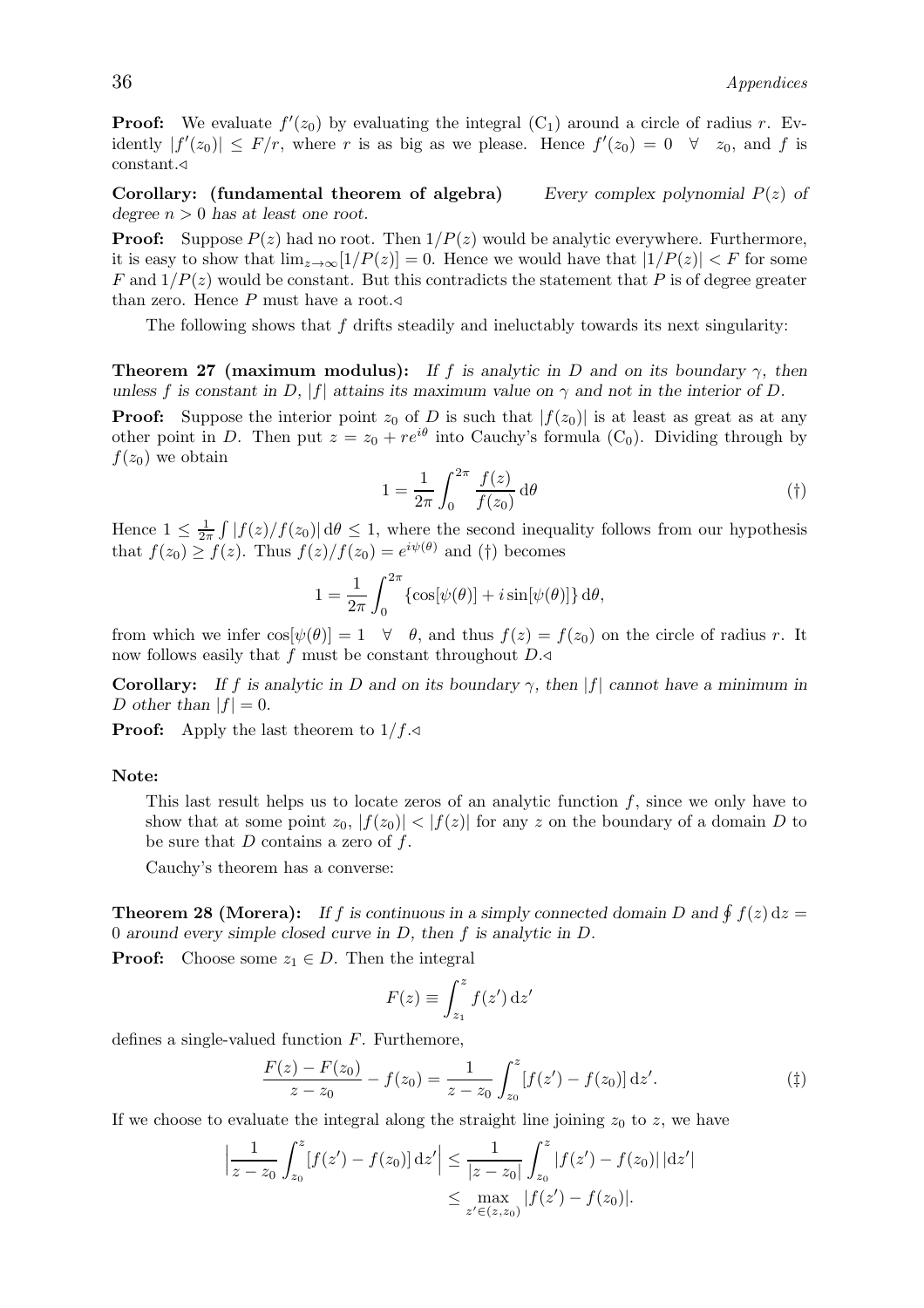But f is continuous, so as z approaches  $z_0$  the quantity on the right of this inequality tends to zero. Hence when we let  $z \to z_0$  in ( $\ddagger$ ), we deduce that F is analytic, with  $F'(z_0) = f(z_0)$ . The theorem now follows from our earlier demonstration (Theorem 11) that the derivative of an analytic function is itself analytic.

## Appendix C: Fourier Series

Let  $f(\theta)$  be a real-valued function of period  $2\pi$ . Then it is plausible that f can be expressed in the form

$$
f(\theta) = \sum_{n = -\infty}^{\infty} E_n e^{in\theta},
$$
 (†)

where the  $E_n$  are suitable complex numbers. Multiplying through by  $e^{-im\theta}$  and integrating over  $θ$ , we find

$$
E_m = \frac{1}{2\pi} \int_0^{2\pi} f(\theta) e^{-im\theta} d\theta.
$$
 (†)

If we are to have  $f^*(\theta) = f(\theta)$  for all  $\theta$ , we require  $E_n^* = E_{-n}$ . If we write

$$
E_n = u_n + iv_n
$$
 (*u<sub>n</sub>*, *v<sub>n</sub>* real), then  $\begin{array}{cc} u_n = u_{-n} & \text{and} & u_n = \frac{1}{2}(E_n + E_{-n}) \\ v_n = -v_{-n} & \text{and} & v_n = \frac{1}{2i}(E_n - E_{-n}) \end{array}$ 

Substituting these results into (†), we find

$$
f(\theta) = \sum_{-\infty}^{\infty} (u_n + iv_n)e^{in\theta}
$$
  
=  $u_0 + \sum_{n=1}^{\infty} [u_n(e^{in\theta} + e^{-in\theta}) + iv_n(e^{in\theta} - e^{-in\theta})]$   
=  $u_0 + \sum_{n=1}^{\infty} [B_n \cos n\theta + A_n \sin n\theta],$ 

where  $B_n \equiv 2u_n$  and  $A_n \equiv -2v_n$ . The real and imaginary parts of equation (†) now yield

$$
B_n = \frac{1}{\pi} \int_0^{2\pi} f(\theta) \cos n\theta \, d\theta \quad \text{and} \quad A_n = \frac{1}{\pi} \int_0^{2\pi} f(\theta) \sin n\theta \, d\theta,
$$

respectively.

#### Appendix D: Proof of Theorem 19

First we need a definition and a lemma.

## Def:

A function  $f(x)$  is of **bounded variation** in [a, b] iff  $\exists$  a number F such that for all possible subdivisions  $a = x_0 < x_1 < \ldots < x_n = b$  of  $[a, b]$ ,

$$
|f(x_0)-f(x_1)|+|f(x_1)-f(x_2)|+\cdots+|f(x_{n-1})-f(x_n)|\leq F.
$$

Clearly a function of bounded variation can have at most a finite number of discontinuities.

.